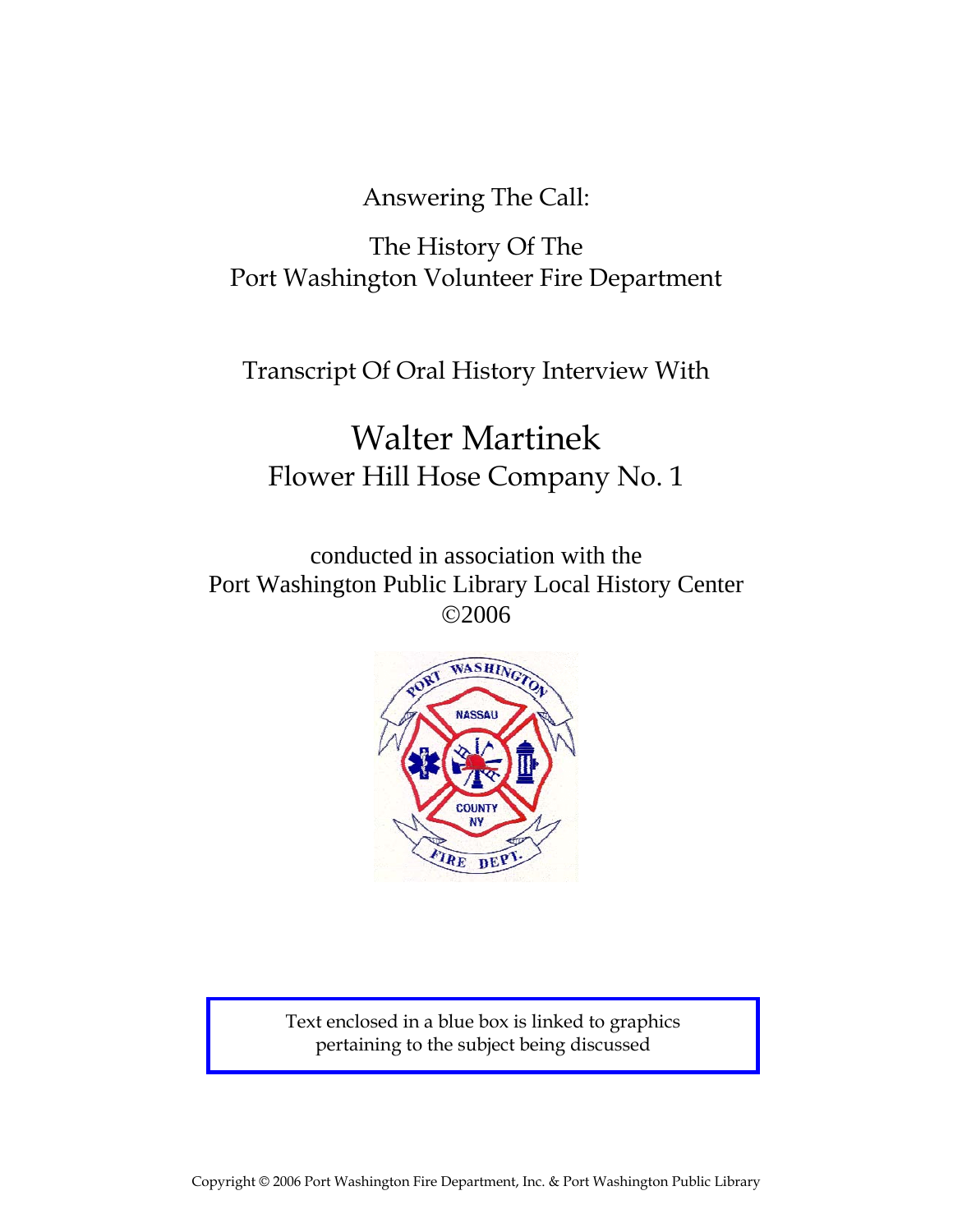Interview with Walter Martinek by Margaret Dildilian pk December 8, 2004

Q: Today is December the 8th, 2004. This is an interview with Walter Martinek of Flower Hill Hose Company in Port Washington. My name is Margaret Dildilian, and the interview is taking place at 50 Crescent Road in Port Washington. How do you pronounce your full name?

Walter Martinek: Walter Martinek.

Q: Do you happen to have a nickname in the Fire Department?

WM: No, I don't.

Q: Which company are you a member of?

WM: Flower Hill Hose Company.

- Q: And why did you join Flower Hill?
- WM: A friend--couple of friends of mine were joining, and at the time it seemed like a good idea, and also my uncle Walter Symanski was a member, and when I mentioned it to him, he was thrilled. And he's the one who got me into the Company. He's the one who got all the papers, and he was willing to be the sponsor to get me in.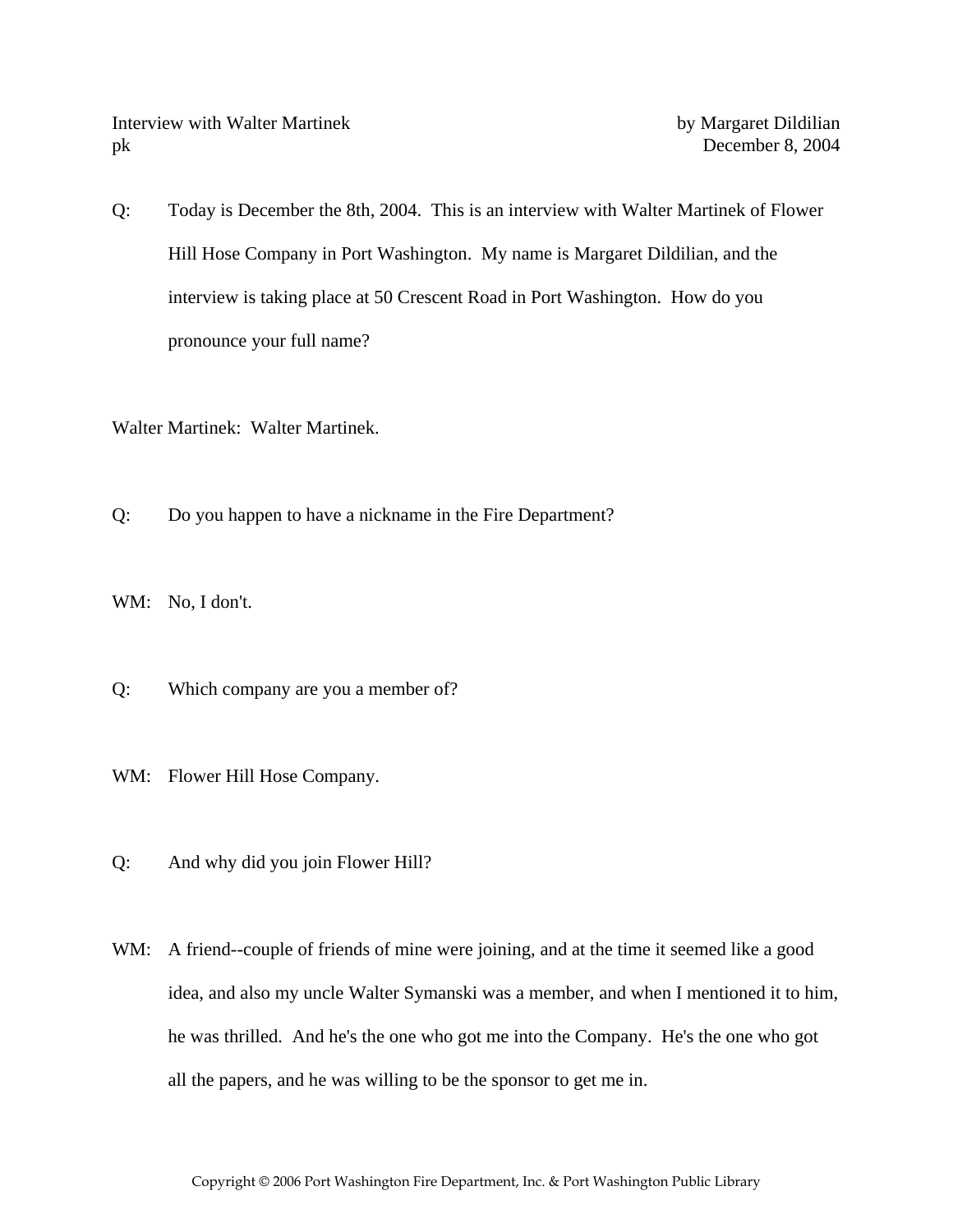- Q: Your uncle on your father's or mother's side?
- WM: My mother's side.
- Q: What is your family background?
- WM: My mother's side is Polish--all Polish. And my grandfather and grandmother from my mother's side came from Poland on the ships coming over. And my father--I don't know the full extent of his background, but it's all Czechoslovakian.
- Q: How instrumental was your uncle. What did he say to you to make you want to join the Fire Department?
- WM: Well, he didn't want me--not that he didn't want me to. He didn't come to me at first, but when I told him--I used to work for him when I was a teenager. He had an auto repair shop in Port Washington--Walter's Auto Service. And I started working for him after school when I was in junior high school. And then a few of my friends were going to join. Their fathers and relatives were members of the Fire Department, so we got together and said, "Yeah, let's join" type of things. You know, what guys do when they get in a group. And then, so we decided on Flower Hill Hose Company. And I said, "Oh, that's great," because I worked right up the street. I worked at Mike's, it was an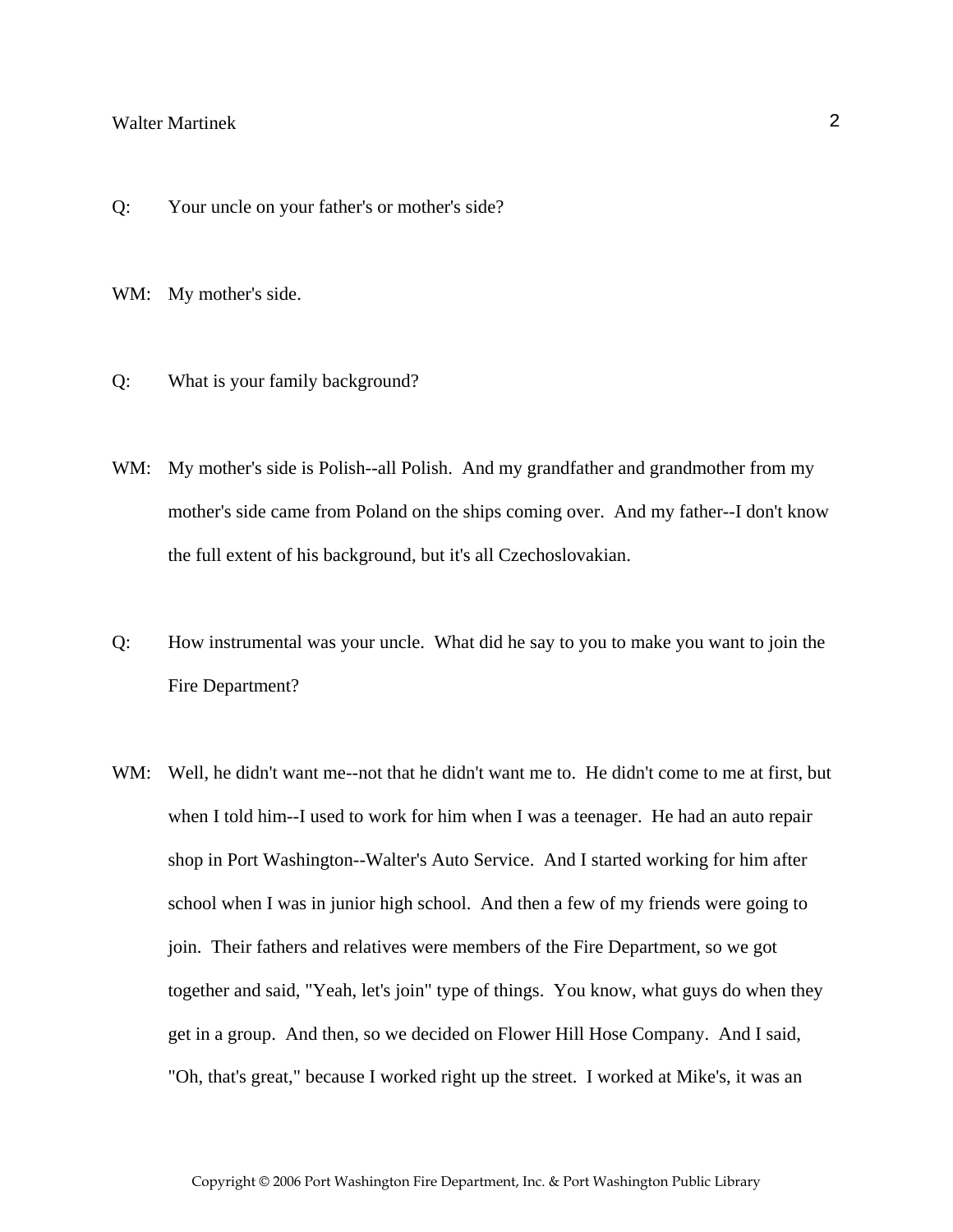Esso station up at the end of the block at the firehouse. And I happened to know a lot of the guys in the firehouse, because they came for gas al the time to fill up the fire trucks. So, it developed that way. Then I went to my uncle, and he goes, "Oh, I'll get you in. There's no problem. I didn't know you were interested," you know. And then it just, from then, it just was no problem. You just signed up, you get all your paperwork together, and get your sponsors. You had to have four sponsors to get in. And, after that, that was it.

Q: How old were you at the time?

WM: Eighteen.

- Q: And what year was it?
- WM: I got in the company in 1968--December 1968. It takes--it takes like three months from when you start your paperwork till you get in--actually get in, voted into the company. I got in in December '68.
- Q: And how long have you been a member?
- WM: Thirty--I believe it's thirty-six years.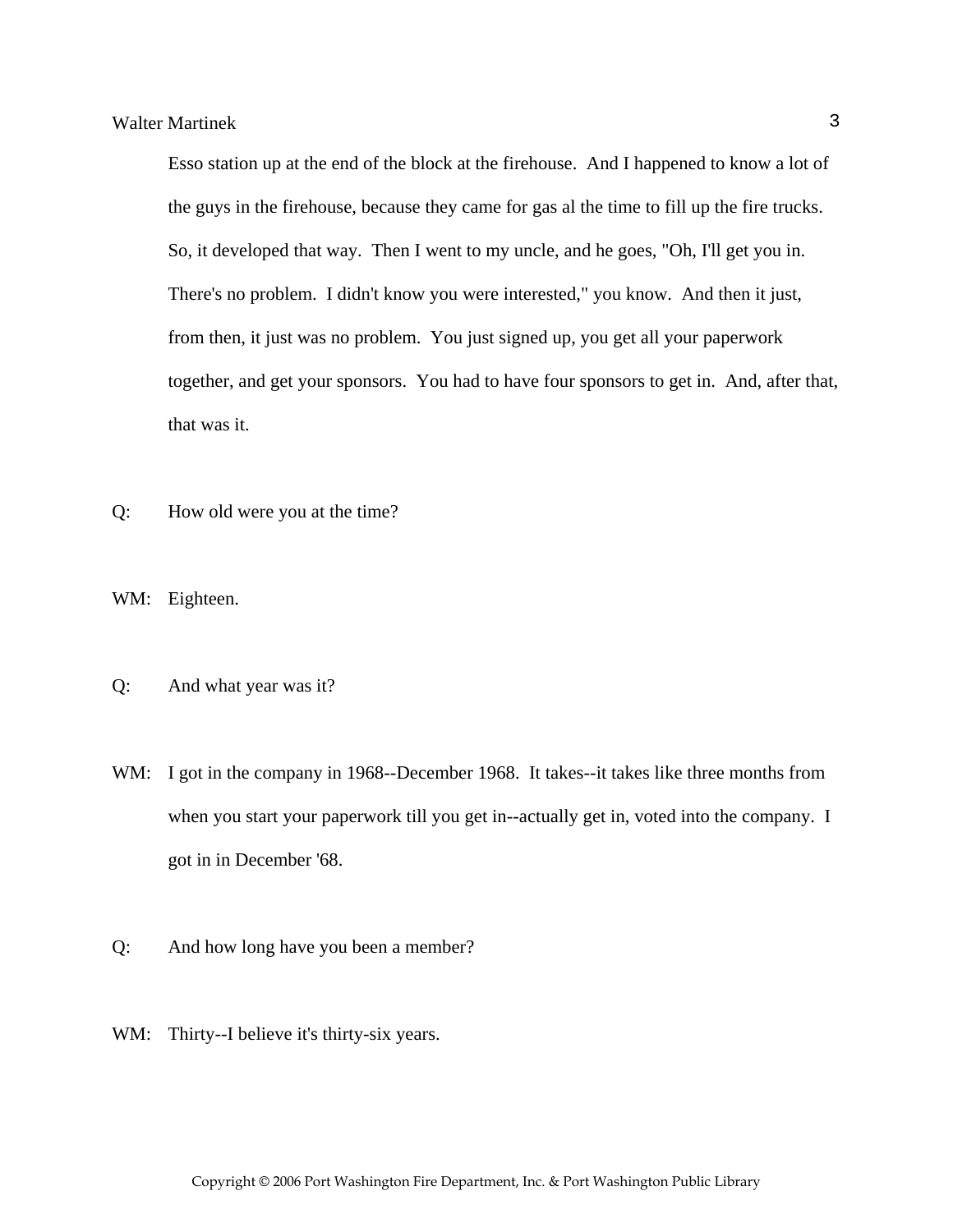- Q: And you were born and raised here in Port Washington?
- WM: In Port Washington, yes.
- Q: Can you remember what your childhood was like back then in Port, before we go into your Fire Department experiences?
- WM: Okay. Well, in the beginning, actually I didn't live here all my life. I moved away when I was about four. I came back when I was in--when I was like twelve. So there was a few years I wasn't here. But from then on, I lived in my--the same house my grandfather built, with the family. I lived with my mother.
- Q: The ones from Czechoslovakia?
- WM: From Poland.
- Q: Oh, Poland.
- WM: And lived on Avenue B in Port Washington. And most of the people that lived up there had all Polish descent. And we belonged to the Polish club in the local area, so I was very fortunate to have a lot of friends and people and neighbors that they knew me better than I knew them--the old people--because they knew that I was Ann's son and daughter--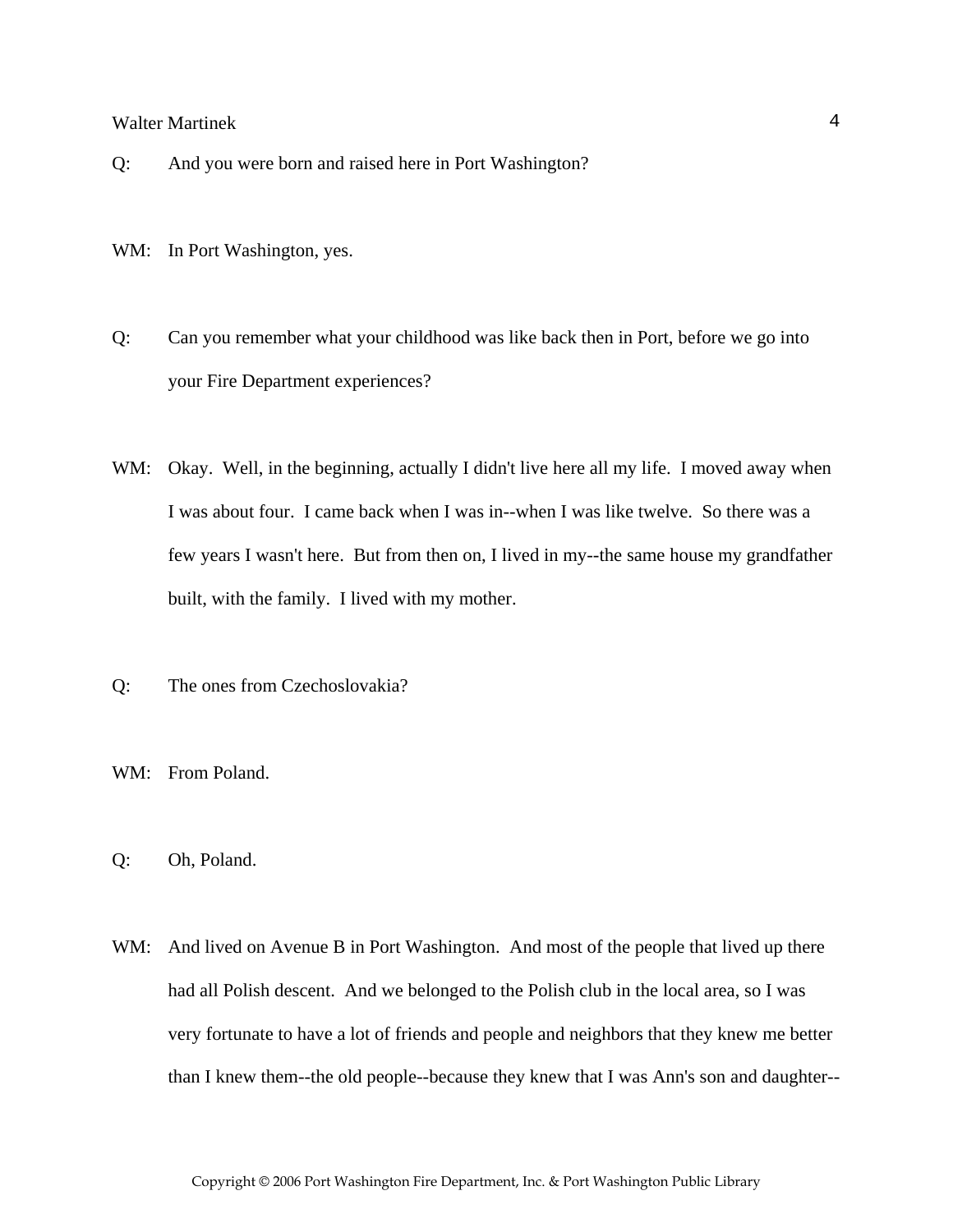I had a twin sister. I have a twin sister. So, then, so we were the twins. "They're the twins," you know.

Q: What was your mother's maiden name?

WM: Ann Symanski.

- Q: Were most of the people--the firefighters in the Flower Hill Hose Company--of Polish descent?
- WM: It sort of--it sort of leaned over that way. But it was not a hundred percent. I wouldn't say it was fifty percent. But there was a good portion of Polish people in the Flower Hill Hose Company. It seemed to work that way. Because, when you joined the fire company in those days, you either had a family or you were friends, or you knew somebody, and so it was the same circle all the time. You know, same circle of people. And if you didn't know anybody, back in the old days, you didn't get in the fire company. You had to know somebody.
- Q: And how were your--how was your initial initiation into the fire company in those days?
- WM: When you first got elected to the company, it was--you kind of just were quiet and you sat back and listened, because the rest of the--the next year or so was all training and you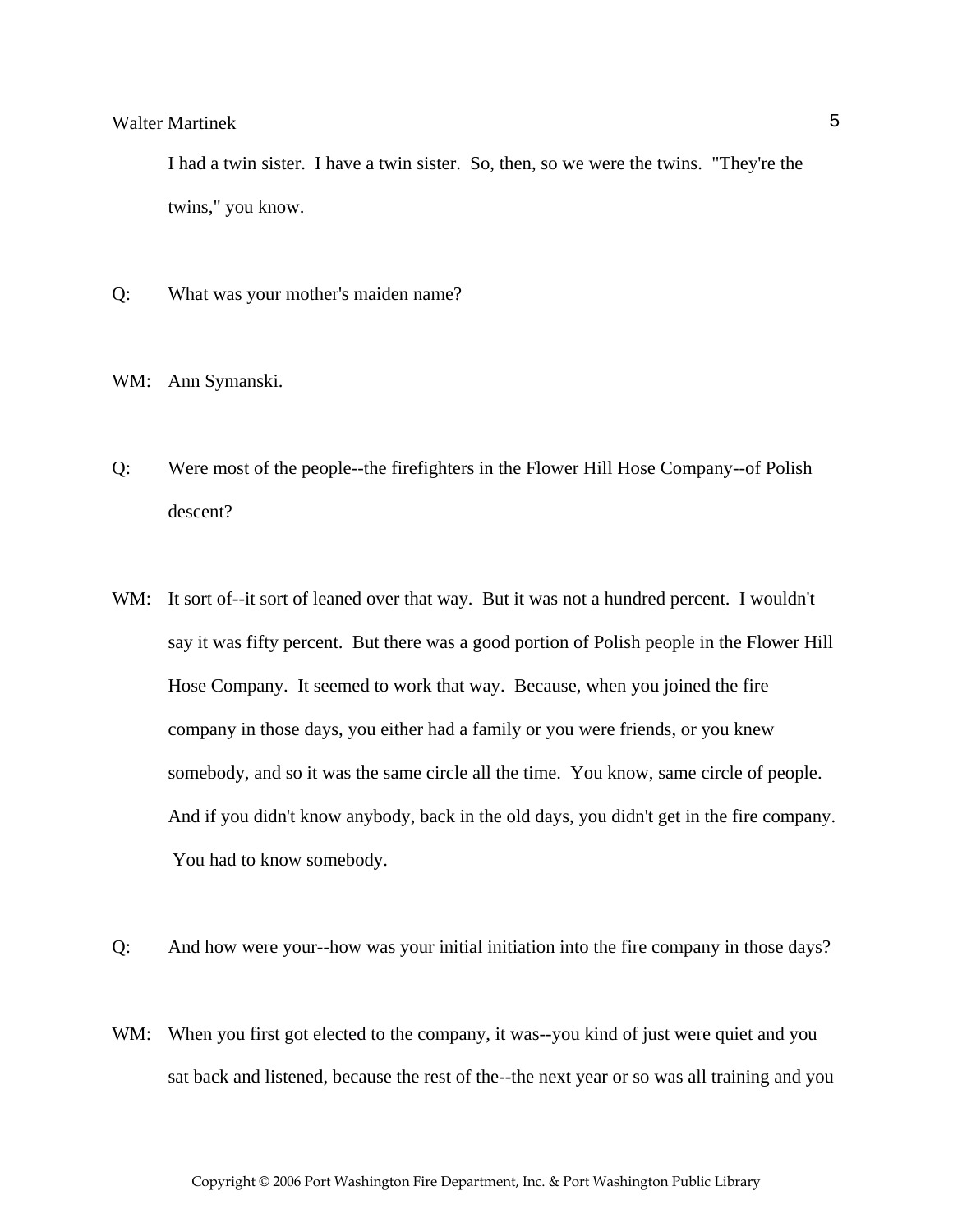had to really get to know who was in charge, who knew what to do, who don't listen to, and who to listen to. You know, it was a--it was a big group of people, and everybody was pretty friendly.

- Q: Who was your mentor? Who did you look to for advice? Who did you learn the most from?
- WM: Well, I was lucky to be living across the street from an officer of the company at the time--Fred Smith who moved away to Florida; he retired. And he--since he was being my neighbor, he really helped me out with a lot of--lot of things, you know. "Do this," "Don't do that," "Don't worry about this," type of stuff. And so, I sort of clung onto him a little bit, and that made it a lot easier.
- Q: When you were first in the fire company, did you ride on the back of those fire trucks in those days?
- WM: Yes. When I first got in, that's the only type of fire trucks we had. We had--you had to ride--the crew of the fire truck, you had a driver, an officer in a seat. And then most of the fire trucks had steps on the back, and one stood on the back, or on the top of the truck in the hose bed. There were a few trucks where you could stand on the side of the truck, which was--wasn't very--it was quite dangerous around the turns, because you had no protection from all the--if it was a tight turn, the telephone poles and trees.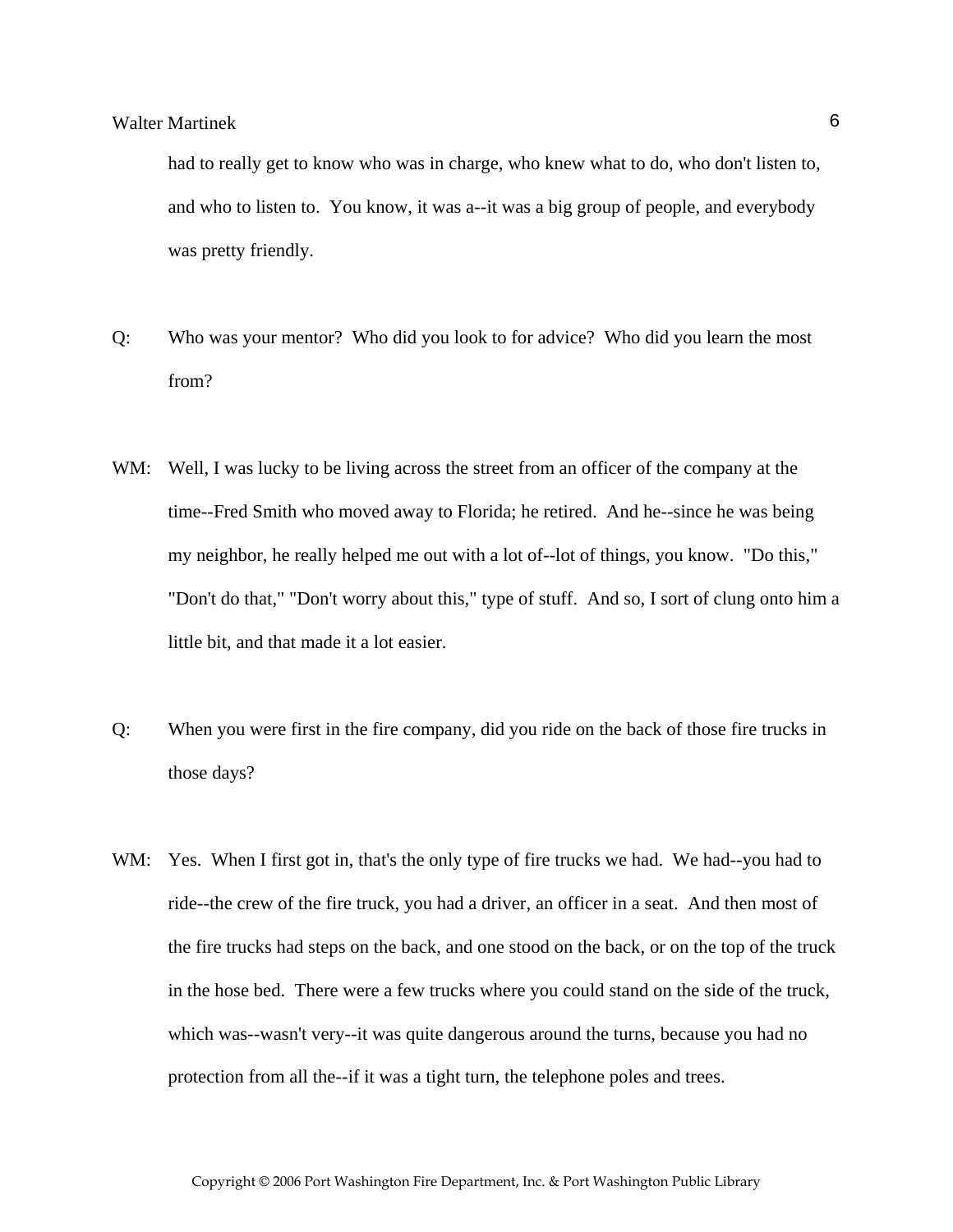## Q: Were there any accidents?

- WM: There were accidents. I really don't recall. I remember hearing, you know, so-and-so had an accident years ago, and there was a bad accident here. I really don't recall at the time that I was in of any really bad accidents, anybody getting hurt on a fire truck.
- Q: Now, when you were on the back of that fire truck, how did you feel? What was it like inside of you?
- WM: Probably the first few times, it was very exciting, very scary. And then, after a few times, it got very--it was more like second nature, because everybody helped each other. You'd be--you jumped on the back of the truck if you--you'd be getting dressed on the back of the truck, as the truck was going down the road. People would be holding onto your arm. While you were pulling your right-hand boot up, people would be holding your left side. And, you know, everybody helps each other. One guy would get dressed first, and then everybody'd hold the other guy and let him get dressed. So it was a real brotherhood, and everybody helped each other. It's like no matter who you are--you didn't even have to know each other's name. Because you didn't know everybody's name, especially when you first got in. It was just a--it just happened, and then you learned really quick that these guys are here to, you know, to help you out, and let's get together and put the fire out.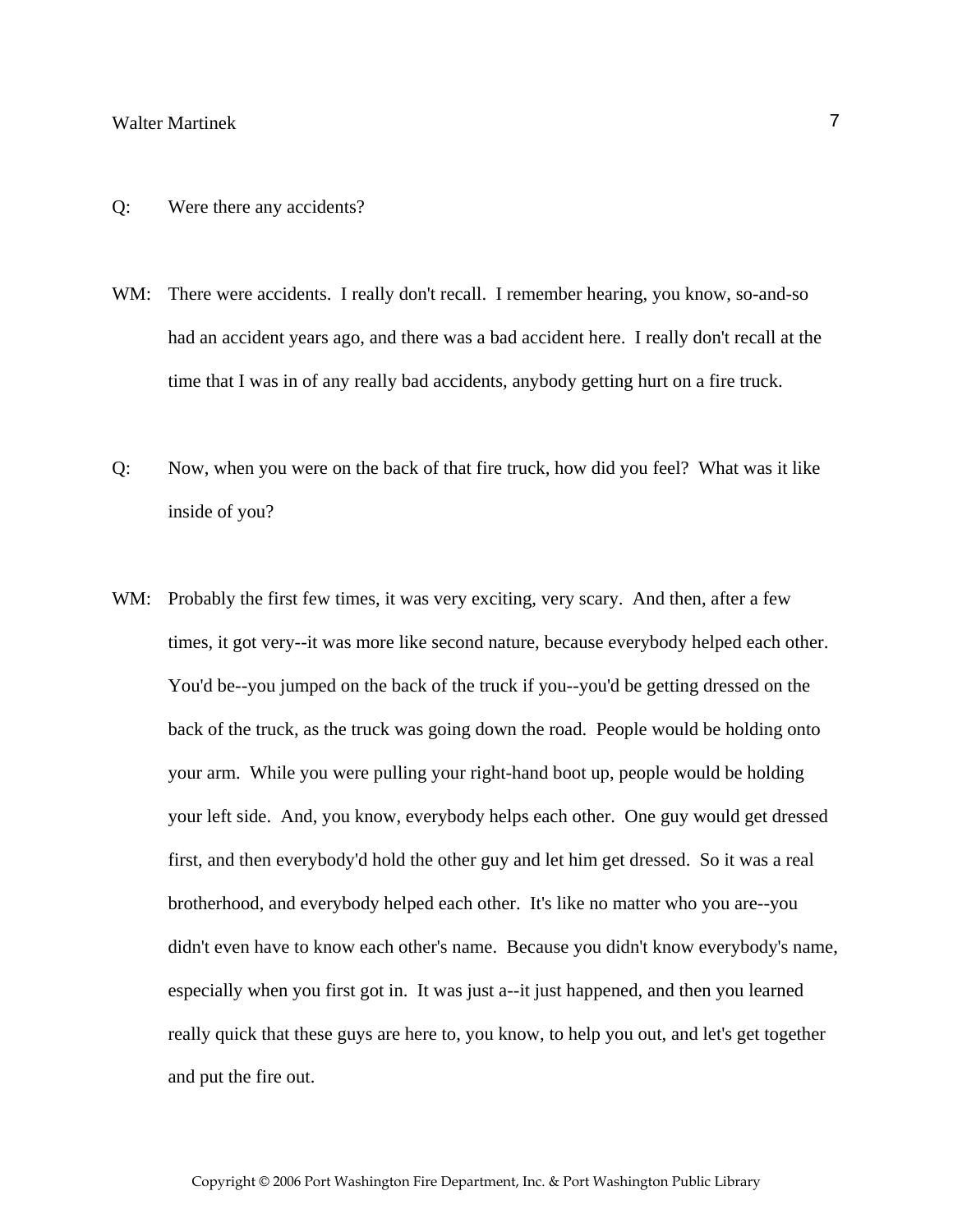Q: When that fire horn went off and you'd hear it ...

WM: Right.

Q: ... what went through your mind. I mean, what were your initial ...

- WM: Well, I don't recall it exactly, because it was so long ago. But I remember in the beginning it was "I have to get to the firehouse." Because things have changed since then, as far as response to the fire company calls. Back then, we--it was all alarms. The only way you got called was if you heard the alarms go off--the sirens and the air horns. You had radios. They gave us certain big--these big Plectron radios that would give you information. But they were very big, and they were at home. If you were out somewhere, you had to hear the horns to respond to a fire call. Nowadays, everything is- -everybody has a personal pager. You have a personal Plectron that goes on your hip. You can listen to all the fire calls. It tells you where the fire is, what kind of fire it is, and actually what firehouse to respond to.
- Q: What was your initial training like back in '68, when you--did you go to Bethpage to ...
- WM: Well, it was a lot different than it is now. I'm involved with training now, and I remember, back then, it was you joined and it wasn't long before you were riding on the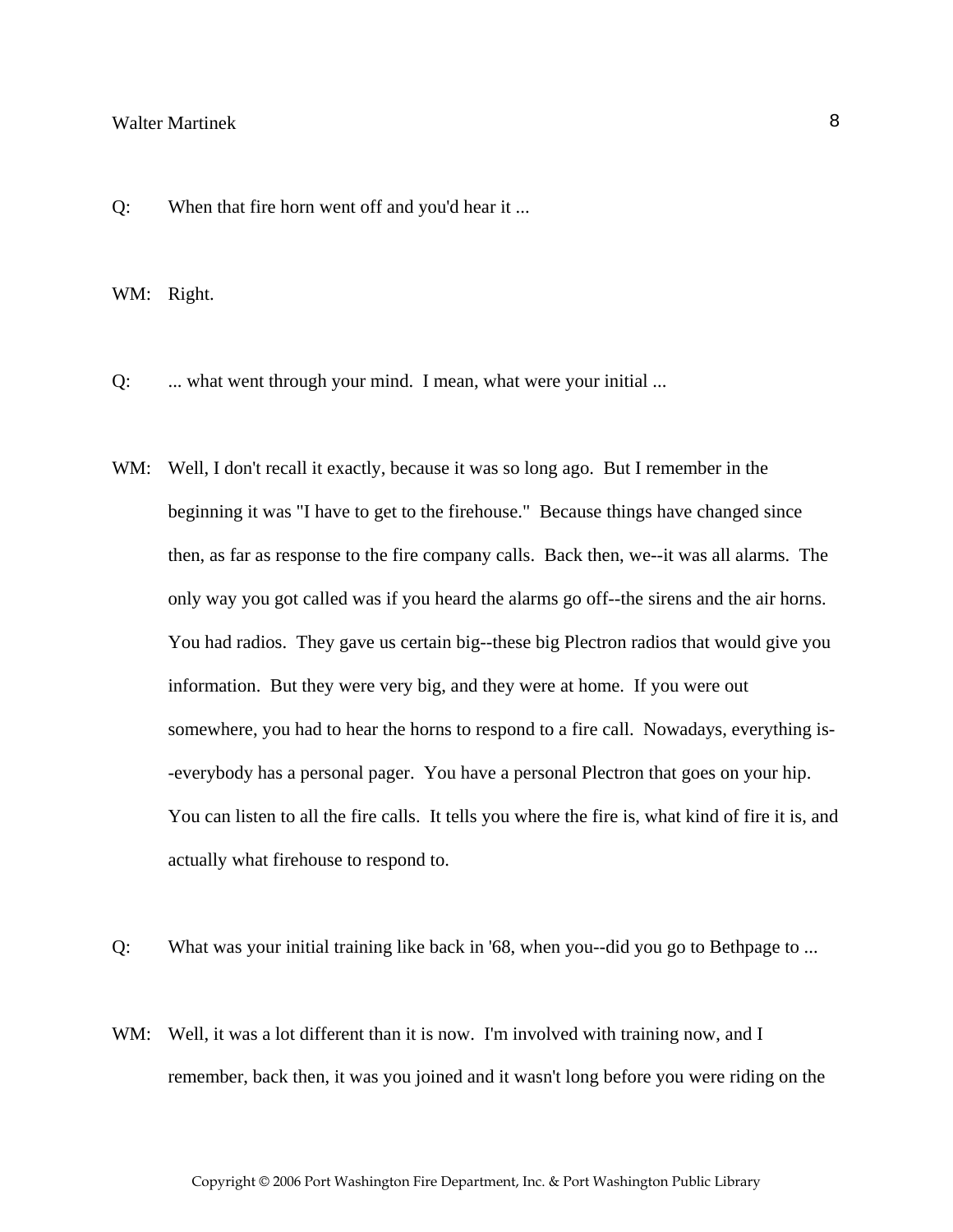back of the fire truck. Training has evolved to be a very serious operation right now. You have OSHA laws, State laws, need to know more about fire situations, and education. Just everybody needs to have a better look out--outlook on fires. Because- and that's what happened. It evolved over the years since I've been in. In the beginning, the training was mostly in-house. We'd go out to Bethpage--the Fire Training Academy out there. And it was basic, and I remember not knowing a lot of stuff. The new members that get in nowadays in 2004, they get--start to get trained right away, and they go out to different classes right way. Forty hour classes--essentials, primaries--and then it's a complete training program all the time. Where back in the old days, it was more just a little bit here, a little bit there, and you learned from the old members. The old members would teach you a lot, which they still do. But there's a lot of technical stuff that is done at the Academy.

- Q: How did you gain your knowledge from your elders? When did you talk to each other? What did they tell you?
- WM: Well, the big night in the firehouse for training was Thursday nights, our work night. Everybody gets together; we clean the fire trucks, we wash them. Just being around the equipment all the time, checking it, is an education, because you learn what the equipment is. You learn the name, you know where it is on the truck. So that's a big, big thing right there. At a fire scene, knowing where if somebody asks for a certain tool and- -you have to know where it is. You can't say, "I don't know" (laughs). So you learn, just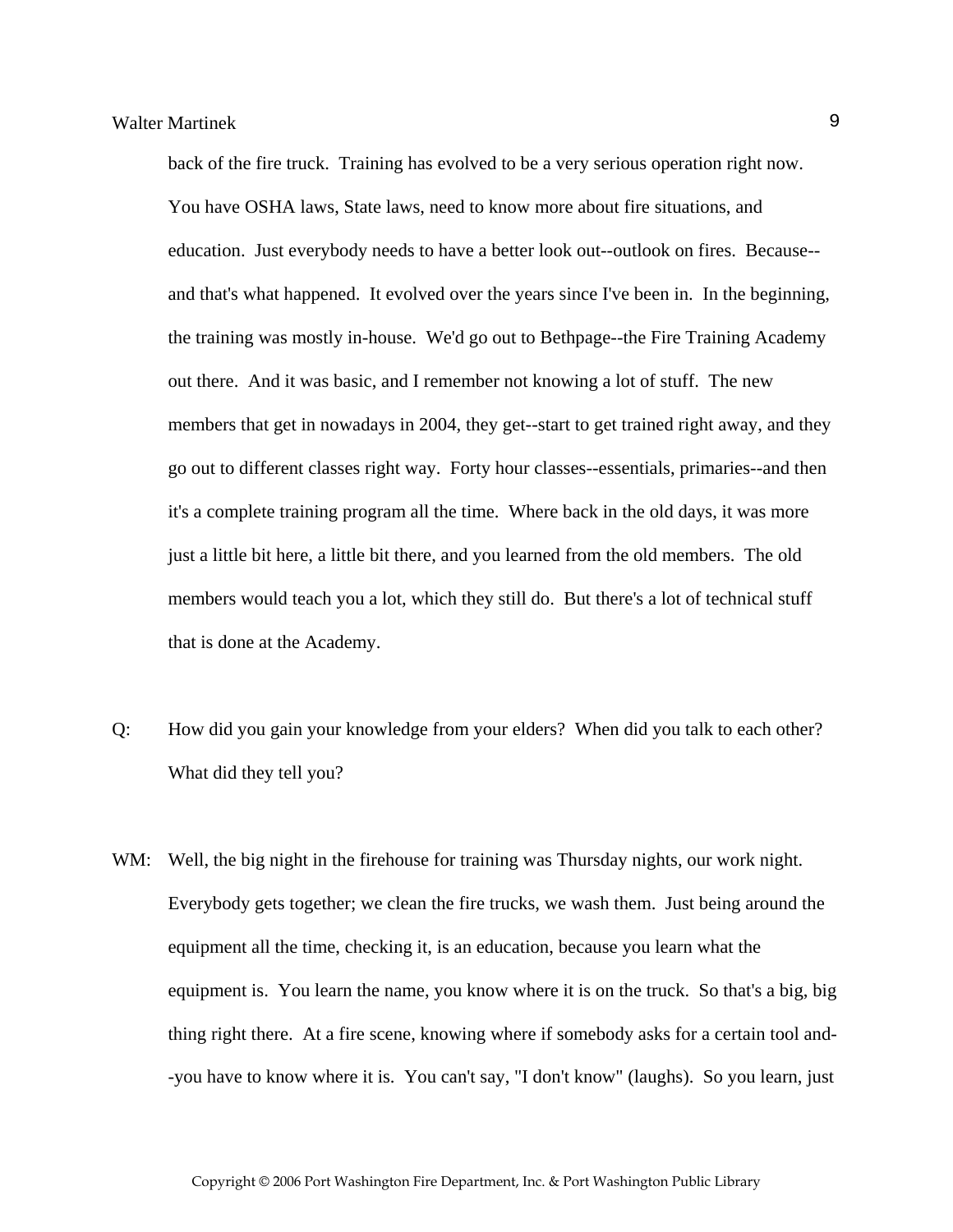from experience. It's an on-the-job training, and it's an ongoing thing all the time you're in the fire company.

- Q: Do you value the book learning less maybe than the knowledge that you learned from your elders?
- WM: I would say the actual physical on-the-job training and the elders telling you what to do and what not to do was the basics of my good training.
- Q: Do you feel that's missing in the younger generation?
- WM: No, not at all. Although we have a smaller amount of members now than we used to years ago. Members that are there are always there for the younger members, to teach them. It's an ongoing thing.
- Q: Can you tell me how you rose from the ranks to Engineer and then Lieutenant, and then Captain? What were your ...
- WM: Okay, I was ...
- Q: Any outstanding experiences?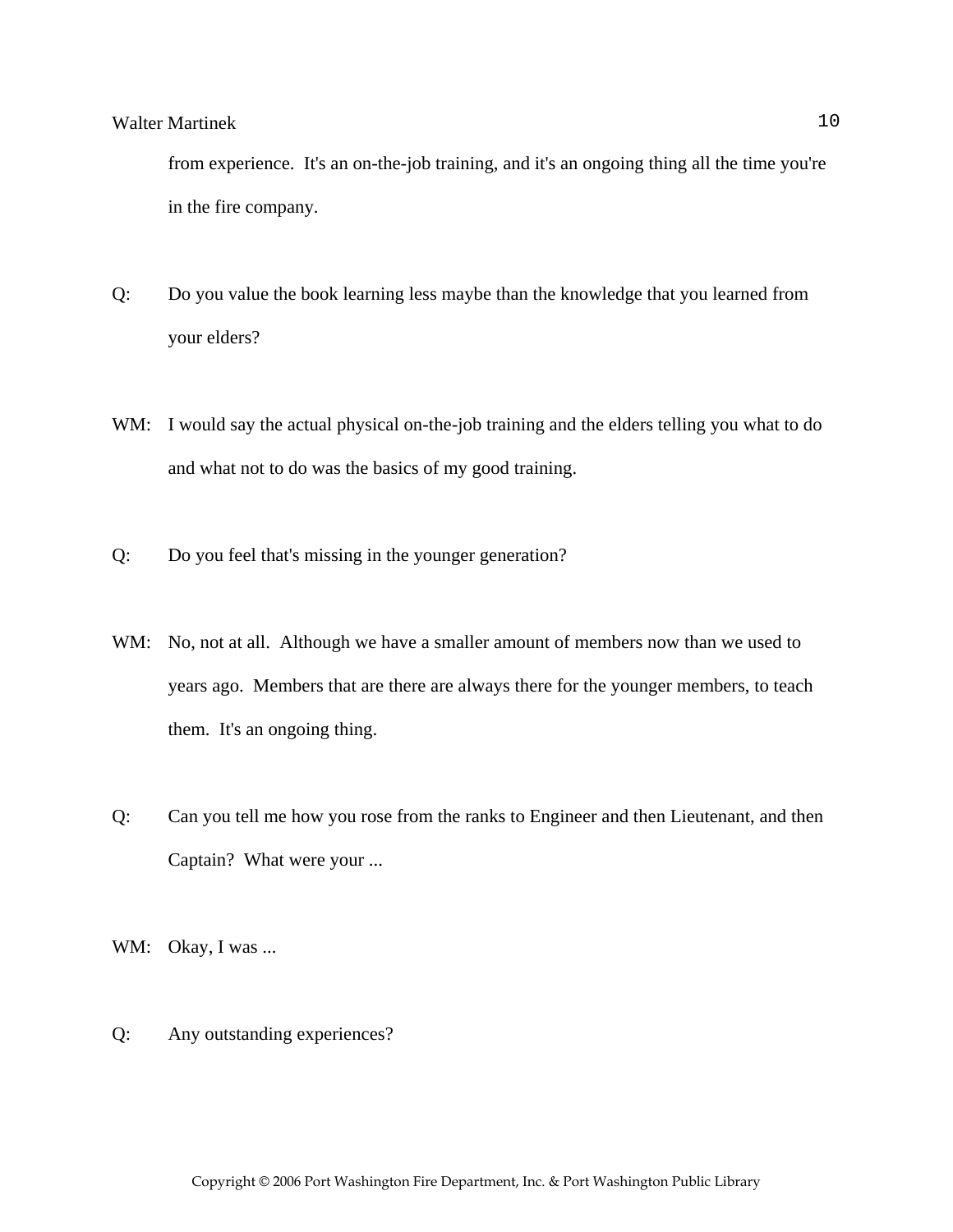- WM: I was a regular fireman for a long time. I didn't have--I didn't go into being an officer of the company. I didn't have a lot of time to put in, because it does take extra time when you become an officer. So it wasn't--I can hardly remember the year, but it would have had to be when I was in, maybe, oh, twenty years, that I started to decide to get into the officer--work for the company as an officer and be more of a member that way than ...
- Q: What made you decide to go into that?
- WM: Well, unfortunately, there was a death--a fireman's death--in the fire company, in the Fire Department--Bobby Dayton. He died in a fire, and I was very active at the time as a fireman. But I remember Bobby was--he was an officer, and he was always striving for better things, and helping the company out and helping the members and always being there. And big on training. And he died in a fire, and then it kind of seemed, after that- not right away; it was after that--my company was--well, they needed some people to help. So, I wasn't officer material at first. I took some schools, and I decided then that I was going to maybe help fulfill Bobby's, you know, style.
- Q: What do you mean you weren't officer material?
- WM: I wasn't thriving--I wasn't looking to be an officer at the time. I was just a fireman who knows how to go to a call and just do as I was told, you know. Things like that. It's just, when you're an officer ...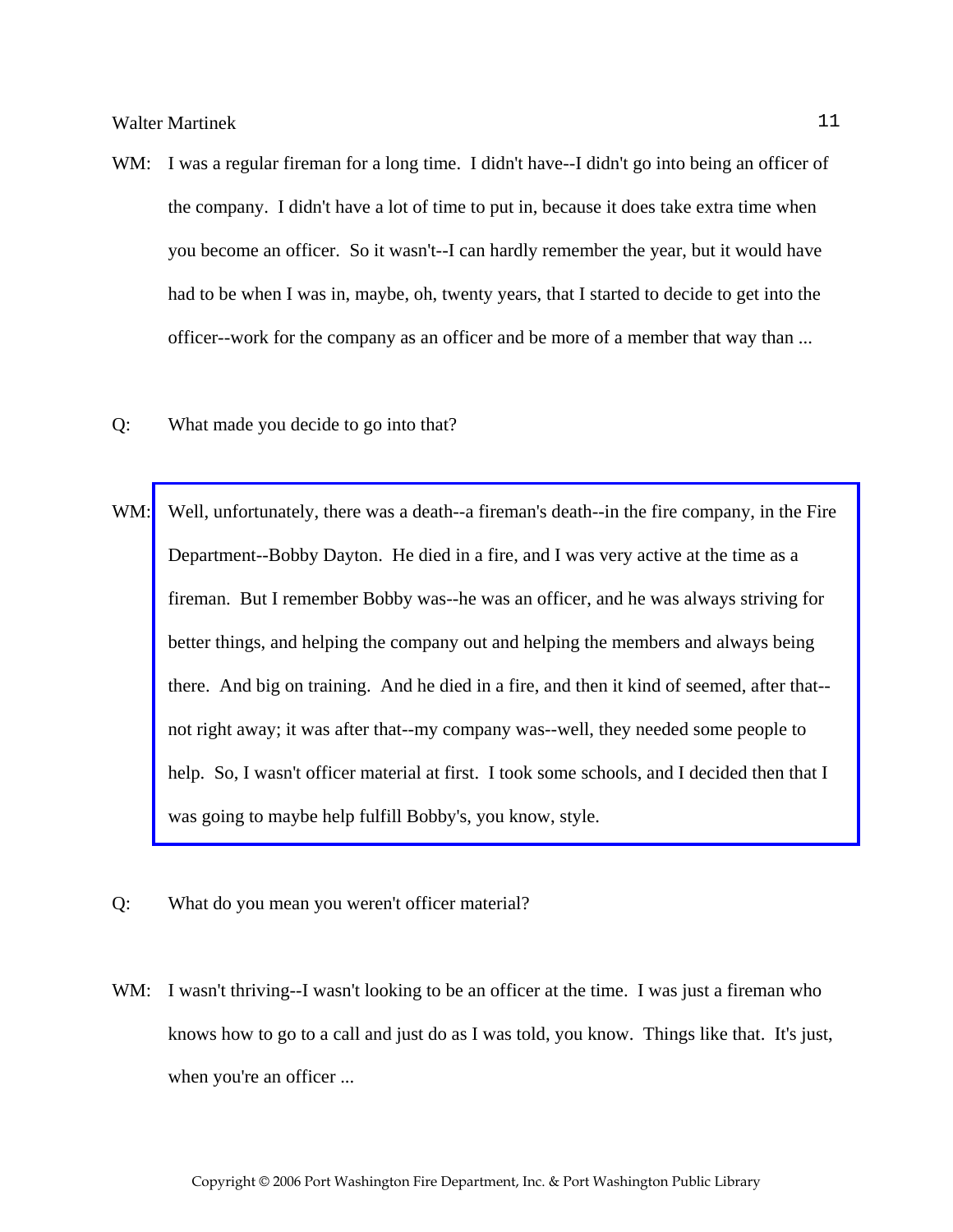- Q: But that was because you preferred being a firefighter to being an officer?
- WM: I just didn't make the time. To be an officer of the company--any officer--it takes time. You have to want to do it. You have to be able to spend time up there, more time than a regular member, in the back room. You're doing a lot of things all the time. Stop by the firehouse every day, see what's going on. Then yo get--the Captain tells you to do stuff- pick up trucks, drop off equipment. It's just an ongoing thing.
- Q: So, when you first became a Captain in 1996, what was it like compared to your previous experiences?
- WM: Well, before you become Captain, you have to remember, you're an officer, you're a Lieutenant--First Lieutenant, Second Lieutenant for four years. And before that, you're an Engineer. You're in whatever engineer spot you're in for a couple of years probably. So, you're already grooming, you're grooming yourself up. Once you make the Captain's spot, it's sort of like a real proud feeling. And especially you get the backing of the members, because it's a--it's a funny thing. When you have a good Captain in the company--all Captains are good; they're all--but when he leaves, he gets out, he's--he rolls out and a new one rolls in, and the members are glad to see a new Captain, but they don't want the old Captain to go. But the old Captain doesn't go anywhere. He becomes an ex-Captain, which has a very high status in the Fire Department.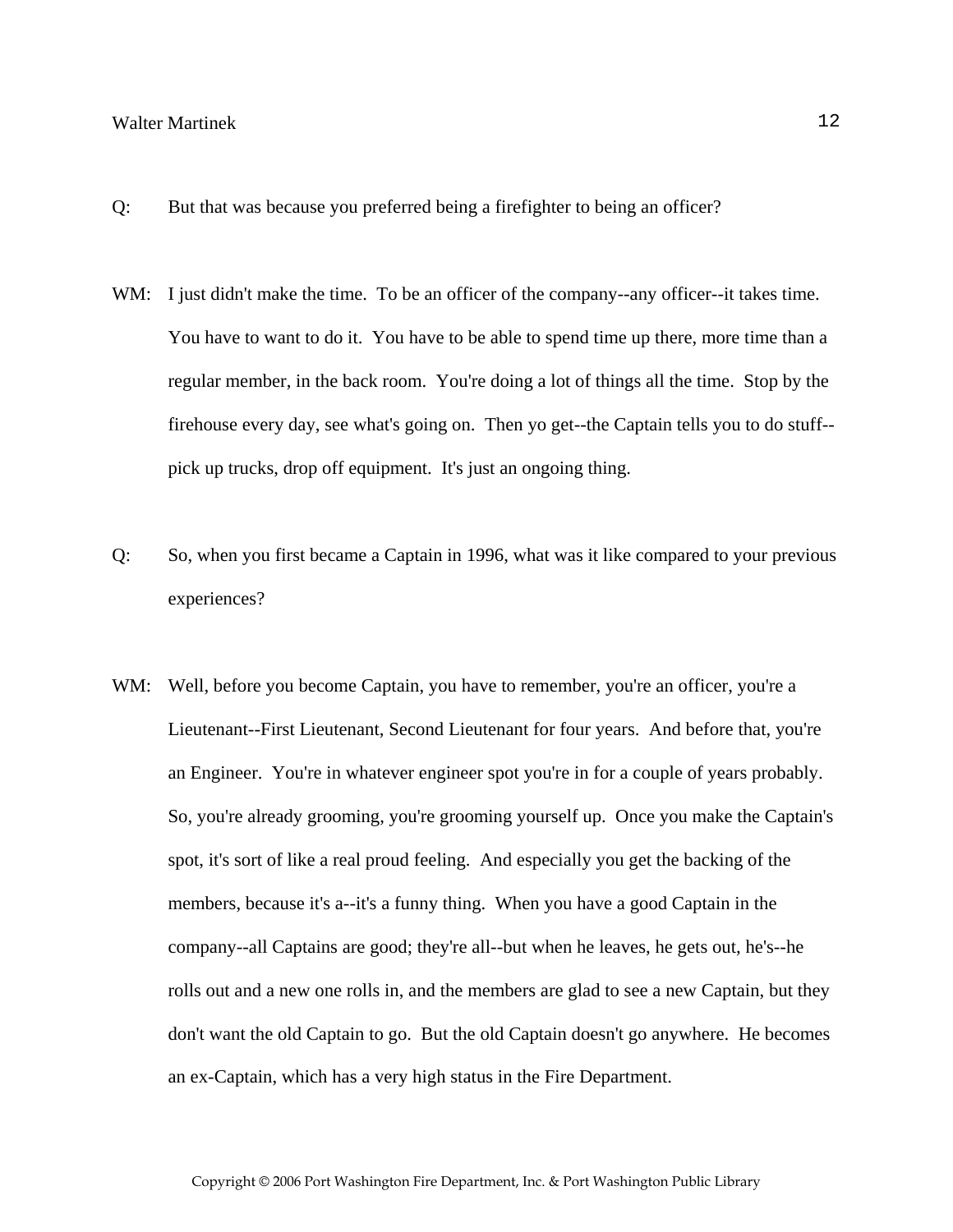- Q: And what do they do as ex-Captains?
- WM: Well, they basically fall back as regular firemen again, but at any given time, they can take over as an officer of the company in the absence of other officers. So they're always--you know, you go to a fire call and there's no Lieutenants, and the Captain's away on vacation, an ex-Captain can take over and run the company's operation at the fire scene.
- Q: So, who was the previous Captain before you became Captain?
- WM: Previous Captain was Andy Bellini. Andy Bellini was Captain before me.
- Q: And did you learn anything from him, or ...
- WM: Yeah, you know, you sort of look at--as an officer, you sort of sit--I did anyway--I sat back a lot and listened and learned from actions and words from the higher officers, as I went up. I would see--and I would look to see how the company would react and other members, to certain situations, and who kind of did it the right way, who got it bad, marking on what they did. And I'd say, "Hmmm," and I'd look around. And then you talk to ex-Captains and you ask them certain questions. Sometimes, there's big, big- might be a problem in the fire company or fire and a decision has to be made. Doesn't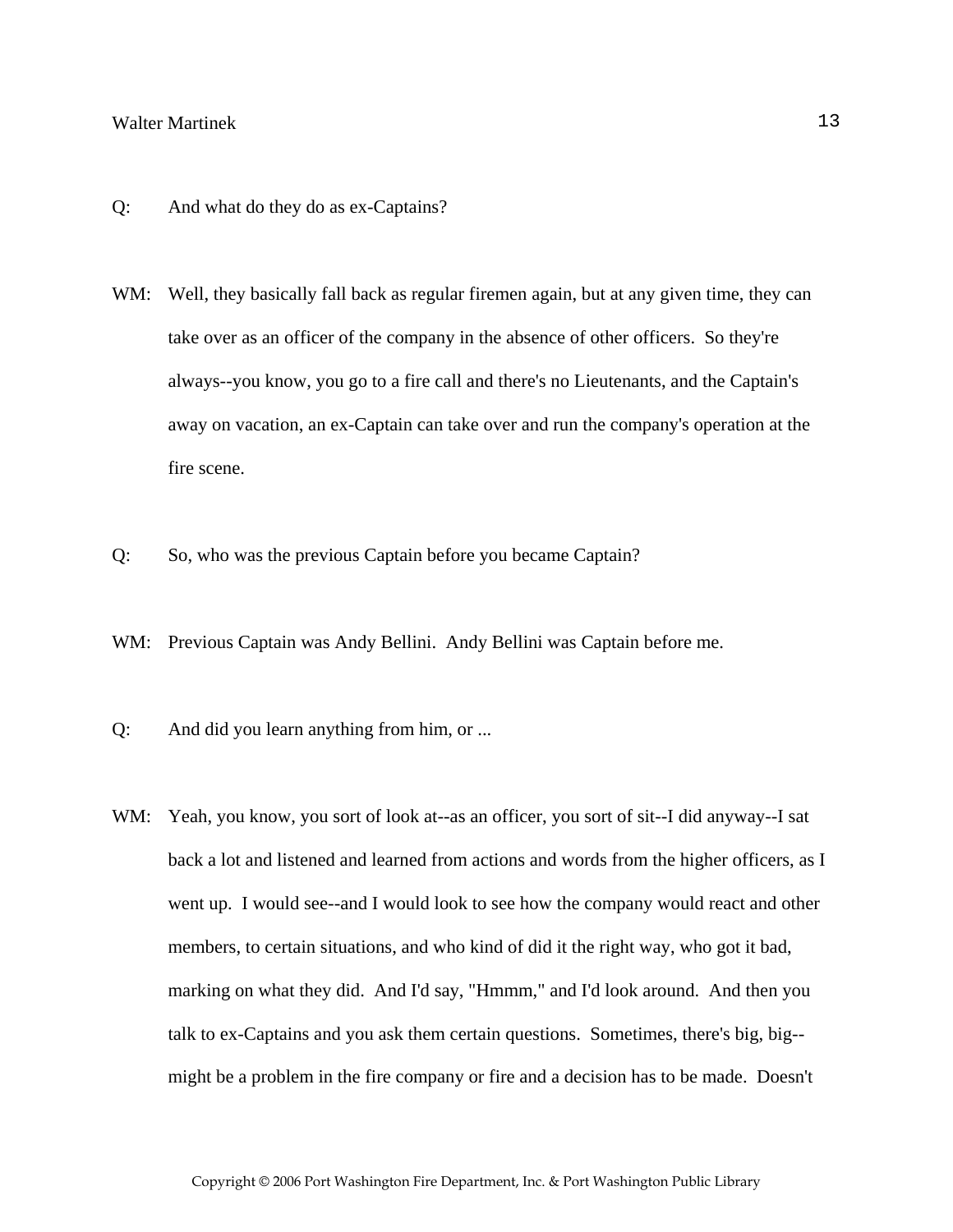have to be on the spot, so what you do, as I learned, you'd take your time, you ask other people. You ask people a little older than you, especially the older firemen, older members. They know a lot. You learn a lot from older people. And you'd ask them. You'd ask ex-Captains that have been in there before and now they're sort of like going back--you try to ask them, and they'd give advice. You take it. You take all the advice, and then you make your decision. The Captain's decision is his decision, and that's it. So, that's the way you learn from their experience.

- Q: What kind of decisions do you make as a Captain? It's basically what you do on the fire scene.
- WM: Well, a Captain is in charge of the firehouse, at all times. He's in charge of all the apparatus, what happens to it, when it gets repaired when it breaks down. Other officers- -other members, if they have a problem--if they're late, if they're not making their points, they're not fulfilling their obligations, the Captain has to look upon that stuff. Now, the fire scene's a whole different--a whole different thing. The Captain is like a--like a general in the Army. He has to give all the orders to the first company. He also has to take orders from the top general, which is the Chief. Then you have other companies that have other Captains, and you have to, you know, organize all this together at one time at a fire scene, and with your regular communication and what you know, you do the job that you're trained to do.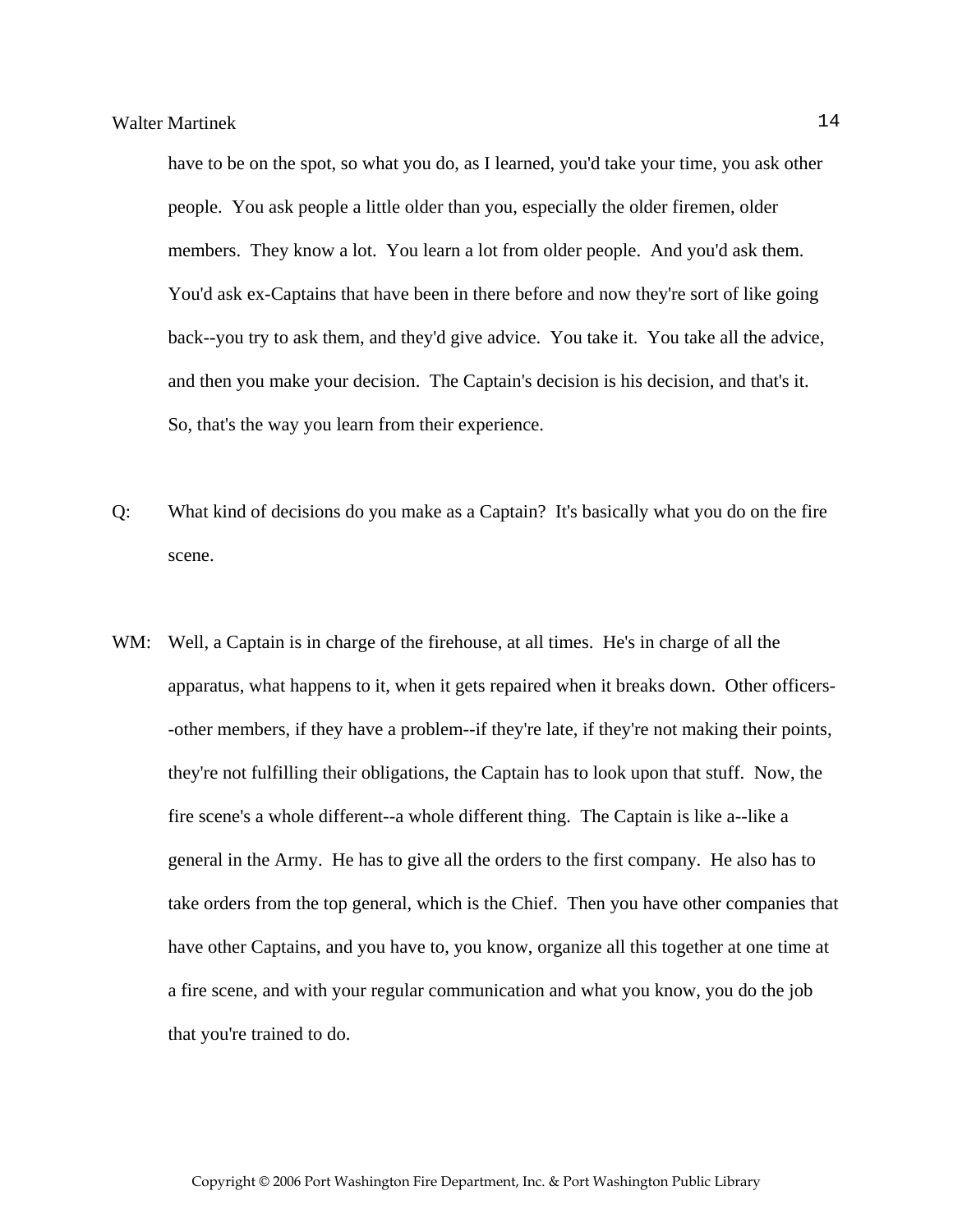- Q: Were there any problems for you, going in as an older Captain, with the younger generation?
- WM: No. Actually, we used to--we look back--I've talked to a few people over the years, and I think they were happy to--at the time, especially when I got in, they were happy to have a mature, older Captain that was--I felt that I was outgoing and I was--I knew all the members, and they all liked me, so I was able to move right in, and it worked out very well. In fact, it worked out so well that I was Captain twice.
- Q: Tell me about that. How did that happen?
- WM: I was Captain the first time; that was two years. And, well, actually at the time, too, our firehouse was being renovated. So we didn't have a firehouse when I was Captain the first time. We had four fire trucks and all of our equipment, but we had to move. We moved--we separated our whole company--all the equipment--between the other firehouses in town, and we would work out of their firehouses for two years.
- Q: What was that like?
- WM: Well, as Captain, it was kind of hard a little--well, it wasn't what I was looking forward to, because you want your own firehouse. But just as I got out, we actually moved in the firehouse, so I had a few months that I had my own office. And then, Glen Pedersen who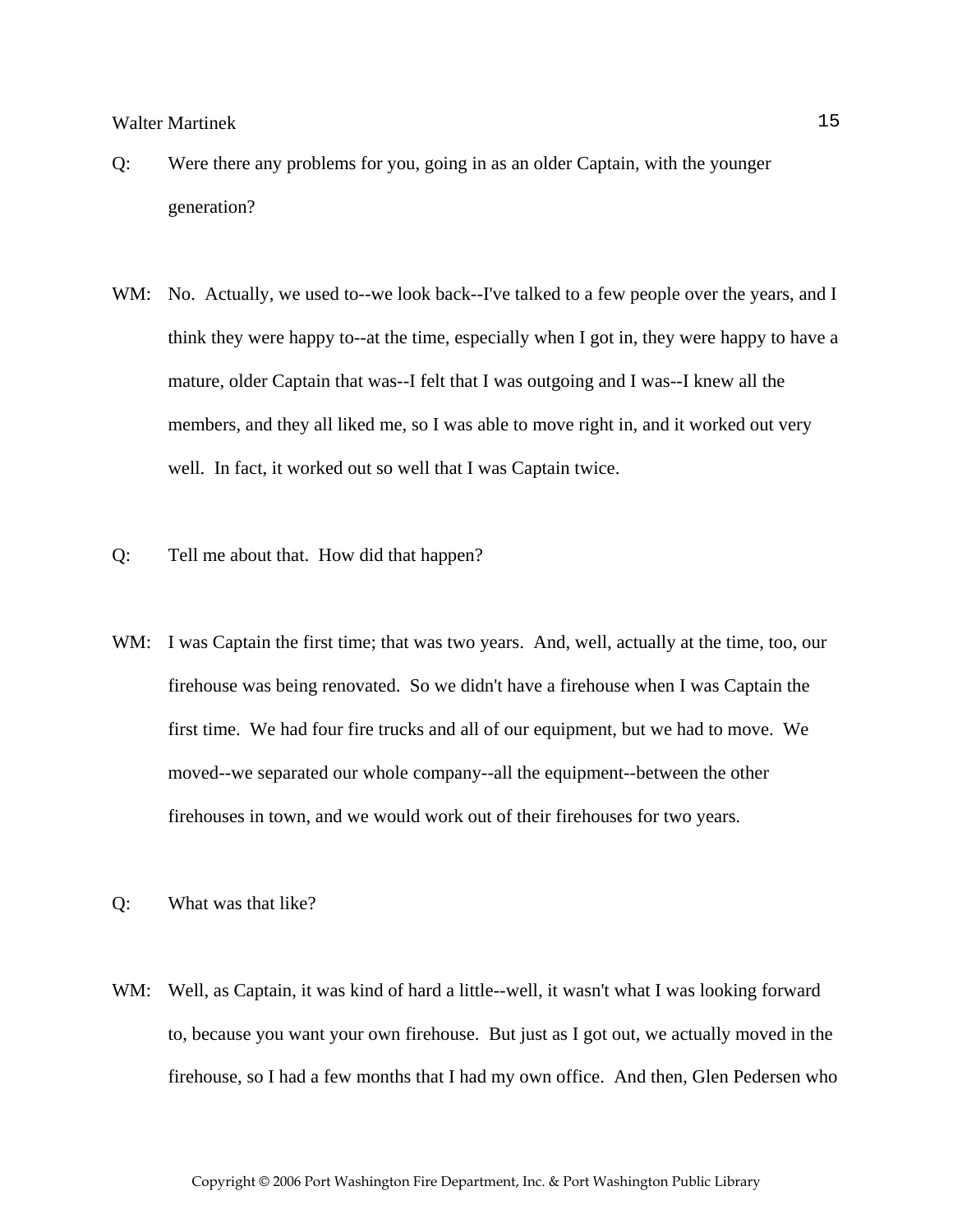was the First Lieutenant after I got out after two years, he became Captain, and he--and he was Captain for two years, and I was just an ex-Captain. Which is okay. That's the way it works; it works that way. The new--two new Lieutenants coming up--Tommy Cycan and Matt Schiller--were kind of young and new at the job, moving up from the engineer's spot. They didn't have a lot of experience for the fire grounds. So they came to me, and they--when it was time for the new Captain to be elected--a few months ahead, before that--and they--because I was still very active and very friendly with everybody--they asked me if I would maybe consider running for Captain for a year and just to fill the spot to let them have some more time as a lower officer's spot. So, I said, I'll look into it. And the first thing I did is I went home and asked my wife. And then she said, "If that's what you want to do, fine." She knows how much time it takes at night- not being home three times a week, sometimes at night--meetings and fire. Besides the fires, just the meetings and meetings. Then, I asked my kids, and they were thrilled, because they loved being the Captain's kids, because they sort of get--they have that upper edge on anybody else, you know.

Q: How many children do you have?

WM: I have two.

Q: Are they boys?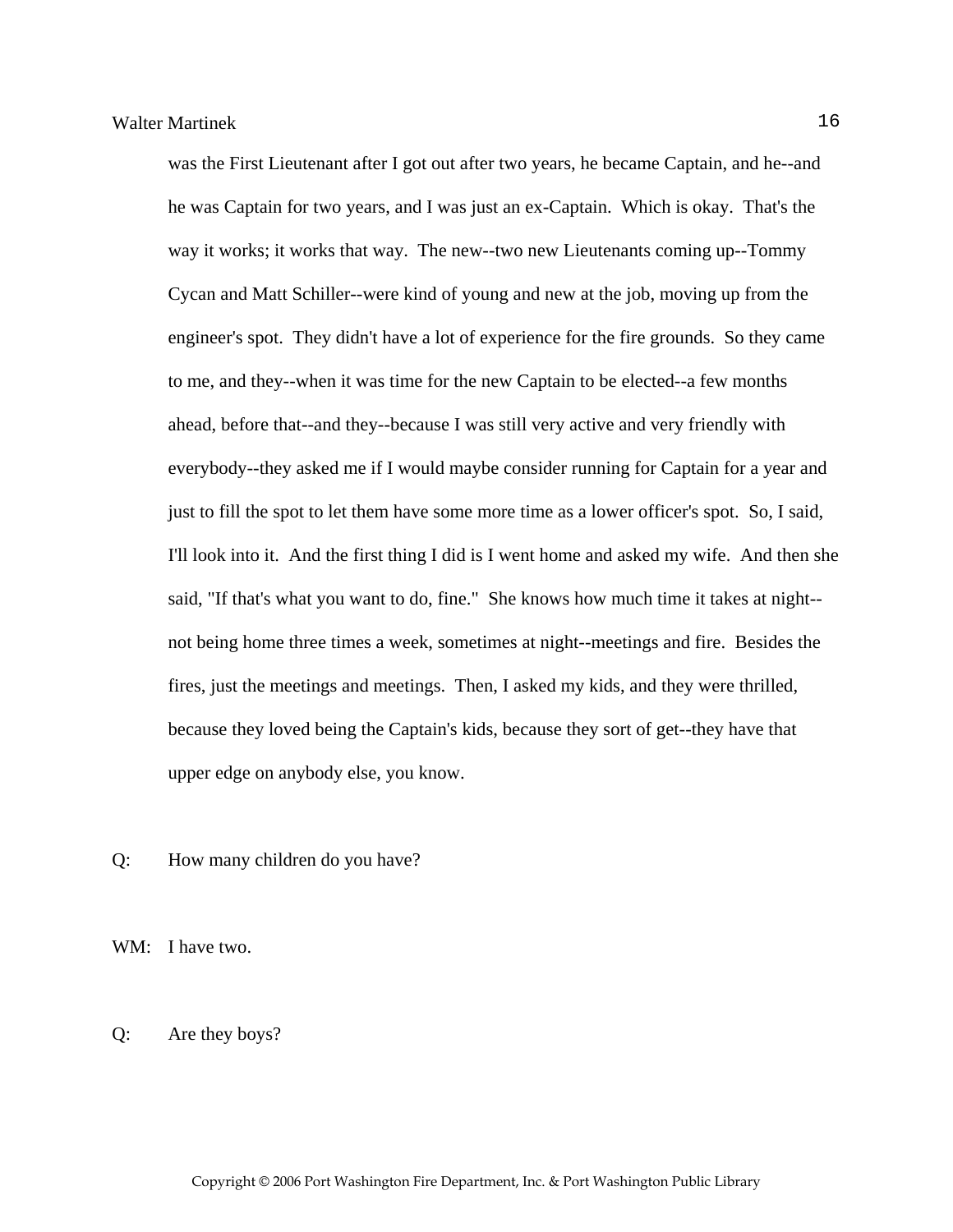- WM: Actually, I have three. I have an older daughter, Maggie. I ... [hope she never] ... listens to this. Maggie, she's married. She has--I have two grandchildren with her. And I have two younger kids. Natalie is eight, and Gregory is ten. And they're firehouse kids. Even Maggie was. They know the firehouse; they know everybody; they know everything. They learned ...
- Q: So did you take them out ...
- WM: All the time, to fires.
- Q: And on the fire truck?
- WM: Well, for rides once in a while when it's appropriate, you know, things like that. Not on fires. On fire calls, you don't bring the children. But, I used to go to the firehouse on a Sunday afternoon for a few hours and hang out. That's where we had the big hall and the big TV and pool tables and things to do like that. We had fun.
- Q: So your wife said it was all right to go back into it?
- WM: My wife said it was all right for the second time, yeah.
- Q: Going back, when you were young, did your uncle take you on the fire truck?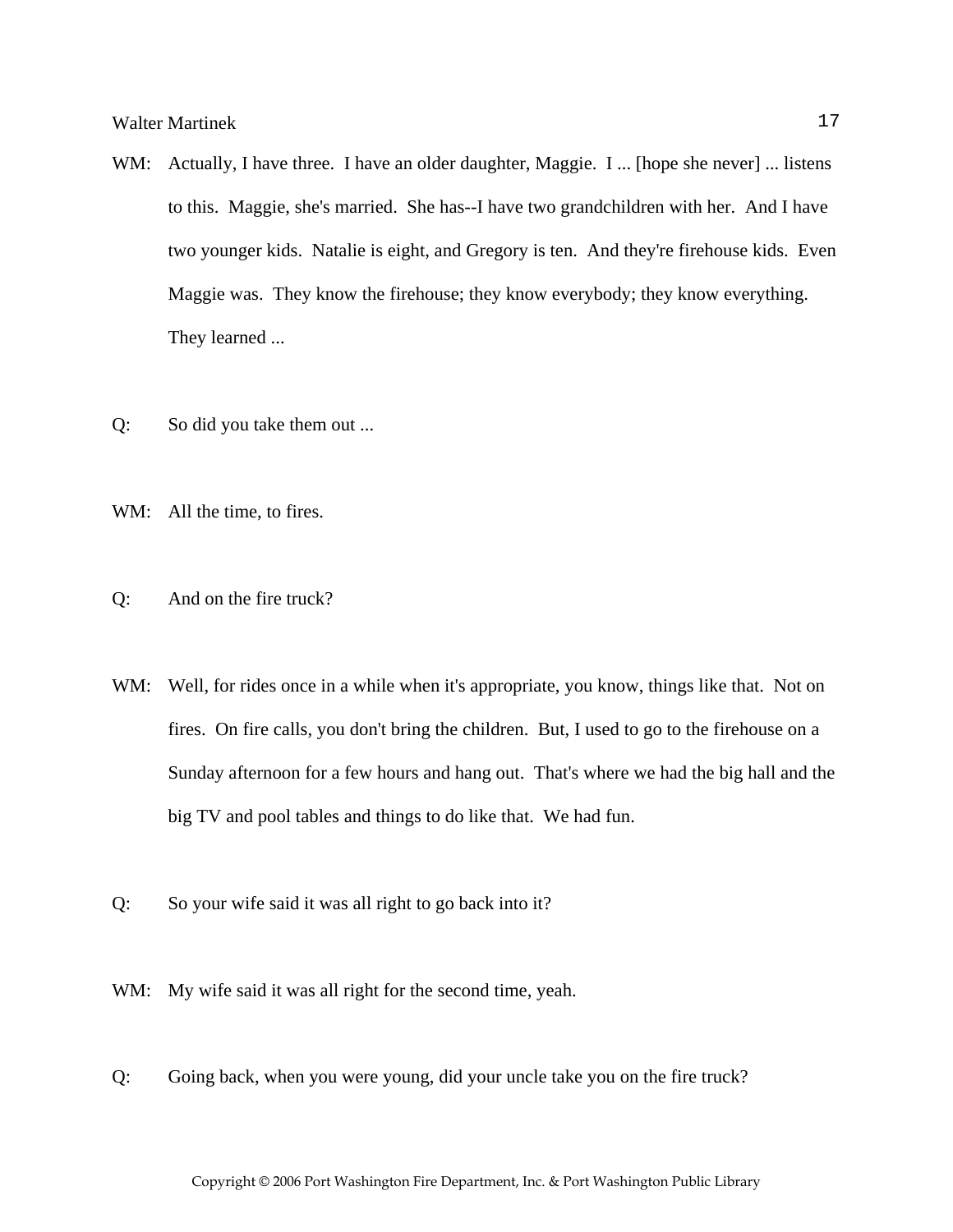- WM: When I was very little? No. No, I didn't--I wasn't involved with my uncle like that way.
- Q: Did anyone ever take you, as a young child, out firefighting?
- WM: No. Actually, I was--I didn't really get that close to the Fire Department then, when I was young.
- Q: But you knew while you were in high school that you wanted to be a firefighter?
- WM: Yeah, towards the end of high school, yes, I did, because my friends were talking about it, and one of my friends' fathers was a member, so it was always in the back of my head. It was just--and then it was one of those, "Okay, I'm going to do it."
- Q: What was the hardest thing for you when you were a rookie, training? What was the hardest part of that, when you were young?
- WM: Probably the hardest part was, it was more--it wasn't a hard thing in the fire company. It was just more personal. I worked a lot. I worked at night after school. I worked Saturdays and I worked Sundays at a gas station. So, the Fire Department has a lot of- lot of things to do. They have a racing team, which you need Saturdays off, and stuff like that.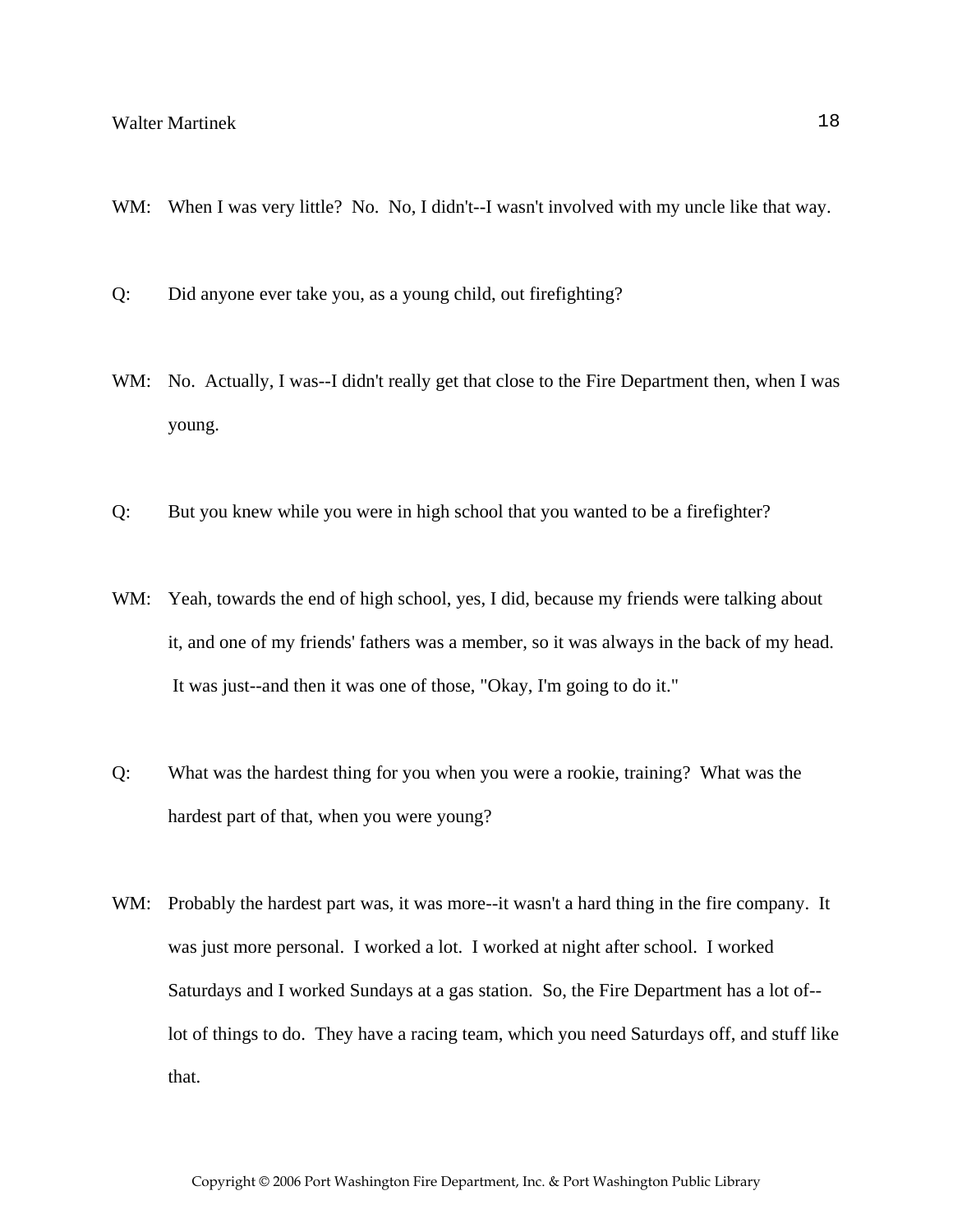- Q: So what did your mother and father think about all that?
- WM: My mother thought it was great. She--it was some place for me to go and be, you know, with other people and an organized operation, which the Fire Department really is. It's very organized.
- Q: What is the hardest part, or what was the hardest part for you being Captain versus being a rookie, now being a Captain. What was the hardest part for you?
- WM: The hardest part being a Captain. It was probably making sure you keep the respect of all the members. And it wasn't--I don't want to say it was hard, but it was something that I always made sure I did. I always respected--I respected everybody else first, and then that's why I wanted respect back.
- Q: Was that some of the lessons you learned from the older ...
- WM: Oh, definitely. You know, bits and pieces here and there. What you learned from the elder members. What you learned from your mom and dad. It all comes out when you're in charge of something.
- Q: And in the Fire Department, how do you show respect to your fellow members? What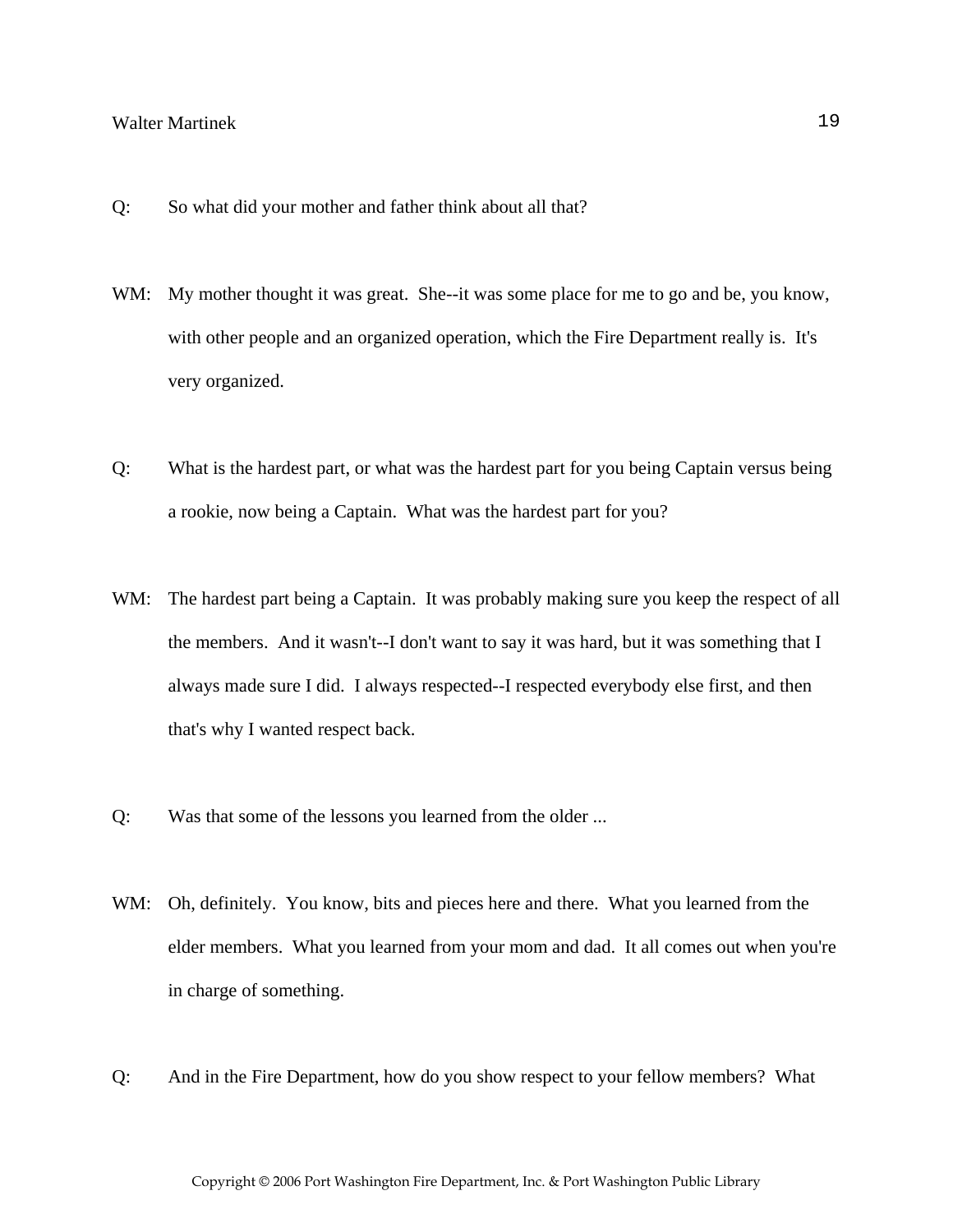constitutes that?

- WM: Okay. You respect all members at different situations. You know, first of all, I learned not to yell at anybody. Talk things out. Give everybody a chance equally, whether it's driving the fire truck, doing something special around the firehouse that is prestigious instead of cleaning the floor. You know, spread it out. Talk to people. Let everything out in the open. One of the biggest things I learned, and we push it all the time--and I learned this a long time ago--was--and we always say it; I think it's in any paramilitary operation--is you don't--you don't yell or, you don't tell somebody that they did something wrong in front of their peers. You bring them to the side, bring them to another room. Especially you're not going to have an officer, you don't tell them that they did something wrong. You bring in the room away from everything, and you talk to them. Then you tell them, "You did something wrong."
- Q: What do you enjoy most about being a firefighter?
- WM: Most? I don't know. There's not too much--there's not one most thing I enjoy the most. It's a combination of everything. I like to see the little kids, when you--I go to schools all the time, and little kids are very--"Oh, you're a fireman?" They, you know, my kids are very proud of me, and that'd probably be the biggest thing, that my kids are proud. And their friends. You know, I bring their friends to the firehouse once in a while. They think it's the greatest thing in the world. And there's too many things to--for that list.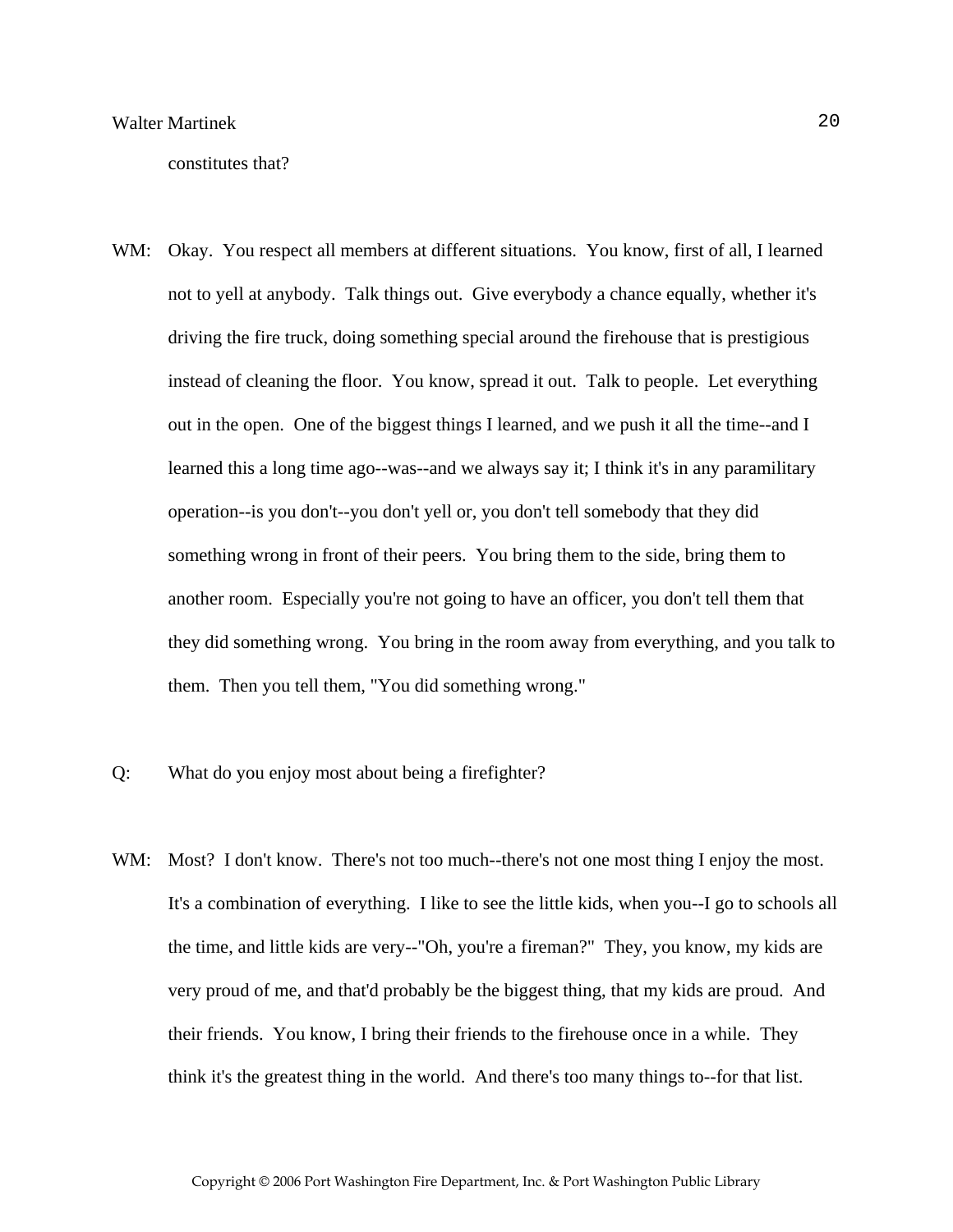Why I'm so proud to be a fireman.

- Q: And what do you enjoy the least about being a fireman? Is there anything?
- WM: Enjoy the least? Well, the job itself, it changes. You've got fires. You have clean-up. You have--I guess, if somebody gets hurt. A fireman gets hurt, a fireman gets sick, the person in a fire--the personal property gets damaged and you see people crying. You know, their house is--they're going to lose everything in their house. It's--a little bit of all that sad stuff is all mixed up, you know.
- Q: Was there a particular skill that you had as a firefighter when you were a rookie that did you--did they learn--like, did you have one skill that was your main skill?
- WM: Well, I was kind of young. Eighteen is kind of young to have a skill. I was in the automotive field at that time, which I still am. I was--I worked on ... [cars at the] ... gas station, and I knew--you know, I was going to school for that. So, a few times, I was asked to check this, check that, on some of the fire trucks, and it still stuck with me. As I go on now, to people I'm the mechanic. So if something's wrong, I can look at it first before the truck has to be sent out for repairs. So, yeah, I guess I'm kind of looked into as to mechanic and repairs.
- Q: Now, can you remember any outstanding fires that you were at during your years?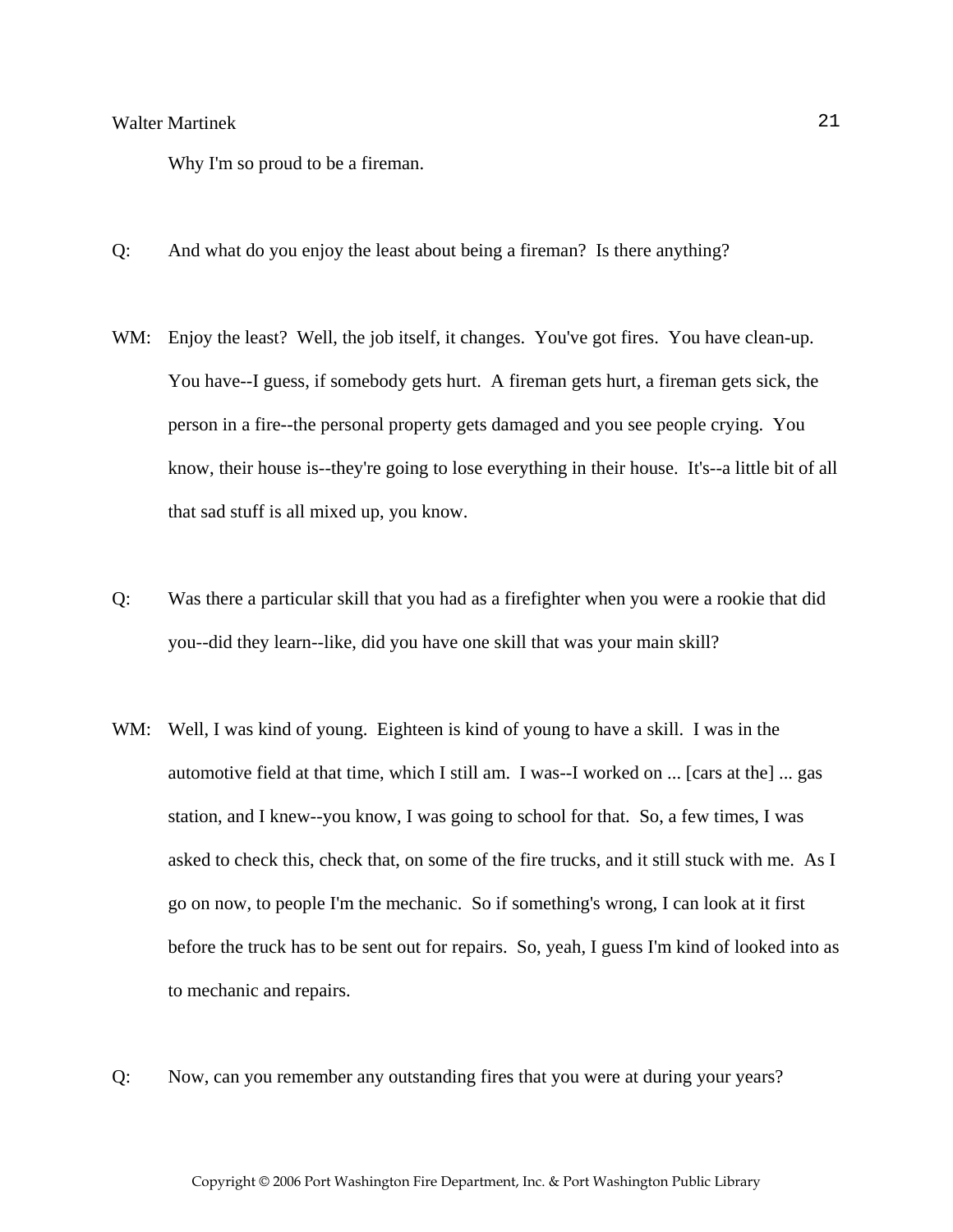- WM: Yeah, well, the first one I went to, first fire, first--I won't say first actual fire, but it was a fire in a house. Because we had a lot of fire calls where there's just this, you know, not a fire, just an alarm, or a false alarm.
- Q: Was this when you were a rookie?
- WM: When I was a rookie. It was within the first two weeks. And it was--I remember it was in the middle of the night, and it was very cold. And it was around midnight. And the radio went off in my--I had a radio in the house, and it came over as a house fire on Washington Place. It's a small--well, I didn't even know where it was. I had a hard time finding it. Of course, by the time I got up and got dressed, I wasn't very speedy at the time. I was kind of like, "What do I do now?" type of attitude. And I drove up to the firehouse, and I found myself going in a--I didn't' have any insurance at a time. When you first get in, you can't drive the fire truck until you have insurance. So, I had to hop a ride in my car up to the fire scene. And I remember standing there, and it was cold. I couldn't do anything, so I ended up just staying on the side of the truck with one of the other members, pumping the truck and just watching. And it was like, "Oh, my God. I can't believe all this action that's going on here." When you stand back and watch, it's like firemen going in, firemen going--the water's shooting out of the windows, and smoke pouring out the back window, and it looked like it was never going to end. And then, all of a sudden, it just sort of like everything quieted down and the fire was out. And that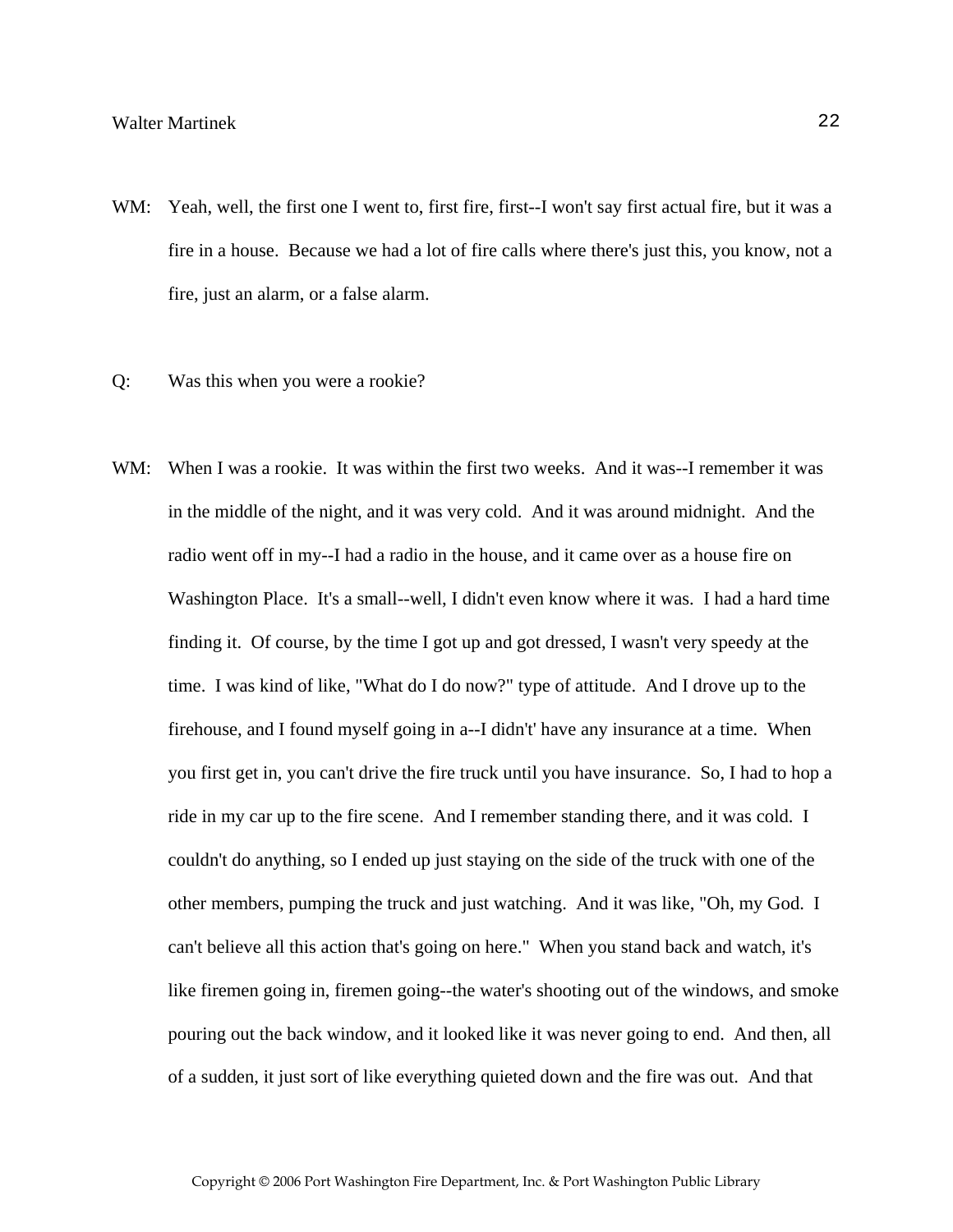was--my first call was how I remember that very vividly.

- Q: How did you feel about all that?
- WM: I felt--well, I couldn't do anything, and I felt kind of helpless, because I didn't even know how to do anything. You know you're new; you don't know. These guys going in a house with the hoses and it looks like they're working as a team, and everybody knows what they're doing. And that's what it was. And, from then on, that's when you start learning that it's all team work. Your brother firemen are always helping each other.
- Q: Did you wonder if you were getting into something maybe rather dangerous?
- WM: Yeah, that it seemed to be very exciting and like, "I can do that! I can do that."
- Q: Did fear ever play into your decision at all?
- WM: Not right away. In the beginning, you really don't get into major interior firefighting. You sort of like, when you're a rookie, you have to stay outside and wait to be called upon, and you're not--you're not ready yet, and they know you're not. It takes a while to get--before you're an interior firefighter.
- Q: Now, you said something about you had to have insurance before they'd let you on.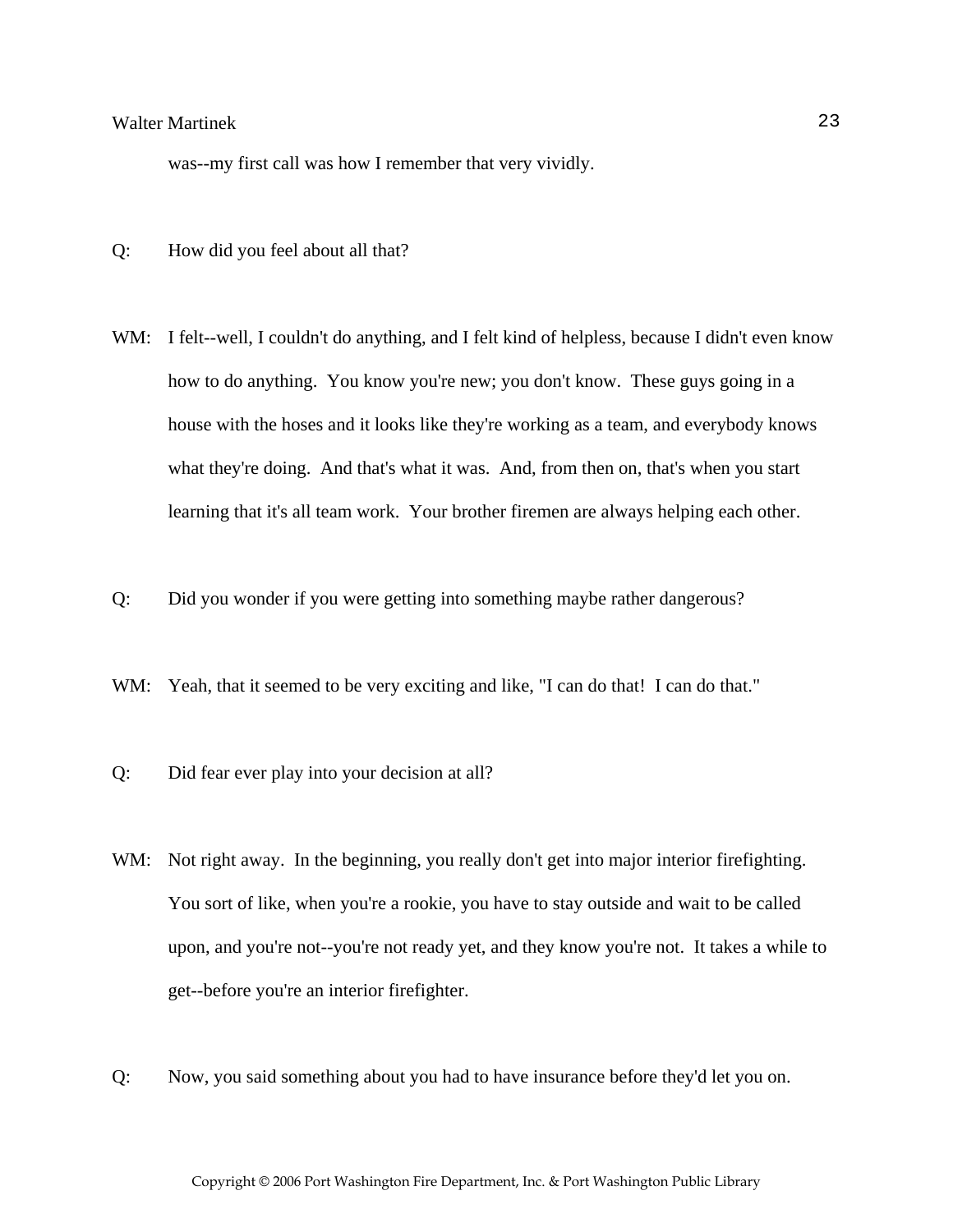What did you mean by that?

- WM: Every member is insured through the town of North Hempstead for Compensation insurance. It's Workers' Compensation. When you're at--when you go to a fire call, you're a worker. And if, God forbid, you get hurt or anything happened, you can collect- it's compensation; it's insurance. If you don't have that insurance, if you're not enrolled in it and you get hurt, then you can--you know, it's like a law suit type of thing. You're not supposed to do it, till you get the insurance. That's the way it is.
- Q: Well, when do they put you on those rolls? Is there a set ...
- WM: Oh, it takes--when you first get in, when you first get elected to your company, at that time, maybe even now, it probably took anywhere between three to four weeks. You had to wait for the Village or the Town of North Hempstead to have their meeting, and your name had to come up on the rolls, and then it was okayed and then you had your insurance. So, it just was whenever the village--the town meeting was. You had to wait.
- Q: Were there any other fires in your later years that you were--can remember, that were memorable for you in any way?
- WM: There was a pretty heavy fire going up at the Bullitt's Restaurant on Port Washington Boulevard. And we were first--we were at the firehouse at that time. I think it was a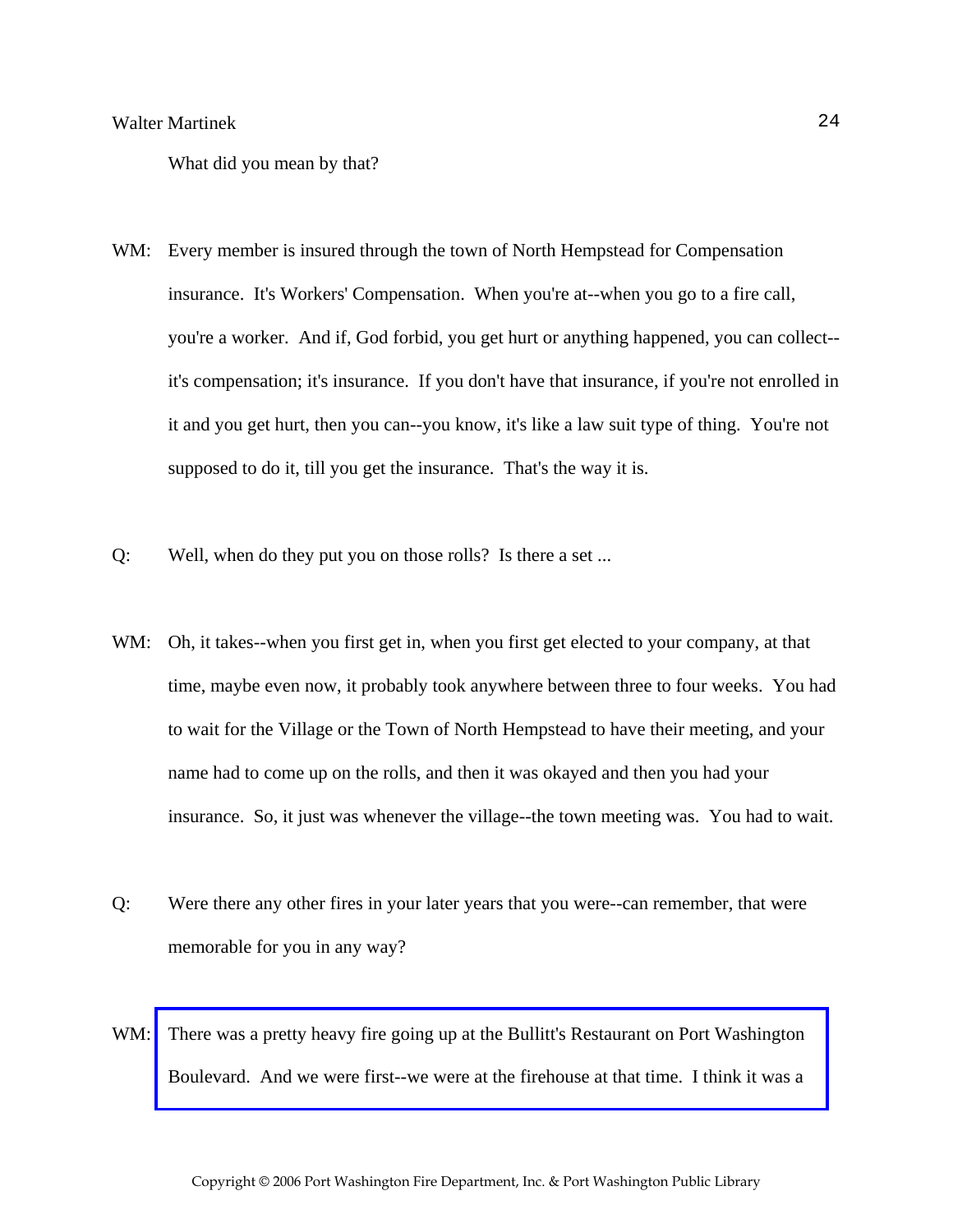Thursday night. And we were first due engine. First due means the first apparatus that's going to be there. And we pulled up, and I remember heavy--very heave black smoke pouring out of the windows of the place. And our engine, we hit the fire hydrant, and I remember helping to take charge of dropping, bringing some lines to the front door. And we had to--we crawled into it, down the hallway, down to the bar, through the barroom area and all the tables and chairs, and I remember you couldn't see a thing, but it was very hot. And they said the fire was in the back kitchen. And I kind of knew the place, from being in there, so I knew where we had to go kind of. But with all the tables and chairs and people, you know, the firemen in the pitch black, knocking them over. And you get- everybody gets disoriented. Well, anyway, we couldn't make it--we couldn't make it to the kitchen, because of the--it was so hot. So we had to back out, because of the high intensity. We were afraid the fire was going to come rolling over our heads. And so we backed out, and at that time, an engine crew from the back went in the back door and was able to make the kitchen. But I remember that, for like what felt like an hour--it was only a few minutes that we were in there--but we were kind of helpless, not being able to see. Heavy black smoke with a lot of heat. And all you could hear was crackling and feel the heat on your gear coming through--through the gloves.

- Q: So how do you deal with the fear at that time?
- WM: It's very scary. How do you deal with it? Just you take your senses-senses that are coming in. You have the heat that you hear and feel. You know the guys that are in front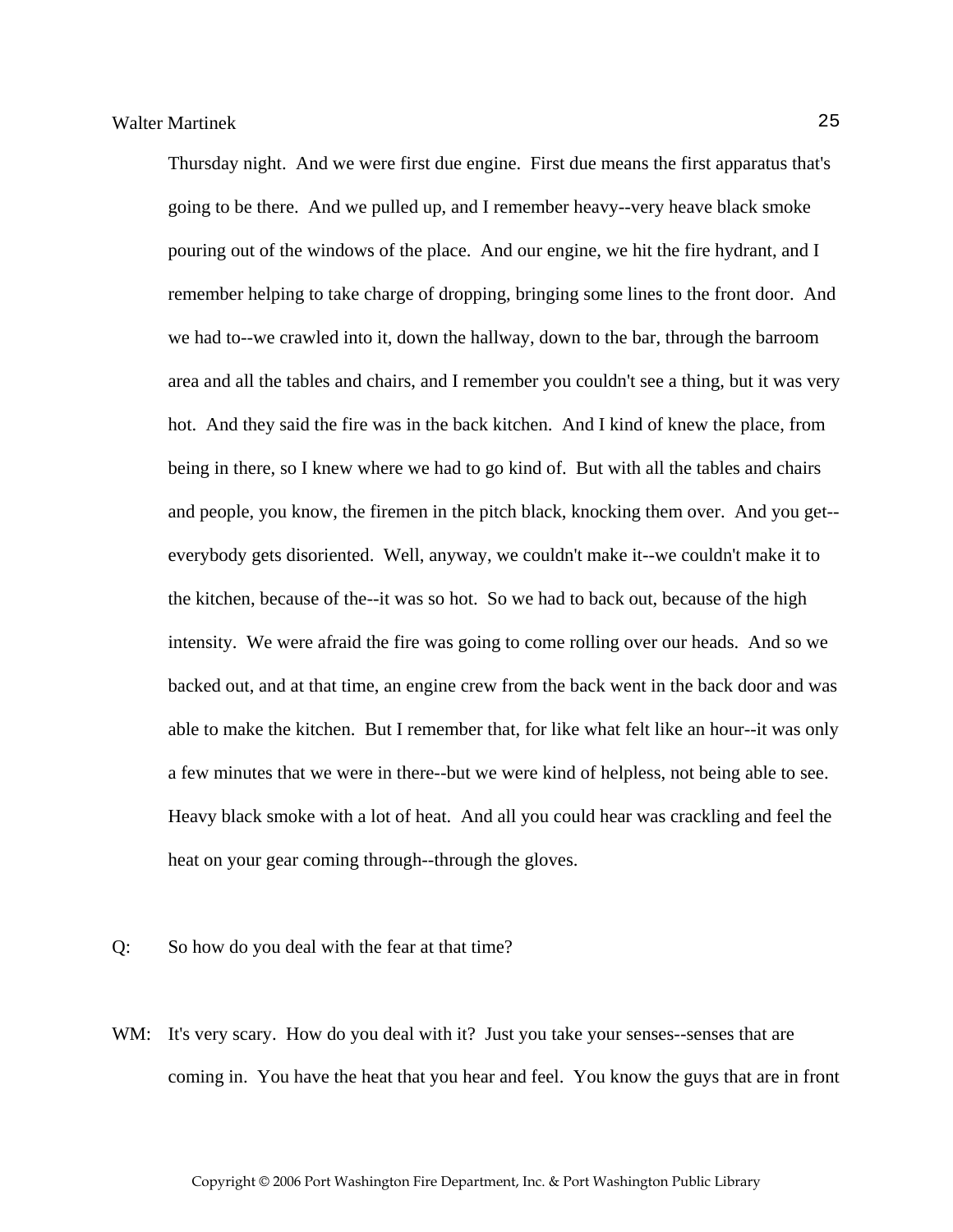of you, the guys who are behind you on the line. You have water. It's almost like you want to say, "I want to get out of here. Let's go guys. Let's do something. Either move in, or let's move out." And that's why we ended up backing out. And that was the officers--the Captain on the line--that was his choice at the time, and it turned out to be a wise one. Because no way would we have been able to make the back of the restaurant through the way we went in.

Q: [Now, you've assisted battling Suffolk County wildfires, I believe.](http://www.pwfdhistory.com/trans/martinekw_trans/pwfd_news049_web.jpg) 

WM: Uh huh.

- Q: What were those experiences like? What happened at those?
- WM: That was completely--really a completely new experience doing the wildfires. We have small brush fires in town up in the Sands Point area, but it's usually very small, centrally located in areas. The wildfires were actually ... [more on fire then] ... They were really raging, moving very fast. And to see the operations out there, we had so many fire trucks and so many members from all over Nassau and Suffolk County. Even New York City brought fire trucks out there.
- Q: Where is this precisely?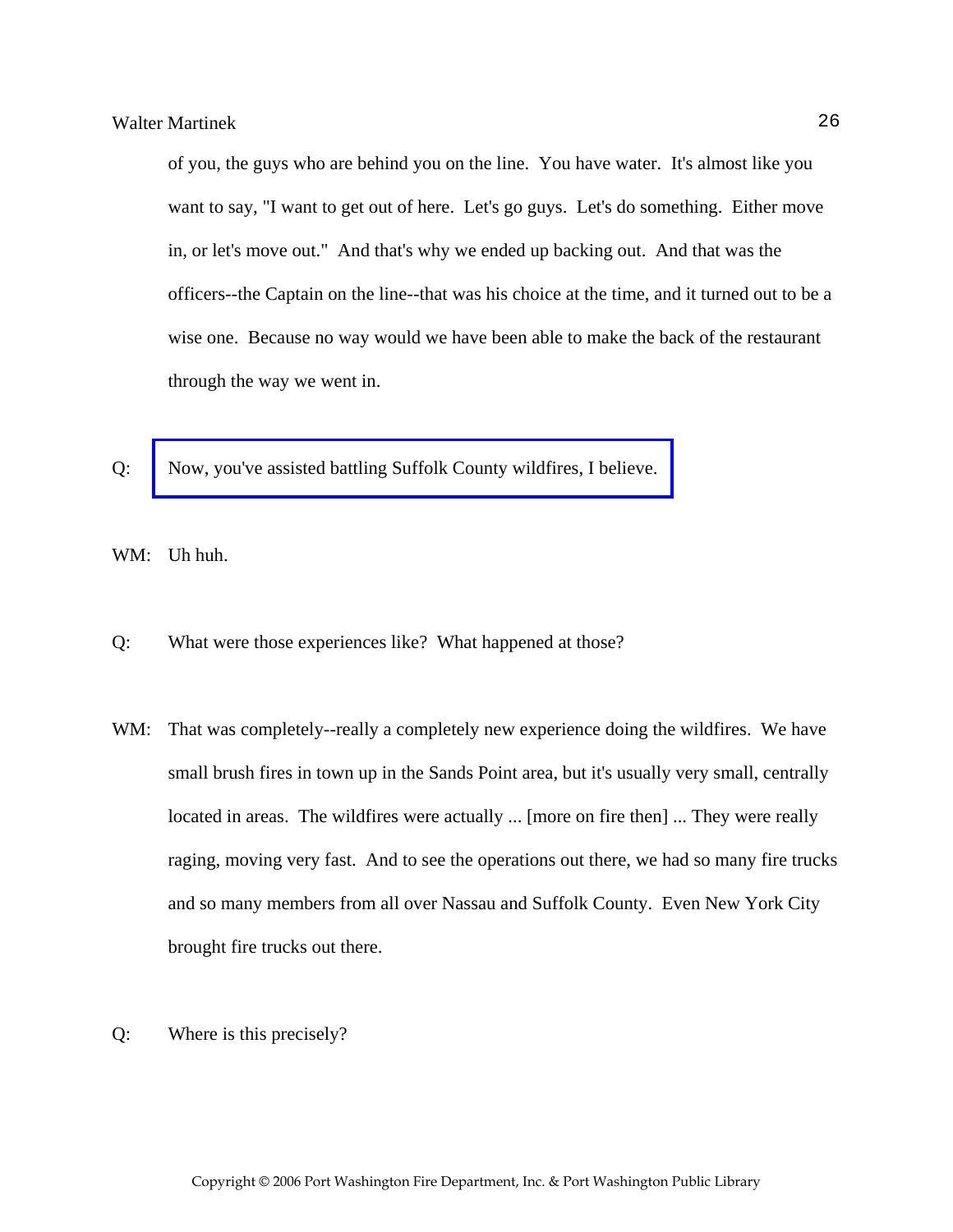- WM: The main body of fire was--that we were, was on Sunrise Highway out by the Hamptons. And there was fires--fires on both sides of Sunrise Highway on the north and the south. Our main job was to protect the houses and the businesses in the town, and areas, because the fire--some of the houses were very close to the woods. So, we ended up--what happened is they ran up--all the fire hydrants were being used up. There was no water pressure, so we couldn't use the fire hydrants to put any fires out. So we--we have a portable pump on our truck. So we ended up siphoning water, pumping water out of people's swimming pools and running lines and putting fires out. And we weren't really putting fires out as much as we were holding back. We were keeping--protecting people's houses and businesses. So, we were one of the very few engines that had portable pumps on our trucks out there. So it was kind of unique being, in Port Washington we had boatyards and docks and stuff, so we used portable pumps, and we have the water to pump water out of the bay, whereas departments that are in the middle of Long Island don't have portable pumps. They don't need them. There's no place for them to get water from. So it was pretty cool.
- Q: How did these wildfires start?
- WM: Exactly, I don't know. I heard it was somebody started them--arson. It could have been an electrical storm--lightning. It was very dry that year. It was very, very dry. Because it never rained all summer long. So it didn't take much to start a brush fire out there. The area, the pine barrens are very big, and if everything gets dry, fire really rages through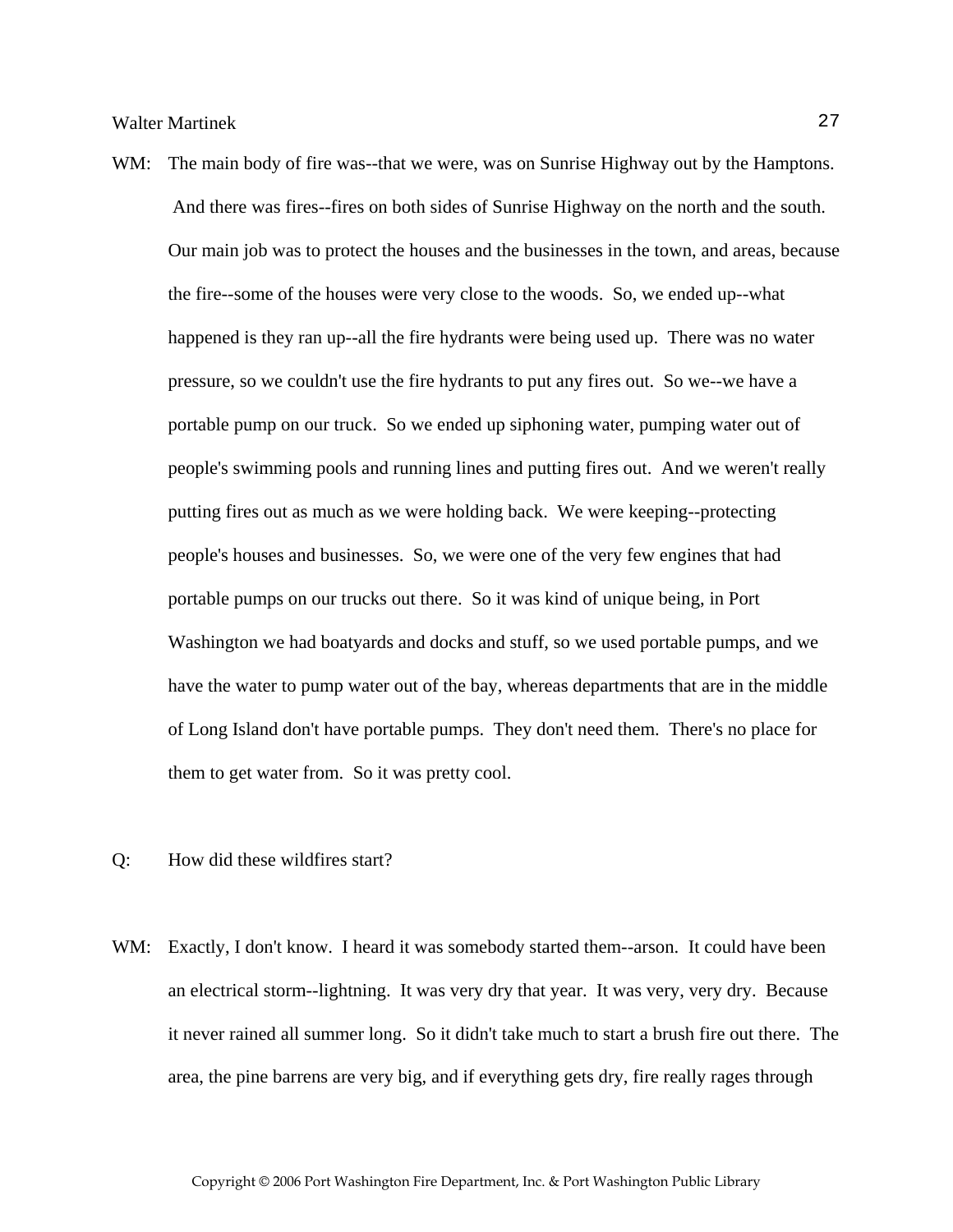the woods.

Q: Now, in 1968, were you part of the Viet Nam--were you in the ... [forefront of that] ...?

WM: I was in--I was in the Air National Guard. And, of course, we served.

- Q: When did you join the Air Force?
- WM: I got in the Air Force back in 1969. I was nineteen years old. I had just gotten in the firehouse. I think I was in there about a year, and I got my draft notice to go in the Army, to go for my physical. And a few months before that, I had taken--gone up to the National Guard office and taken Air Force tests and didn't think I was going to be called in for the Reserves at all. So I got my draft notice. A week after I got my draft notice, I got a letter from the National Guard saying that I was accepted. So I had to make a decision whether I was going to go in the National Guard, the Air Force Reserves for six years, or go in the Army for two years in the draft. So, I went over to the National Guard, and he kind of talked me into going over there. Then, they sent me to repair and heavy truck school, and then I was going to be stationed in Chanute Air Force Base in Illinois for six months for training. And it seemed like a pretty good idea at the time instead of going into some type of a combat outfit. Maybe learn something about what I was doing anyway. So that's how it worked out, and that's what I did. And I happened to be stationed right over in Roslyn. They had an Air National Guard station over there.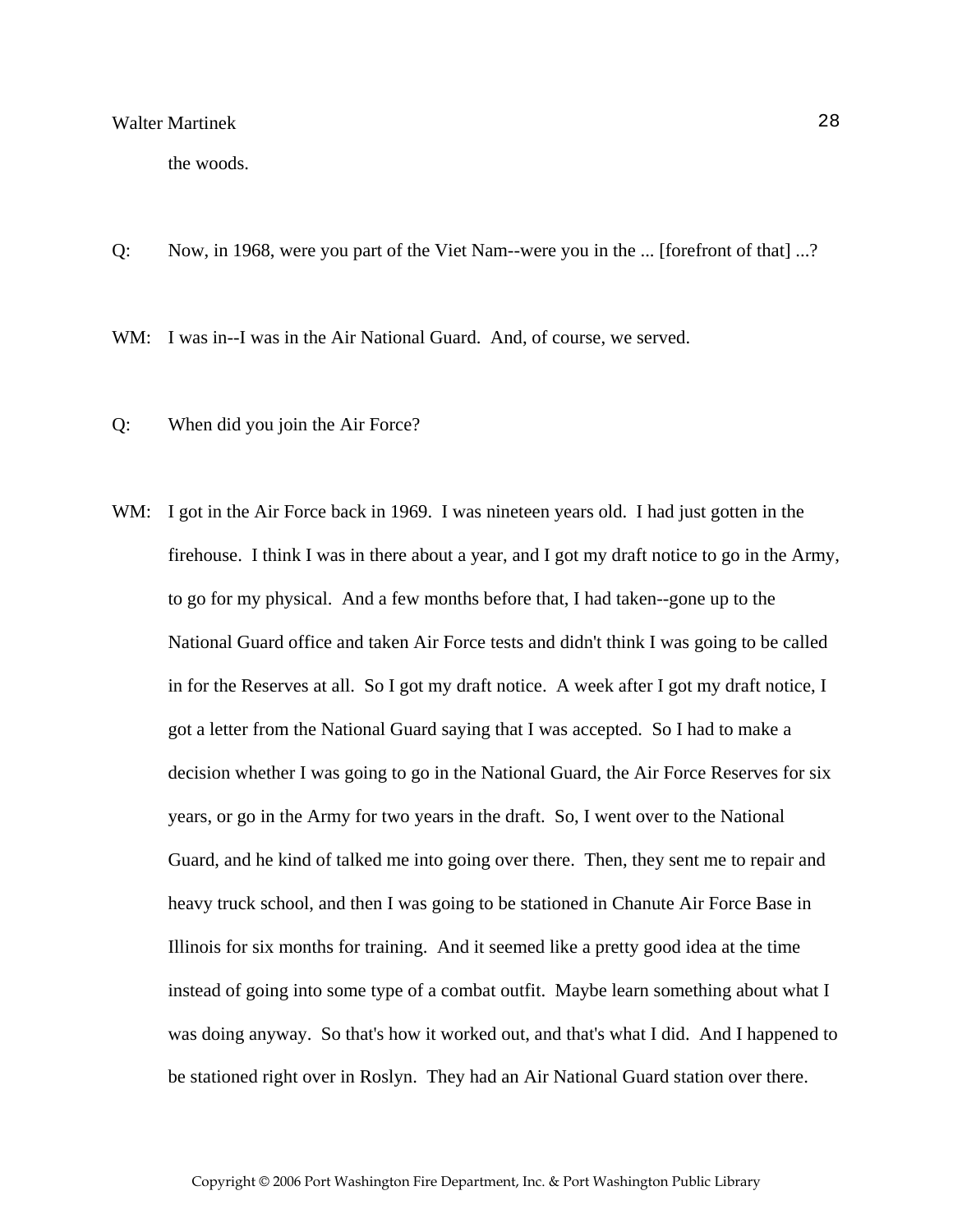So, when I got home, after being away for like nine months, I had to go to the National Guard base on a monthly basis--one weekend a month and two weeks every summer for six years. And there I did all auto and heavy truck equipment repairs. And I went through that, and I actually got out a year earlier than my enlistment, because I was nationalized by President Nixon for the mail strike. I forget the year it was. It had to be around 1970-something--early '70s, I believe the mail strike was.

- Q: So you were a mailman?
- WM: No, no. We helped--the mailmen were on strike, so we had to help deliver the mail. We didn't deliver--actually deliver mail. We were a truck outfit, so we used the trucks to carry personnel to the main mailing--central mailing district house over in Hicksville. And we stayed there for a few days. Every day we would go there, and all I did was just stay by my truck. I didn't have to do anything but just stay by the truck and make sure that--because there were strikers and people were like yelling at us and things like that (laughs).
- Q: So were you consider scabs?
- WM: Yeah, we were scabs.
- Q: And what happened?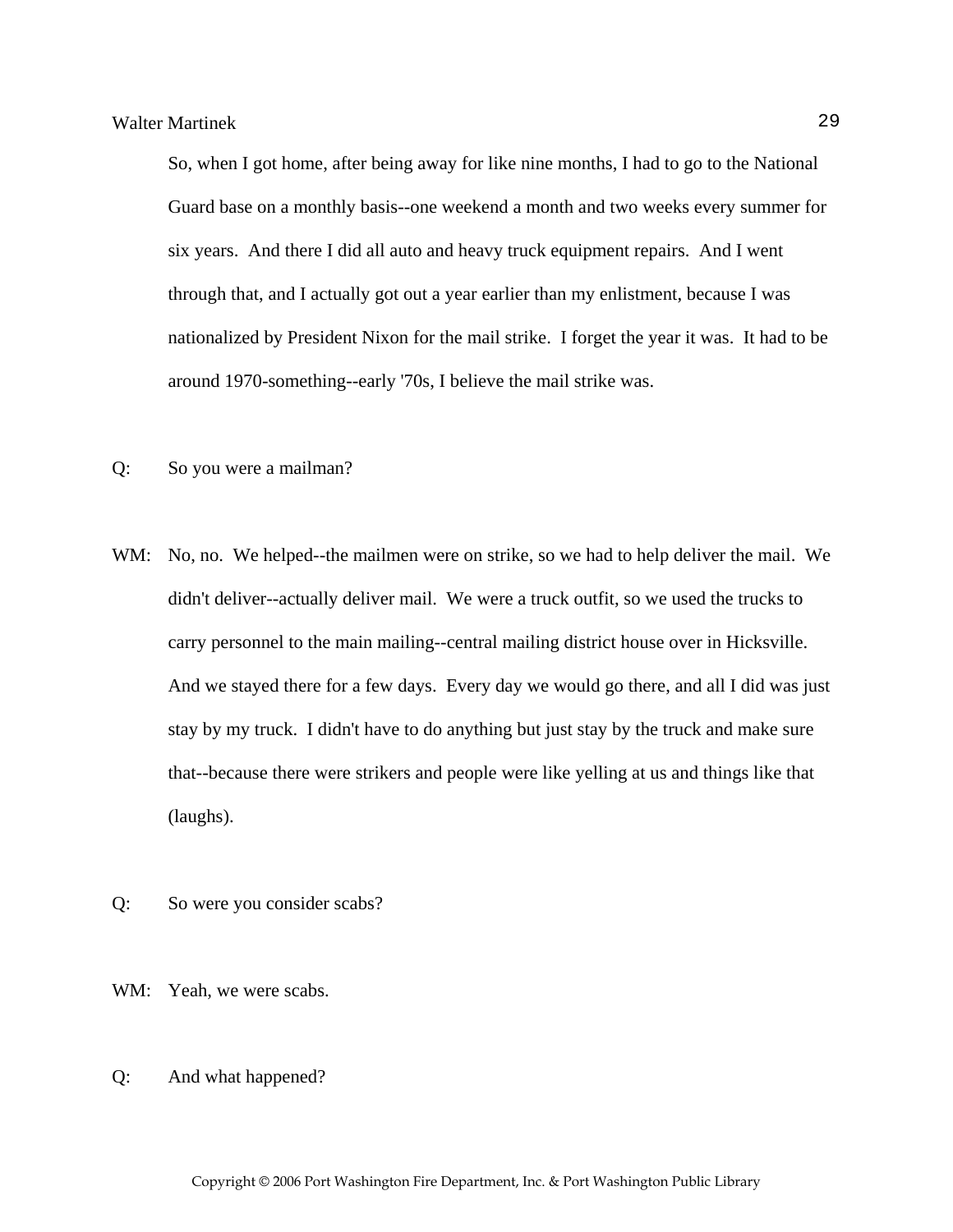- WM: Nothing. It took a week. It was a week that went by, and the postmen settled their strike and we went back to our everyday life.
- Q: So you used the Air Force trucks then to carry the mail.
- WM: Right. No, carry the men.
- Q: Oh, carry the men.
- WM: We--they--I don't know who carried the mail. I don't know if it was--they use, oh private companies or something possibly. I don't know.
- Q: So, you then used the training you received to go into your own business.
- WM: Well, it certainly helped. It was a repair business. Yes, it was training, it was schooling for ...
- Q: Is that how you decided to go into that?
- WM: I was--no, I was already in that ...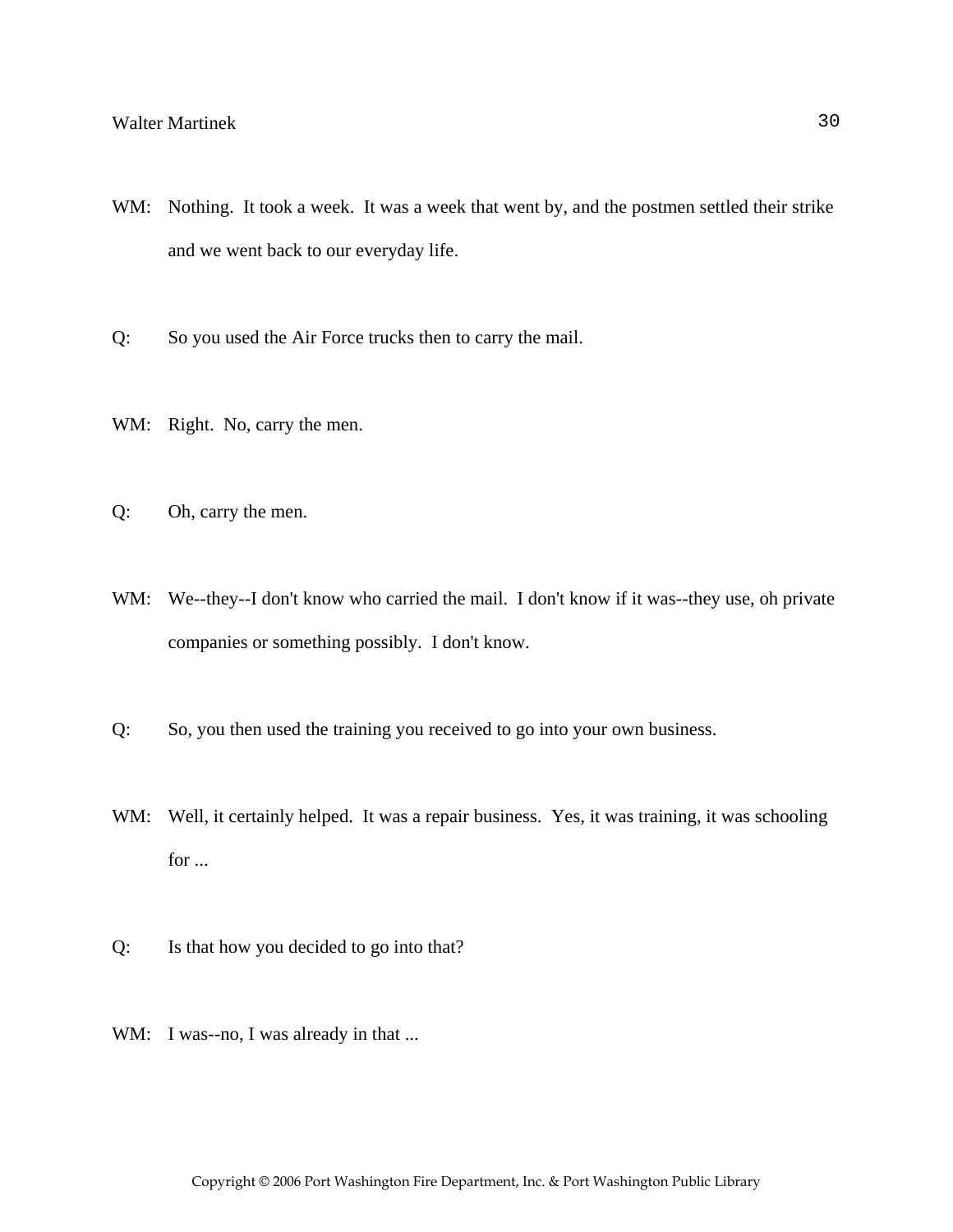Q: Oh, you were before you went in the ...

WM: I was in that field. So it just helped out even more.

Q: So the lessons you learned helped.

WM: Oh, sure.

Q: Helped in your career, as well.

WM: Uh huh.

Q: And what is the name of your auto service?

WM: It's Walter's Auto Service, and everybody says, "How'd you get that name?"

Q: How did you?

WM: Well, it's me. My name's Walter, obviously. And my uncle Walter Symanski, the one who helped me in the firehouse, was my uncle, and he was in the auto repair business, had his own business. So he took me in as a partner. And we picked the name as Walter and Walter's Auto Service.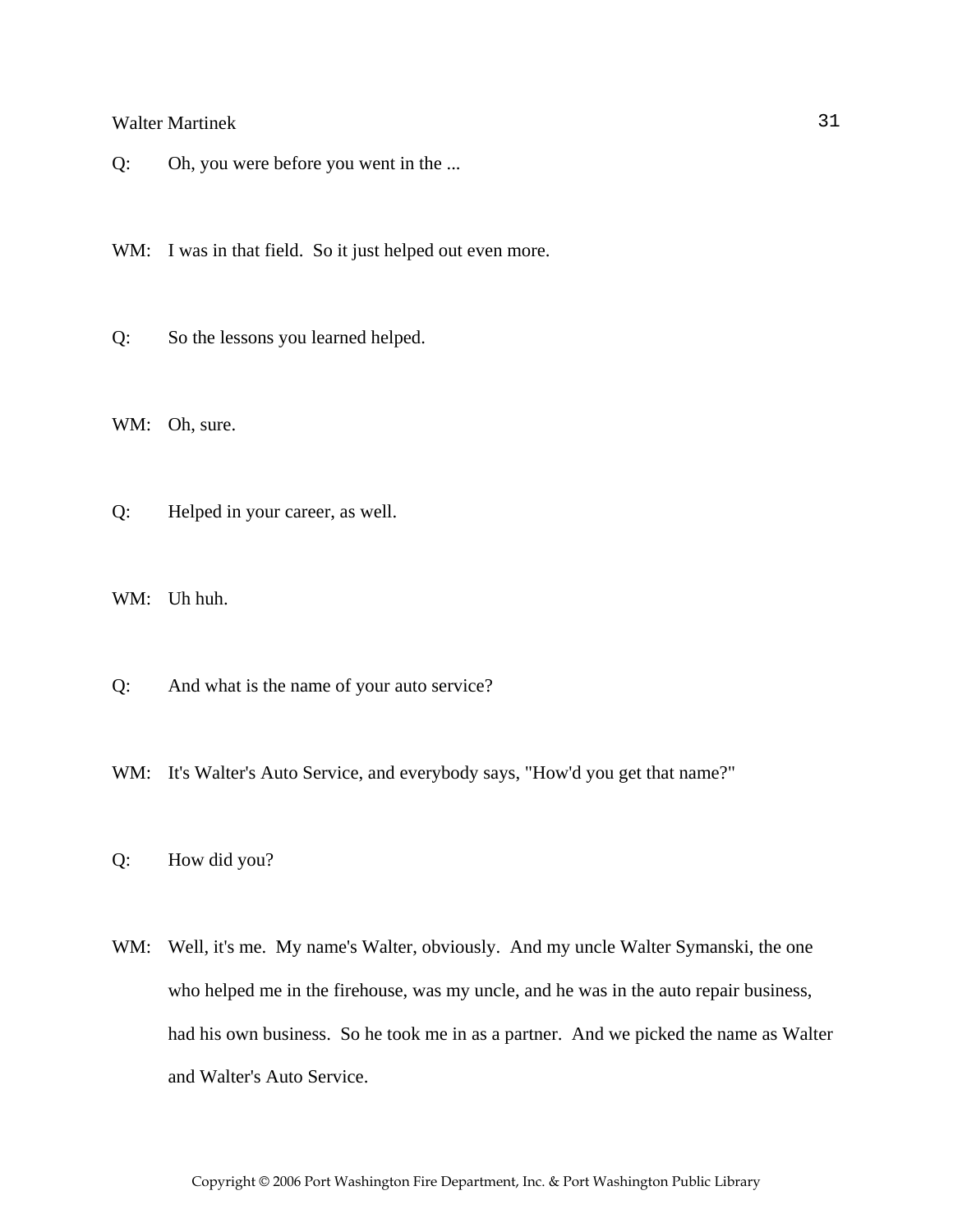- Q: And where is that located?
- WM: It was located at 320 Main Street, Port Washington. And I was there for twenty-five years. After a while, my uncle got out of the business. I bought him out. But I kept the name the same. At the time, it was easier to keep the name, and it was--everybody knew the name, so that's the way it still stands. And now I've moved my shop to 103 Harbor Road in Port Washington to a bigger building. But I'm still working (laughs).
- Q: Still enjoying your work?
- WM: Still enjoying my work, yes.
- Q: Do you have a lot of the firemen come to you?
- WM: I have a lot of the firemen. I have--I do a lot of work on the fire apparatus--not the big fire trucks, but the smaller units. The Chiefs' cars and some Suburban pick-up trucks and things like that. I do a lot of work on those trucks--maintenance.
- Q: Do your children help in your auto repair shop?
- WM: Not very much. They're still kind of young. Gregory comes up to the shop and ...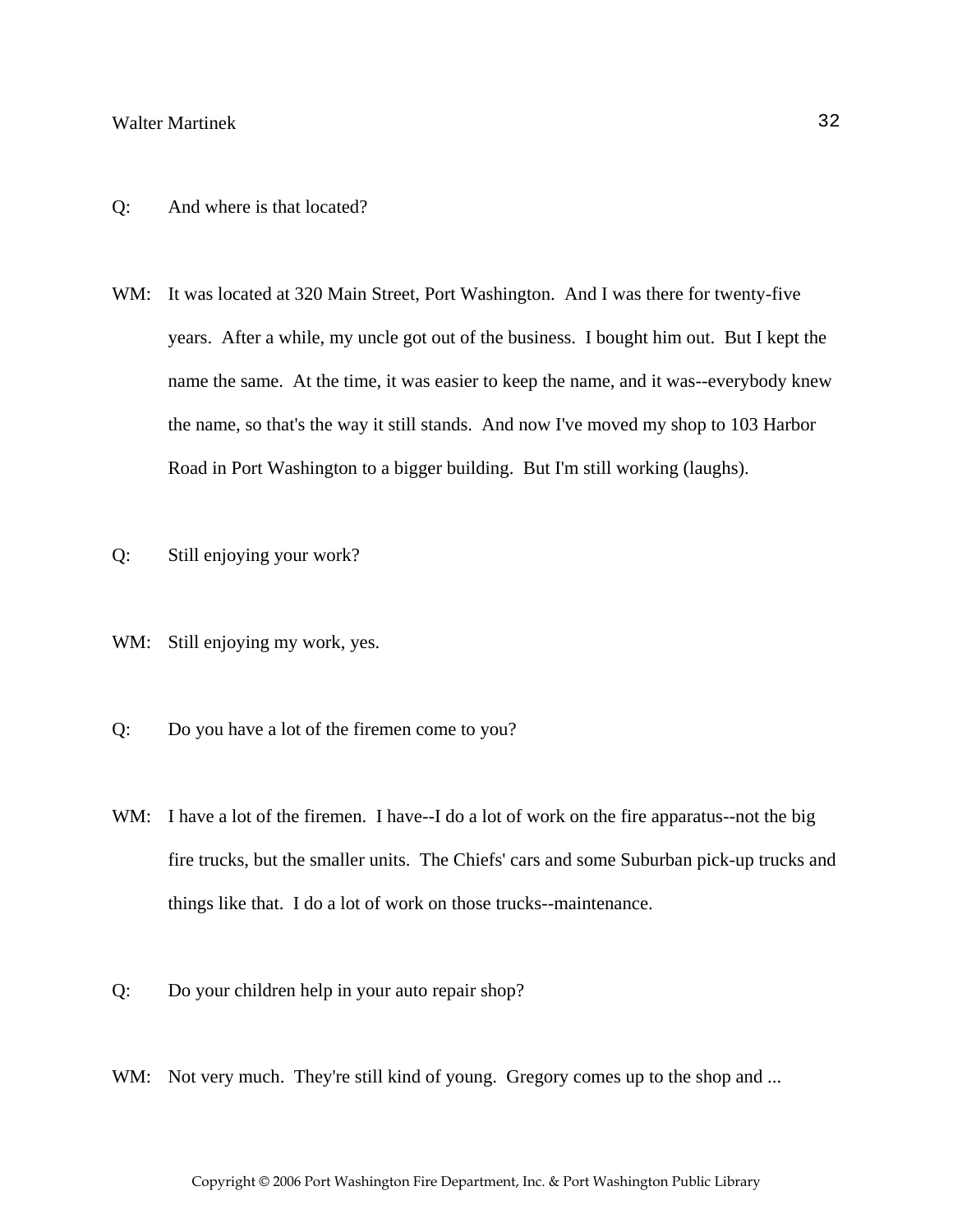- Q: How old is he?
- WM: Natalie's eight and Gregory's ten. Gregory gets into working a little bit on some projects he has to do--Boy Scout projects. And he does--he has a tractor. I have a gasoline powered tractor that we cleaned up and I got it from a brother-in-law of mine. And we got it running. I put him a battery in for him, and he drive it around the shop and around the local front of the parking lot. So he gets to work on it all the time. It's kind of like working.
- Q: Do you think he's interested in becoming a firefighter?
- WM: Well, it's--I don't want to push him into it. He loves to go to the firehouse. He could just hang out there all day long. But when I ask him, or some of the other members say, "Oh, you're going to be a member soon," and he'll say, "No, not me," you know.
- Q: Why do you think he says that?
- WM: Because he's a little bit shy, and I guess it's still his answer at the time, you know. But he knows a lot about the fire apparatus, the fire trucks. He knows all the numbers. He knows, you know, the truck, how they're built. Because I mean, he asks me all the questions about how they work, pumping the truck ... [how the ? designed] ... He knows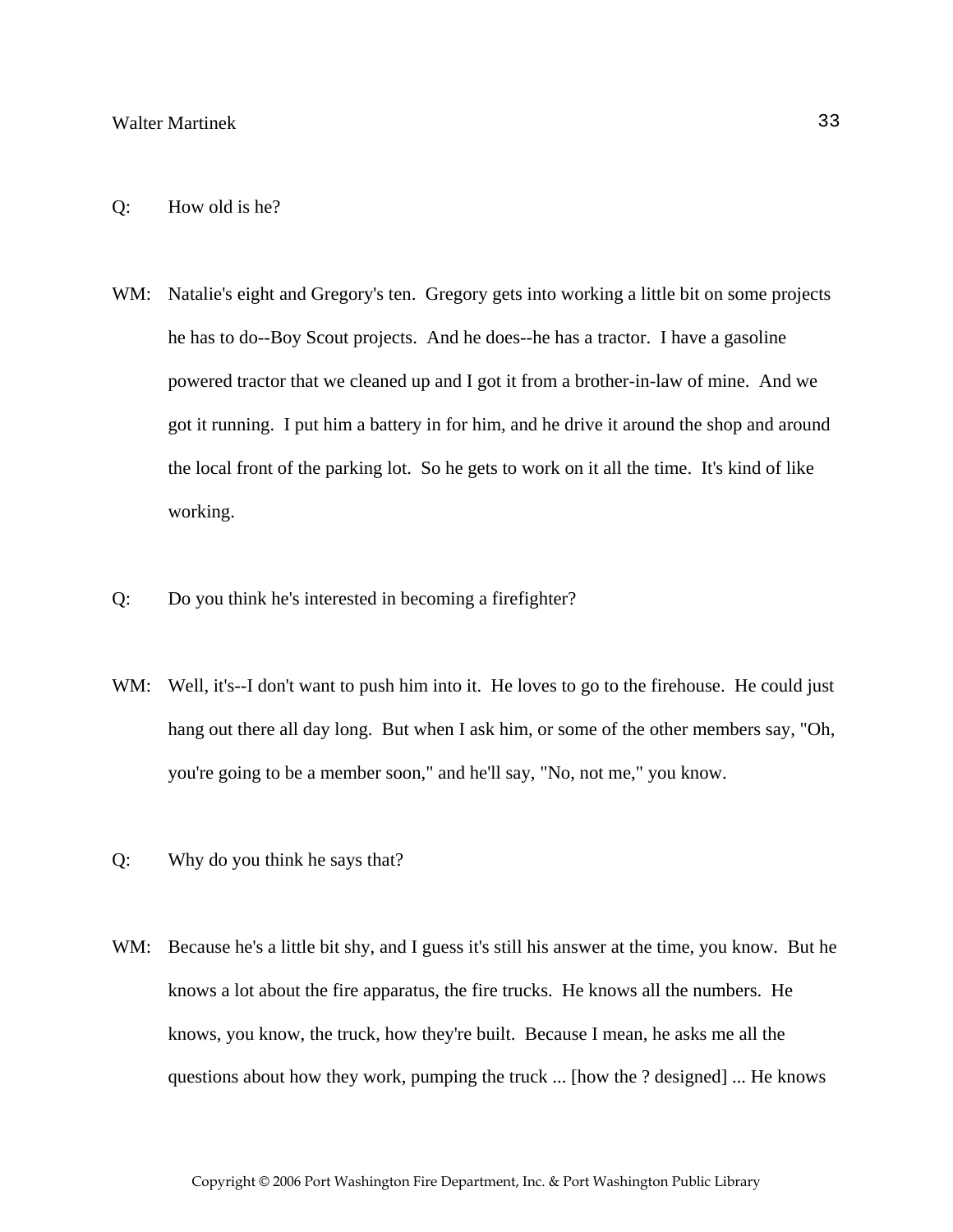all the gear. He knows more of the gear than some of our younger members do when they first get in. Because he's there. He spends time.

- Q: How does your wife cope with your being away when you were a Captain?
- WM: Okay. Well, she does--most of the time, there's no problem. She understands, and she knows, and she backs me up a hundred percent. Sometimes ... [END OF SIDE A; BEGIN SIDE B] ...
- Q: ... on Side B. As you were saying about your wife, sometimes ...
- WM: Well, it's overwhelming sometimes for both of us. But she stands by everything that we need to do. It gets a little tough when you have a meeting on a Monday night, fire school in Tuesday night at Bethpage, then a special board meeting on Wednesday. Then you have work night on Thursday. And you just hope there's not a fire call on Friday (laughs). It can be a very busy week sometimes. And then other times go by, a week will go by, and there's nothing. So it works both ways. We try to work it out, and so you have a calendar, you know. You look forward to the calendar, you know, who's doing what next week and the week after--special meetings. Because she needs to get out, too.
- Q: And how do the children feel about maybe not seeing their dad so often?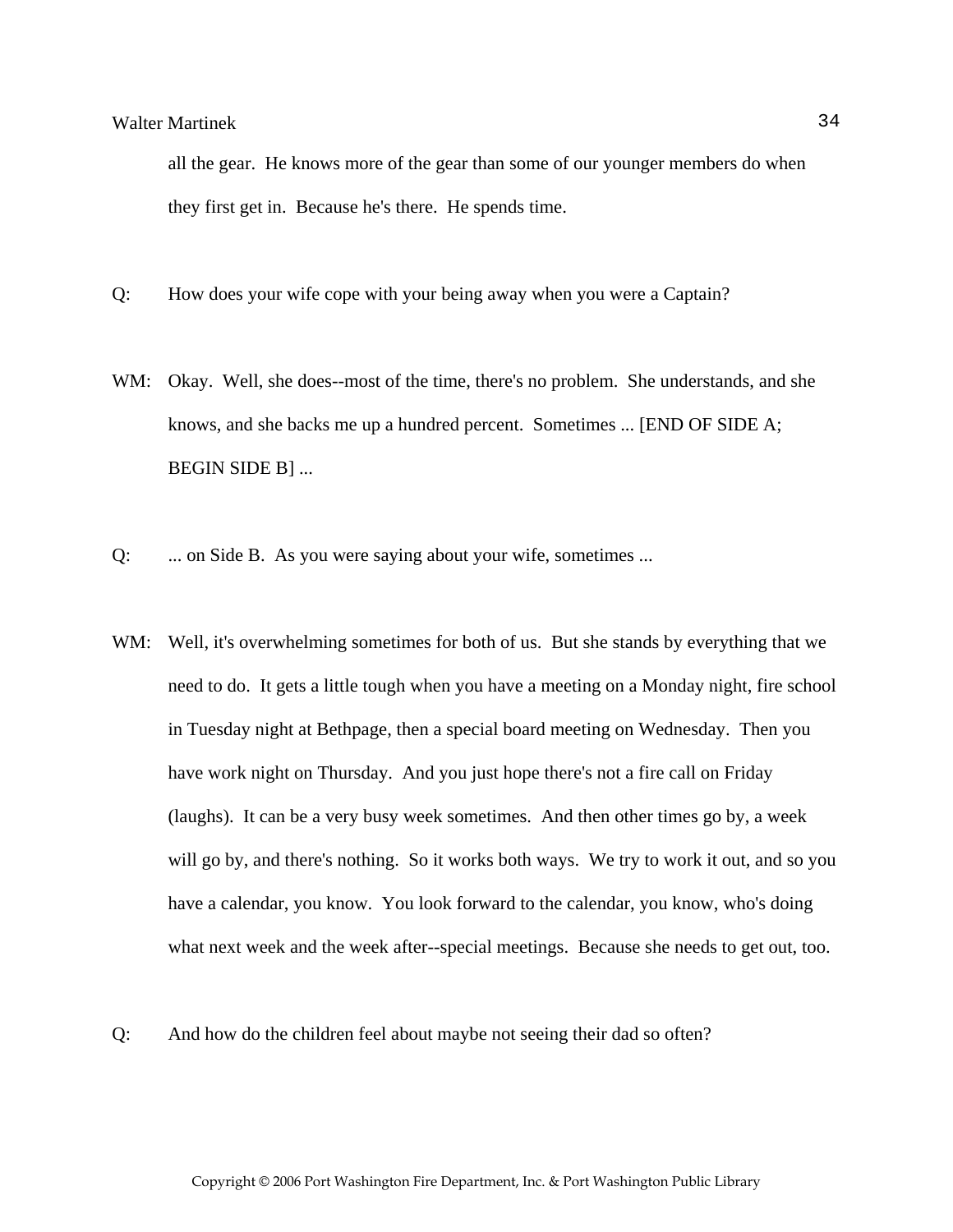- WM: Well, we try to work that out where most of the meetings are--on the weekdays, start at eight o'clock. So it's not like I'm not home. So, I do get home, then I have to hurry up, get ready, cleaned up, boom, and out the door.
- Q: How many hours do you put in for your auto repair shop?
- WM: Well, I'm there seven, seven-thirty in the morning. I usually work till five or six o'clock every night five days a week. And I work at least half a day on Saturday, if not all day.
- Q: So, if there's a fire call during the day, do you leave your auto repair place?
- WM: I really can't too much. I can't leave it for any extended amount of time, but I will leave if there's a major fire. I will do it. I'll just close my doors and do what I have to do, then come back. That's what you do.
- Q: Has you wife ever been part of the Women's Auxiliary?
- WM: Yes, she is. She's a member since we got married.
- Q: When was that?
- WM: Oh, boy, now you're asking me a question.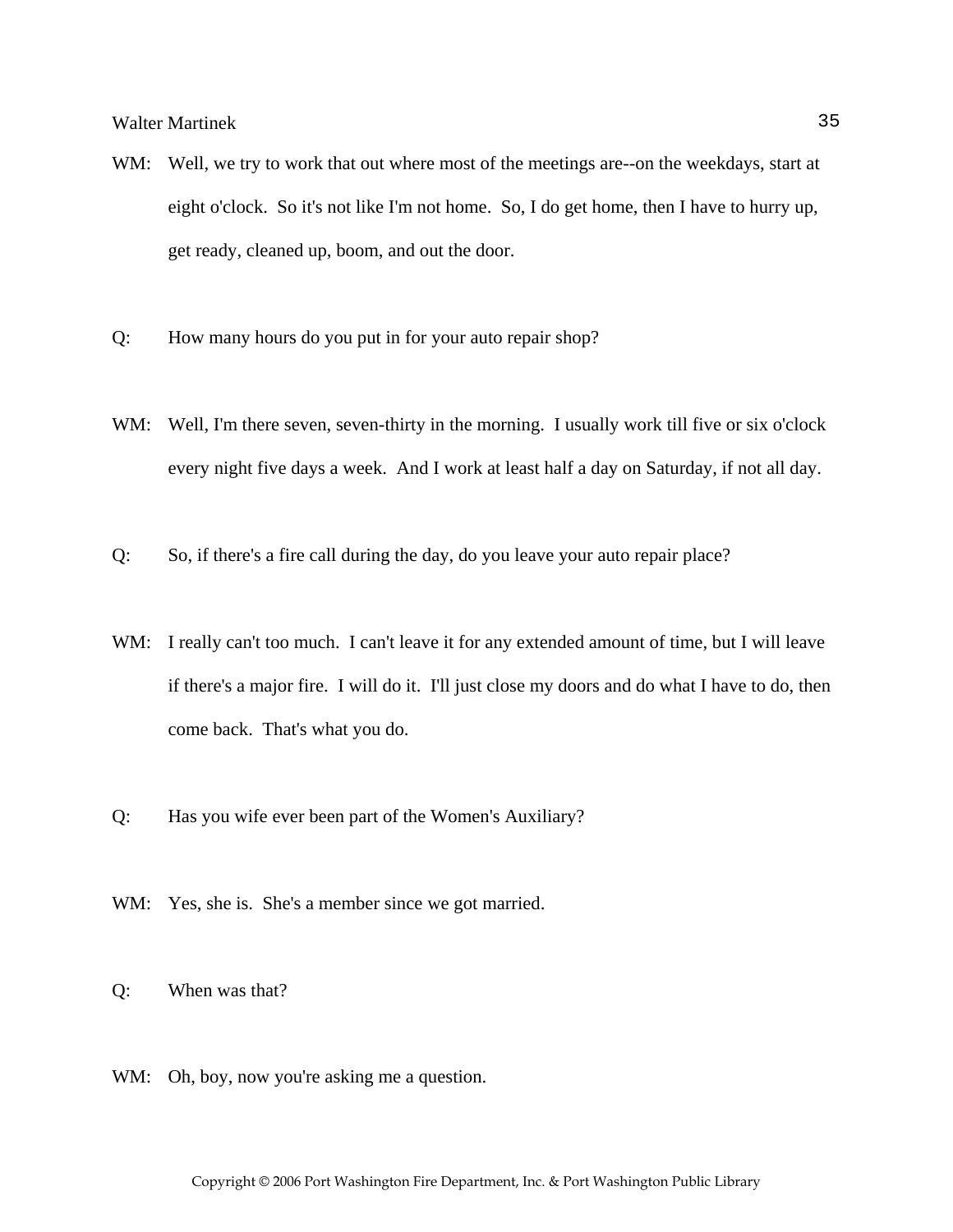# Q: Sorry.

- WM: April 12th, twenty years ago. It was a while ago, but anyway. So, she's a good member. She does--she's very active in Women's Auxiliary. She helps run and she organizes the kids' Christmas party every year, which is a very big event. We just had that now actually.
- Q: What happens at the Christmas party?
- WM: We have a--she started it years ago. She has Christmas breakfast with Santa Claus. So, all the firemen get together, we get a crew, and we make breakfast. And about ten o'clock, everybody shows up for breakfast. And ...
- Q: At Flower Hill?
- WM: At Flower Hill. But the other companies have something similar, but, you know, we're the only ones that have a breakfast. They have like just a lunch type of thing. We have breakfast with Santa.
- Q: And when is this usually?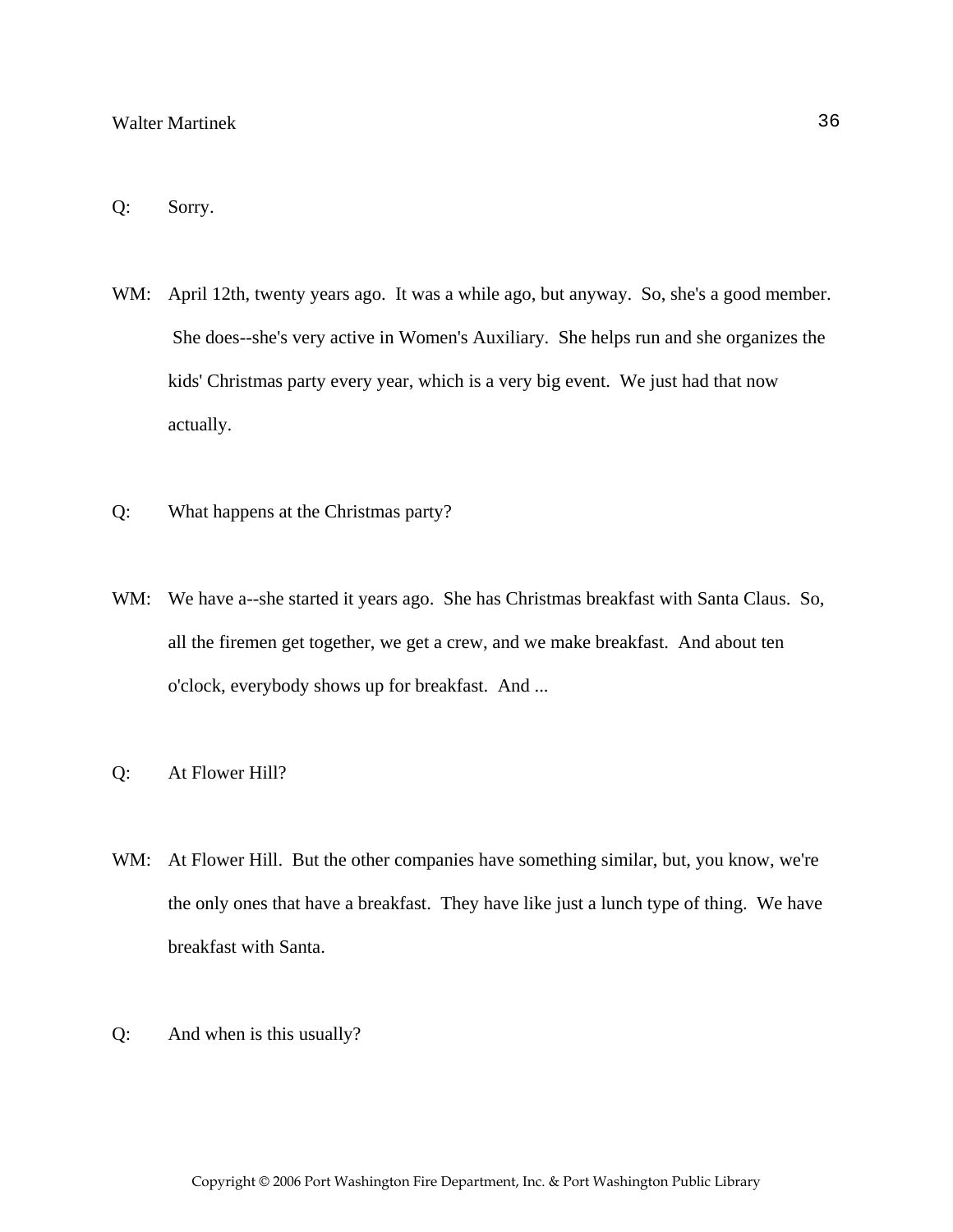- WM: This is a couple of weeks before Christmas, some time in December. And we have one of the firemen always--we have a Santa uniform. He gets dressed up, and he comes--and we bring him in a fire truck, and he pulls up in front of the firehouse and he comes up. And any members' kids or grandparents--or grandchildren of members are allowed to come, and they get presents by Santa Claus. He reads them a book--"The Night Before Christmas" book. And then he hands out presents, and then he talks to them a little bit, take their pictures, and we usually have some type of entertainment for the kids--a clown, or some type of children's entertainment for an hour. And everybody has a good time. You know, everybody helps, and it's a lot of work, and it's all done; the kids have a good time.
- Q: Have the Women's Auxiliary or is it as active as it was at one point?
- WM: The--not as active as it was as that I remember years ago where the women were needed and expected to come out where the major fires were, to help make coffee, bring them sandwiches. The Fire Department has changed a lot over the years, and we have regular members that do that operation, from refreshments, food. If there's--if we're in an extensive, long-time fire. Not that we don't take the Women's Auxiliary's help, but it's gotten away from that, I think, mainly because most of the women can't get out. They have kids at home. They really--not too many of them came anyway. But the women back us up, and the Women's Auxiliary backs us up, and we're able to do a lot of charity things with the use of the firehouses, the housing itself, and do charity work and collect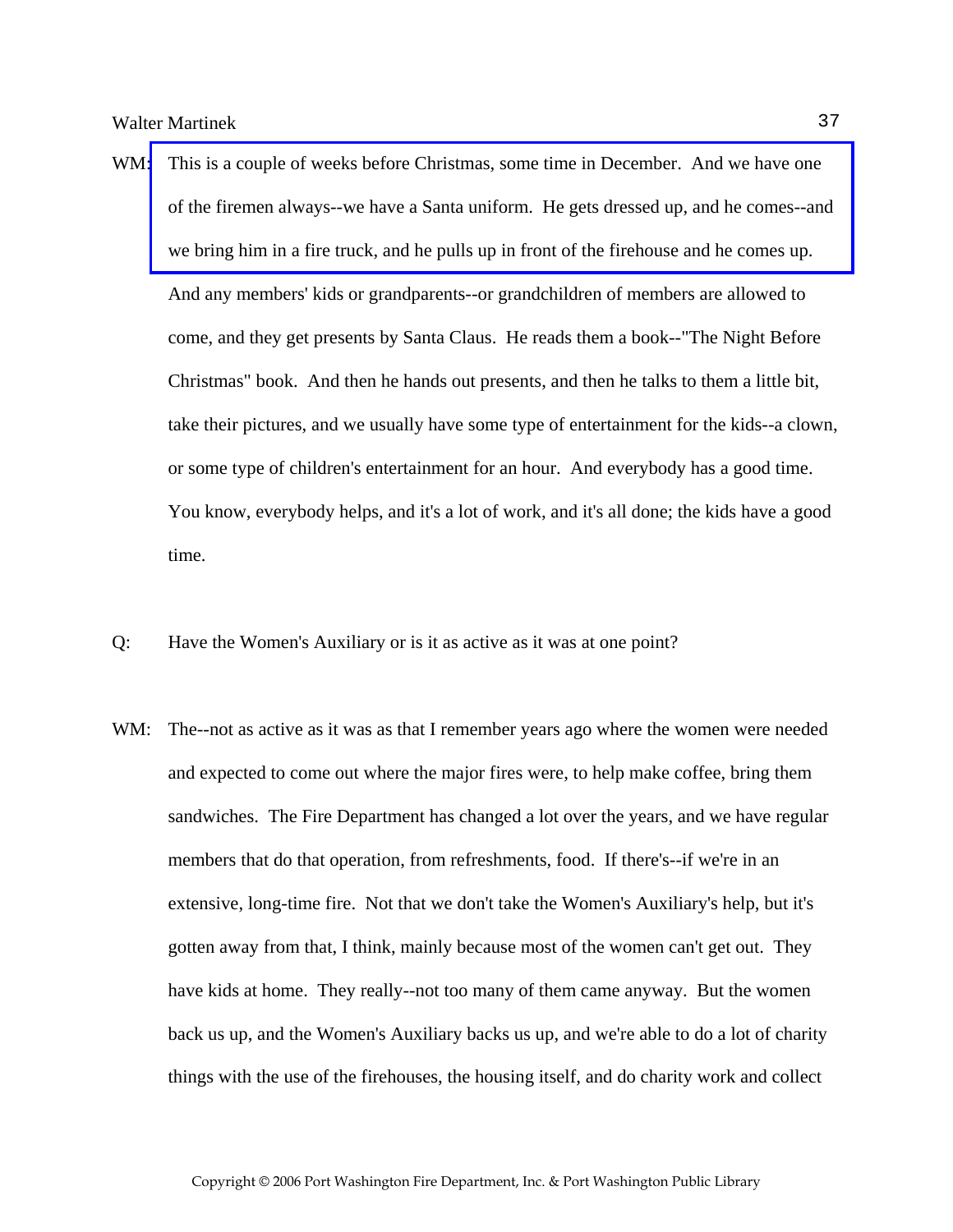money and do their thing. It helps the community.

- Q: Have you been involved in any major programs with the Fire Department you can recall, where they were building a new building, it's your firehouse. Were you involved?
- WM: Well, I was involved with, as an officer. I was on the Board of Directors, so I was on part of the planning and the overall overseeing of the operation. I was a big part of that. I knew what was being done and how, when, and how much it cost. And, yeah, I was a big part of that.
- Q: How much more extra time did that ...
- WM: More meetings. More weekly meetings?
- Q: What goes on in these meetings? Are they amicable, or are they stressful?
- WM: Most of the meetings are, depending on what they're for, have to be done. And usually a meeting is done by, if you're on a special committee and the committee has a job to fulfill for the company. A committee might be formed for to buy a new fire truck. And, just for instance, a truck committee, it might take a year to two years to finish its job and then you buy the fire truck. Just the planning, the development, the engineering and design of the fire truck takes a long time. Each fire truck is made special, different, custom made.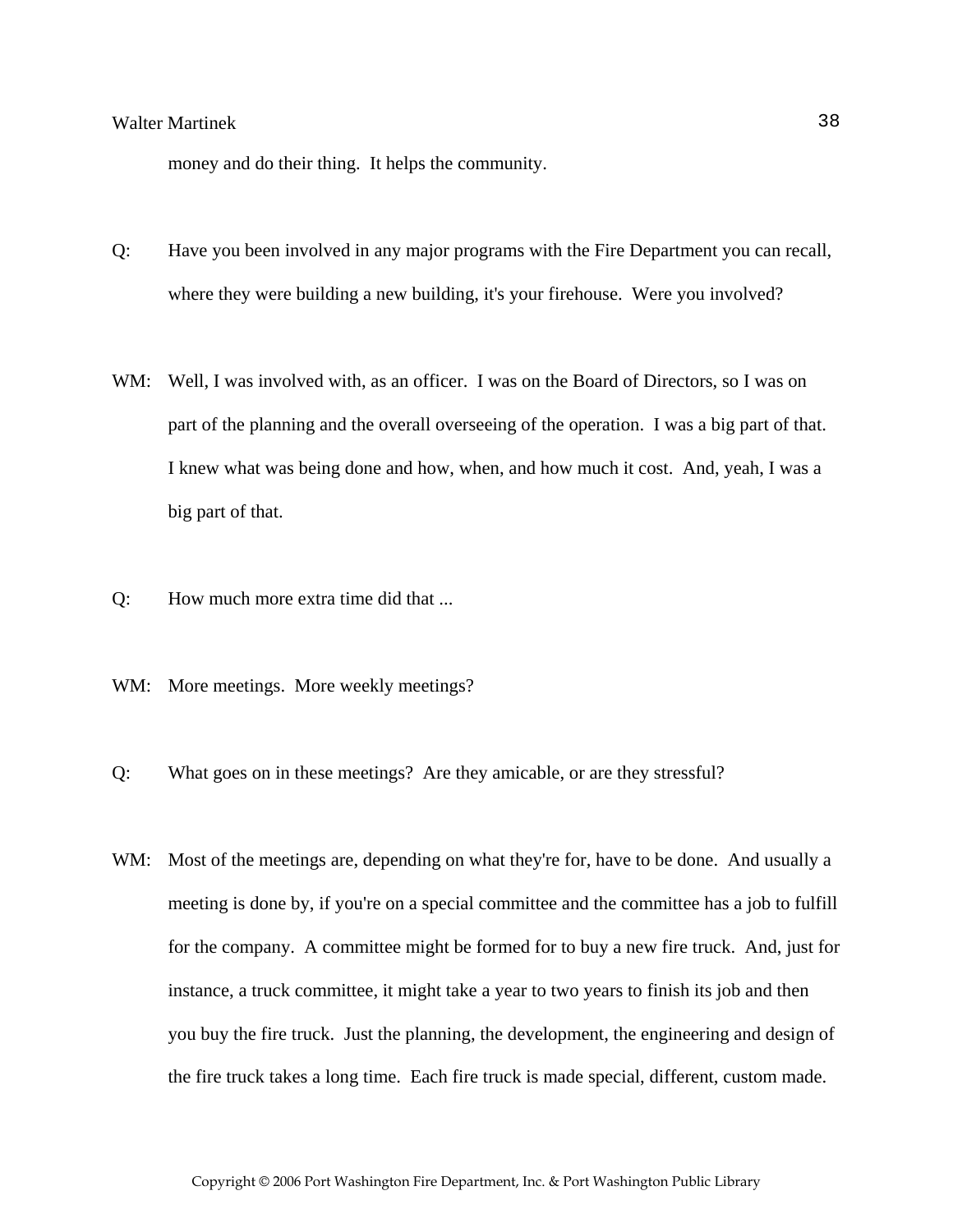- Q: And you have an input on that.
- WM: I have input on that, yes.
- Q: Basically because of your mechanical background?
- WM: My mechanical background, plus I've been around a long time. And I've been on a couple of the truck committees. So, you know what to do. Experience is very important in the fire service.
- Q: So you're able to save the company a lot of money that way.
- WM: I would say most of the things done by the fire companies are done by--are all internal. It's not--they don't go out and, not except for legal type things, to get lawyers.
- Q: You don't have in-house lawyers?
- WM: Even if we did, it probably wouldn't be in the best interest to use an in-house lawyer, you know, just for--just sometimes could be--you know, he might not want to get into that legal stuff between members and stuff like that. But ...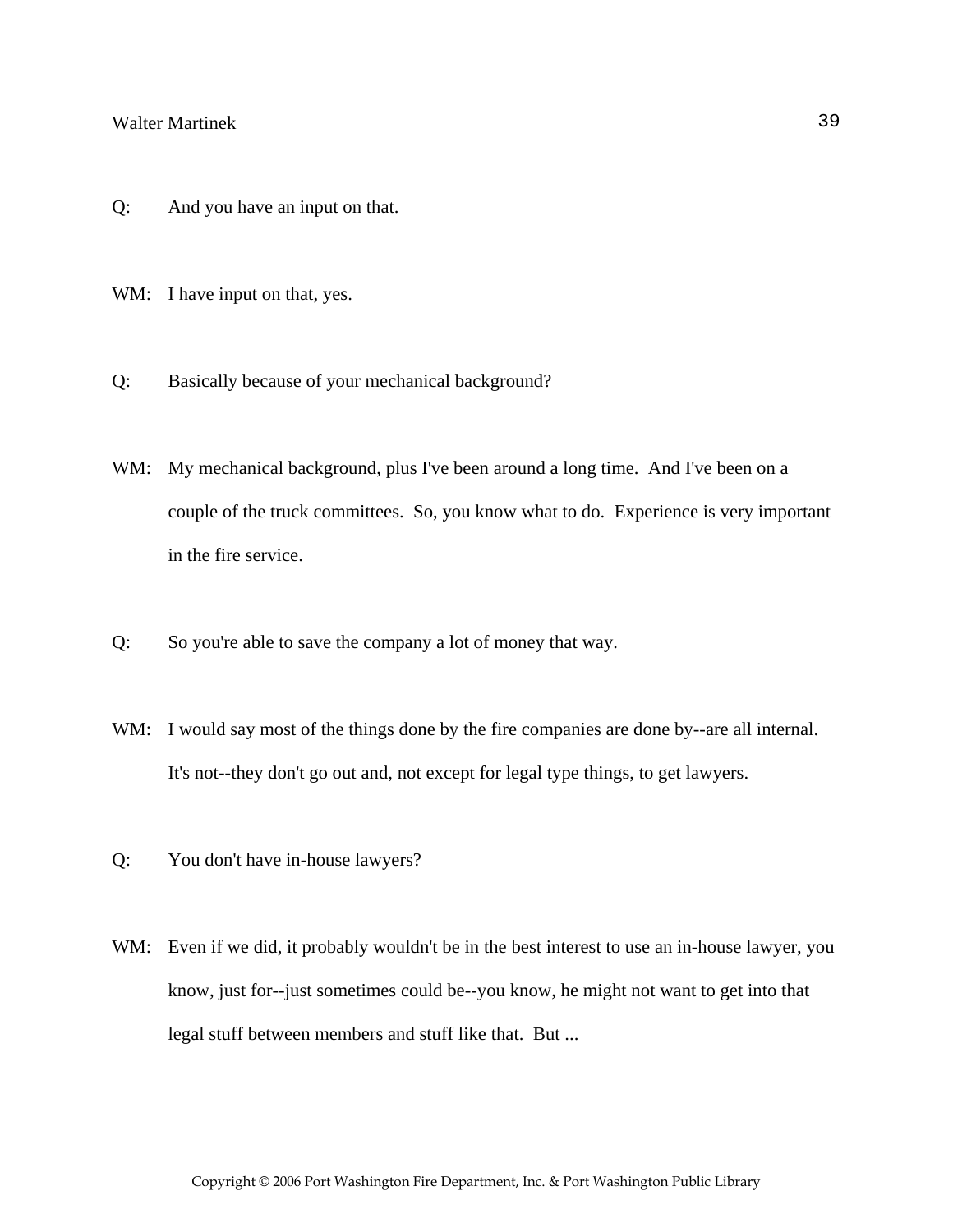- Q: So where do you go for your legal help?
- WM: We have a lawyer that we have for the company, and we pay a fee for any type of services.
- Q: What do those fees run these days?
- WM: I don't know. It depends. It's not really something we--we don't use them too often. But there's always some type of--you know, if there's any type of legal thing, or a change in our bylaws for the fire company--what we can or we can't do as far as membership--you might need some more legal advice. And usually we have a lawyer that we have that we pay on an annual basis, a blanket-type payment.
- Q: When you became a member of the Flower Hill Hose Company, was the blackball system in use then?
- WM: No. Blackball system was not in use. I believe that went out some time in the late '50s, I believe. We always talk about it.
- Q: What do they say about it?
- WM: Oh, you kid around. You know, "We can blackball you any time we want," type of thing.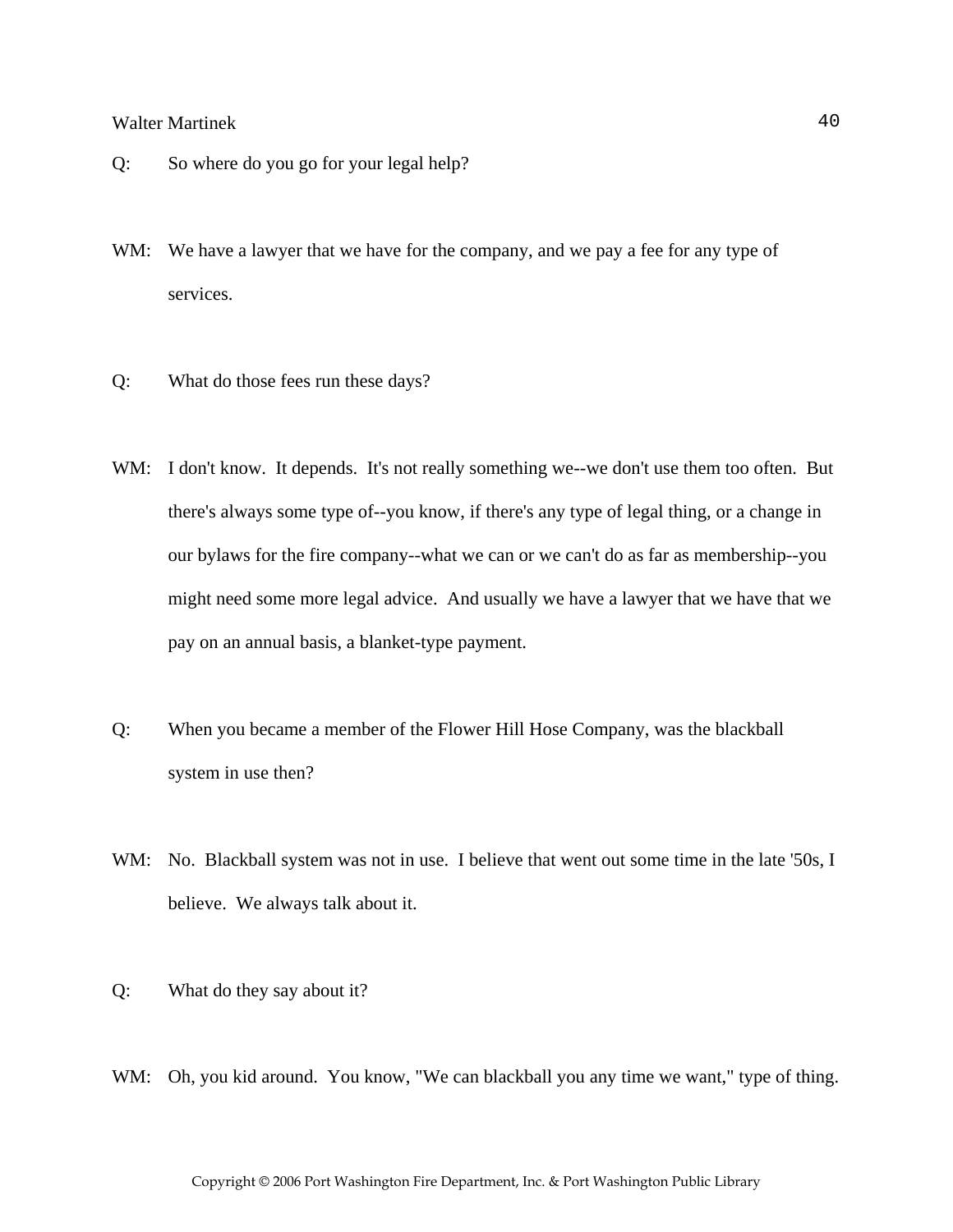"You're not going to get in early." Always, or with some of the new members, might be a member's son or something that everybody knows, because he's been coming around. Like my son, when he gets older, if he decides to join, everybody's going to know him. They might rib him, you know, give him old, like "We're going to blackball you. You know, three black balls in the pot and you're out." I mean, now, it's a whole different thing. You get voted on when you get in, and it's a majority type thing. And very rarely- -matter of fact, I can't remember when anybody wasn't voted in. There might have been some votes against them, for whatever reasons, but the members are asked at the meetings before they get voted in, to bring up any of their problems with anybody. "If you see any reason why this person shouldn't become a member, let it out now." ... [Just to oppose] ... someone you don't want to do it, then it's your prerogative. Then usually the other people will vote no. If they really don't like the person. They don't maybe think he's for the betterment of the company. But that's the way it works. But usually, it works out.

- Q: You were talking about ribbing. Tell me about the real pranksters in your company. Who are they and what kind of jokes do they play?
- WM: Well, they--pranksters come and go. As you get older, you might tend not to be such a prankster, because you're, you know, more mature. Usually, it's in the younger crowd, the younger guys that get in, and they do pranks, and go as far as a simple thing as "Let's all line up against the side of the firehouse and take pictures for Memorial Day, after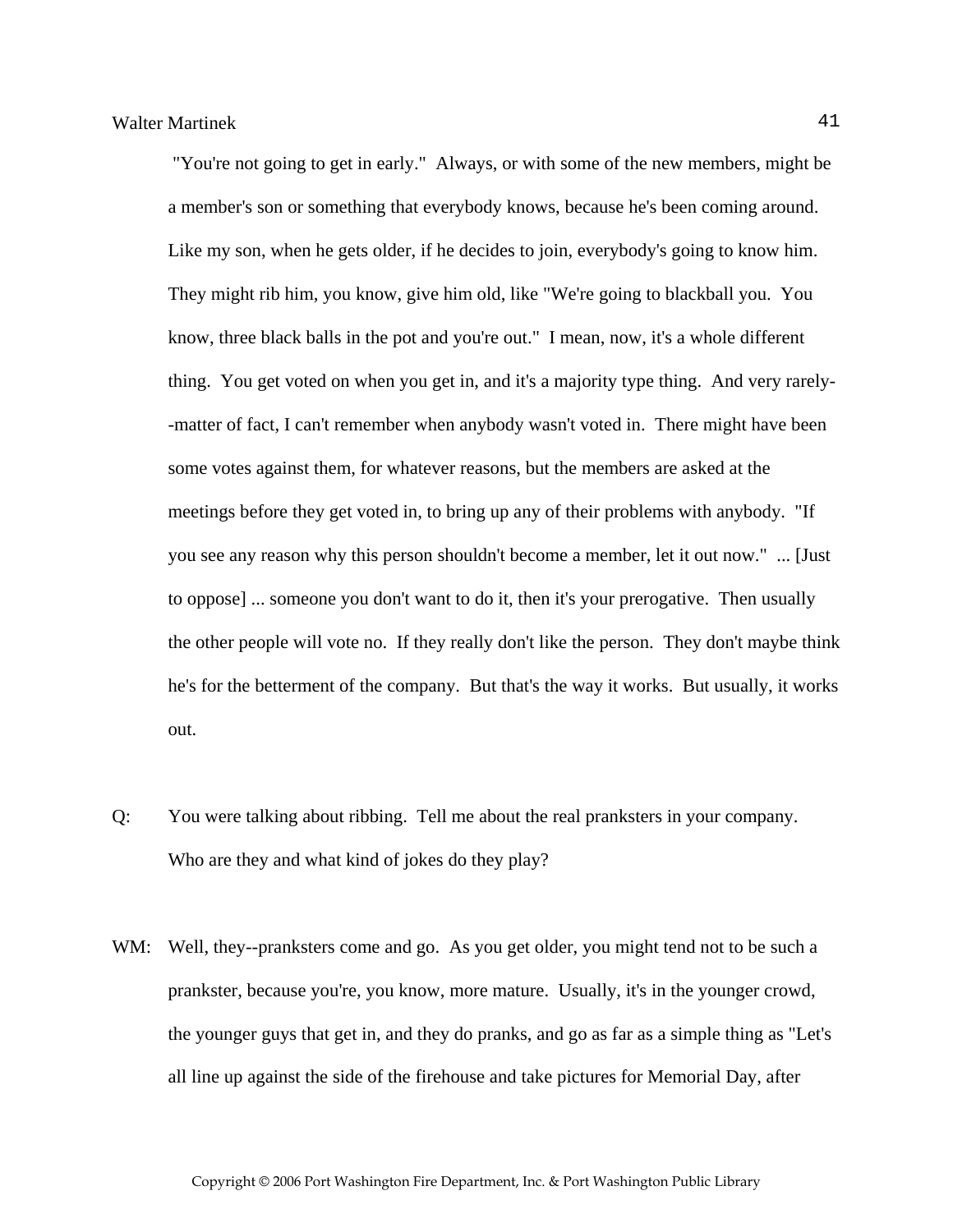working hard all day on the fire trucks, and somebody's up on the roof, and then as soon as they line up, they line up all the rookies, they pour water on their heads from the top of the roof. You know, simple things like that. But then you can't do it all the time, because you have to wait for new people to come in. Our Department's full of pranks.

- Q: Can you think of some real good ones that have happened?
- WM: One year we took a--we had a new--one of our fire trucks was an engine truck. And it was the only fire truck in the town that was able to pump water and drive at the same time. Mechanically, the other trucks can't do that. This one was made a little different. So, at the time, we were having a battle with the other firehouses off and on for months about coming in and using water cans and hosing down their truck room with water cans and spraying the guys with water. So we got the bright idea, let's go down with the fire truck. It has five hundred gallons of water, and we can pull up to the front and just open up the line. And that's what we did, and we drowned the whole truck. We ran out of water--Atlantic's firehouse, the one downtown. And we were the only ones able to do that.

Q: And what happened?

WM: They got back at us slowly, you know, with ...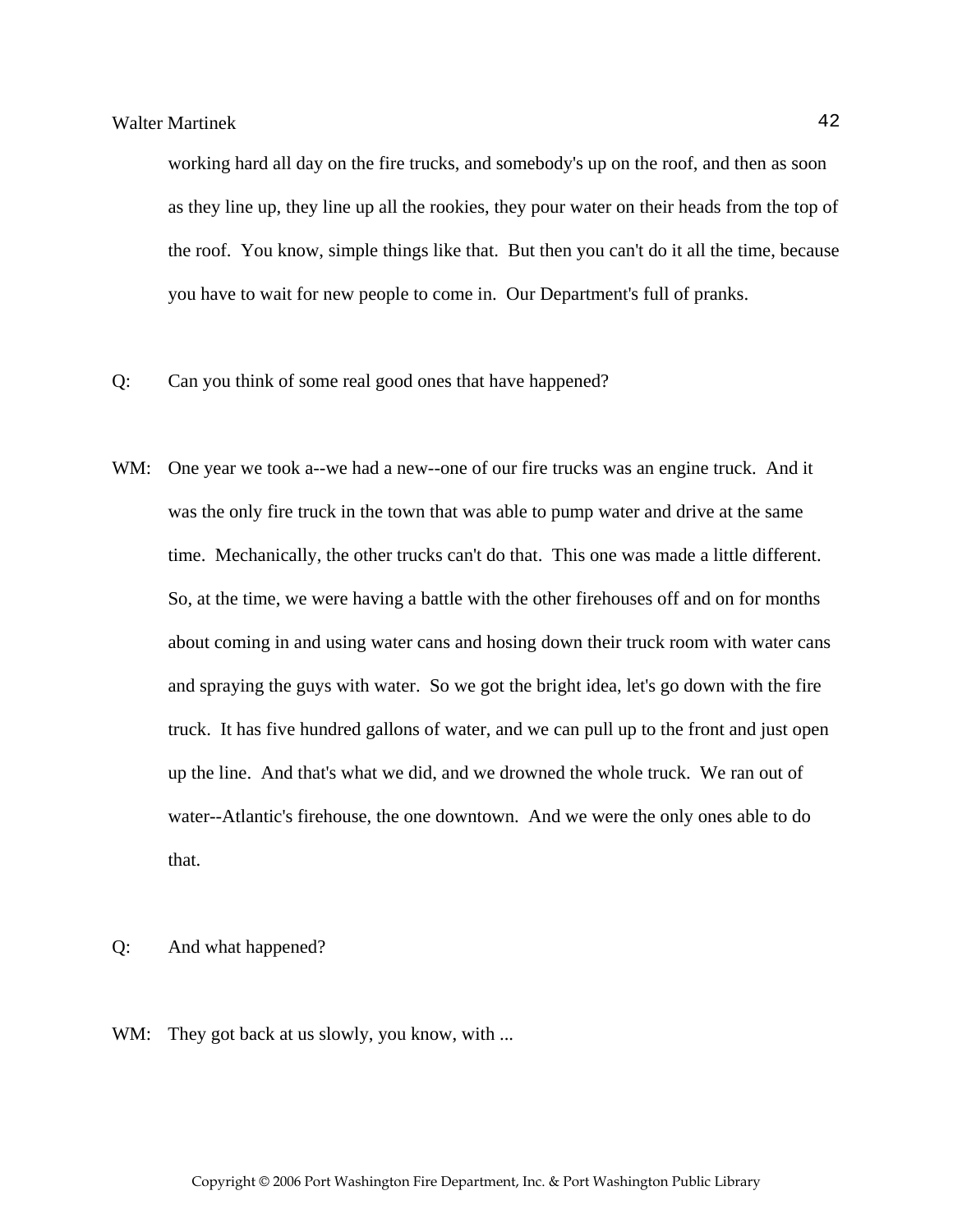- Q: So one fire company gets another one (laughs).
- WM: Yeah, yeah. It's a constant thing. It always--there's always something going on, somebody doing something.
- Q: So what makes the Flower Hill Hose Company different from the other companies? What characteristics?
- WM: We are basically--all three companies--actually it's four companies with the Fire Medics are all the same. The line companies are, there's the two engine companies--Protection and Flower Hill--and Atlantic Hook and Ladder Company are three fire line companies.
- Q: What do you mean by fire line?
- WM: We're the ones who battle the fire. Whereas the fourth company, which is the Fire Medics, they don't battle the fire. They just do the ambulance stuff, when somebody gets hurt. ... [INTERRUPTION] ... We'll just listen as we go along. It's an automatic alarm, so hopefully, it's not a real fire. If it's a real fire, there will be more calls.
- Q: About your Flower Hill Hose Company and what's different about it, why would you rather be there than maybe the others?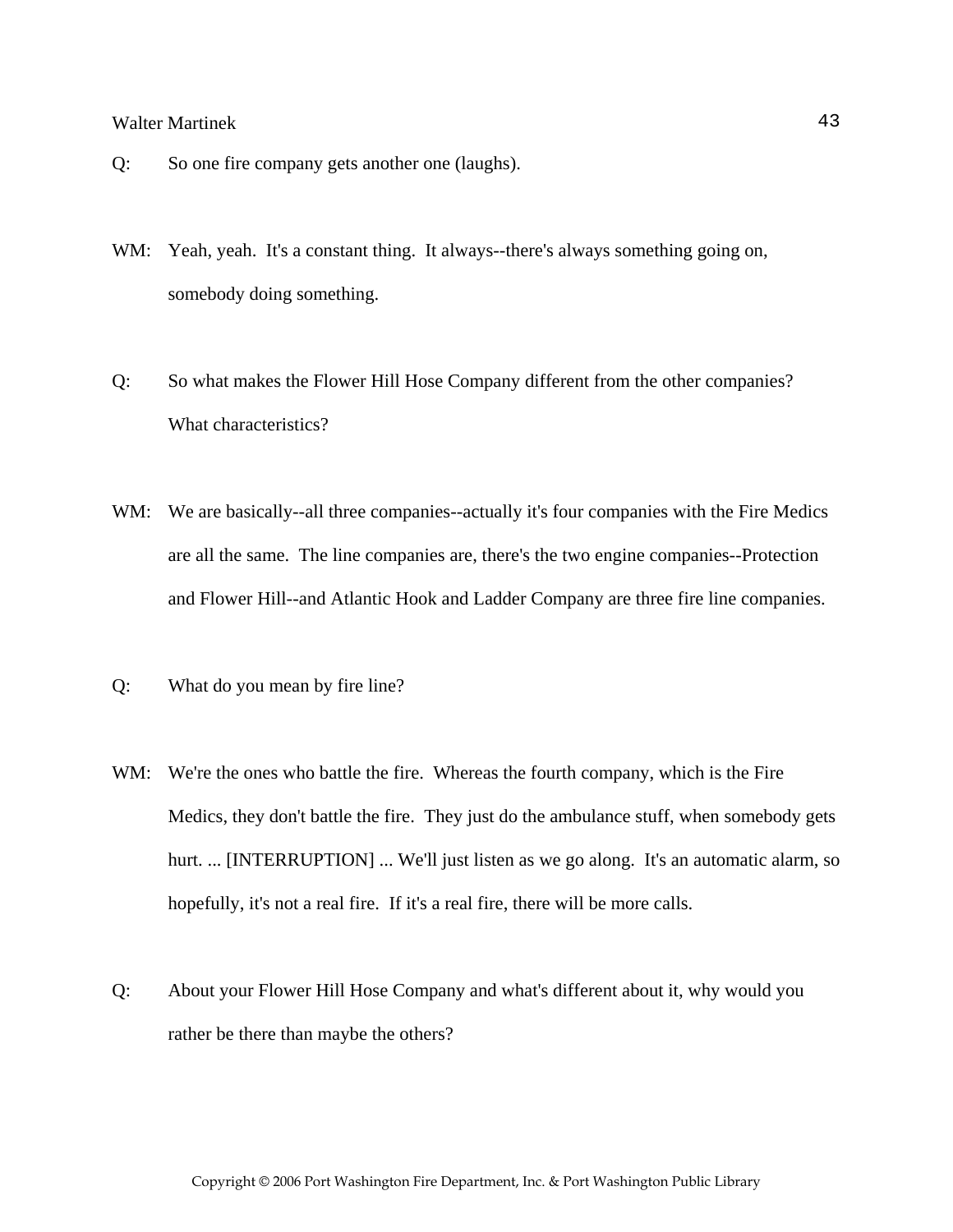- WM: Each fire company gets its own personality. It always had. When I first got in ... [INTERRUPTION] ... It's sort of the members make their own personality, their own- they're all independent from each other as far as running their own fire company.
- Q: So you need to leave that out, in case it's a general fire and you have to go?
- WM: Yeah, uh huh.
- Q: Your alarm? Okay. ... [INTERRUPTION] ... What was your alarm saying?
- WM: It's an automatic alarm. The alarm system's going off.
- Q: Oh, so you don't need to go.
- WM: No, if the first--the Chief gets there and then sees the flames coming out the window, then I'm going. I'm sure--I should--basically, if I was home, I'd be going. I'd be out the door already.
- Q: And, as a Captain, how did you evaluate your men? What is it that you do for that?
- WM: They have constant training. They have their attendance at fire calls--have they attended fire calls, how many they attend, what they do. You have the work night and the ... [?] ...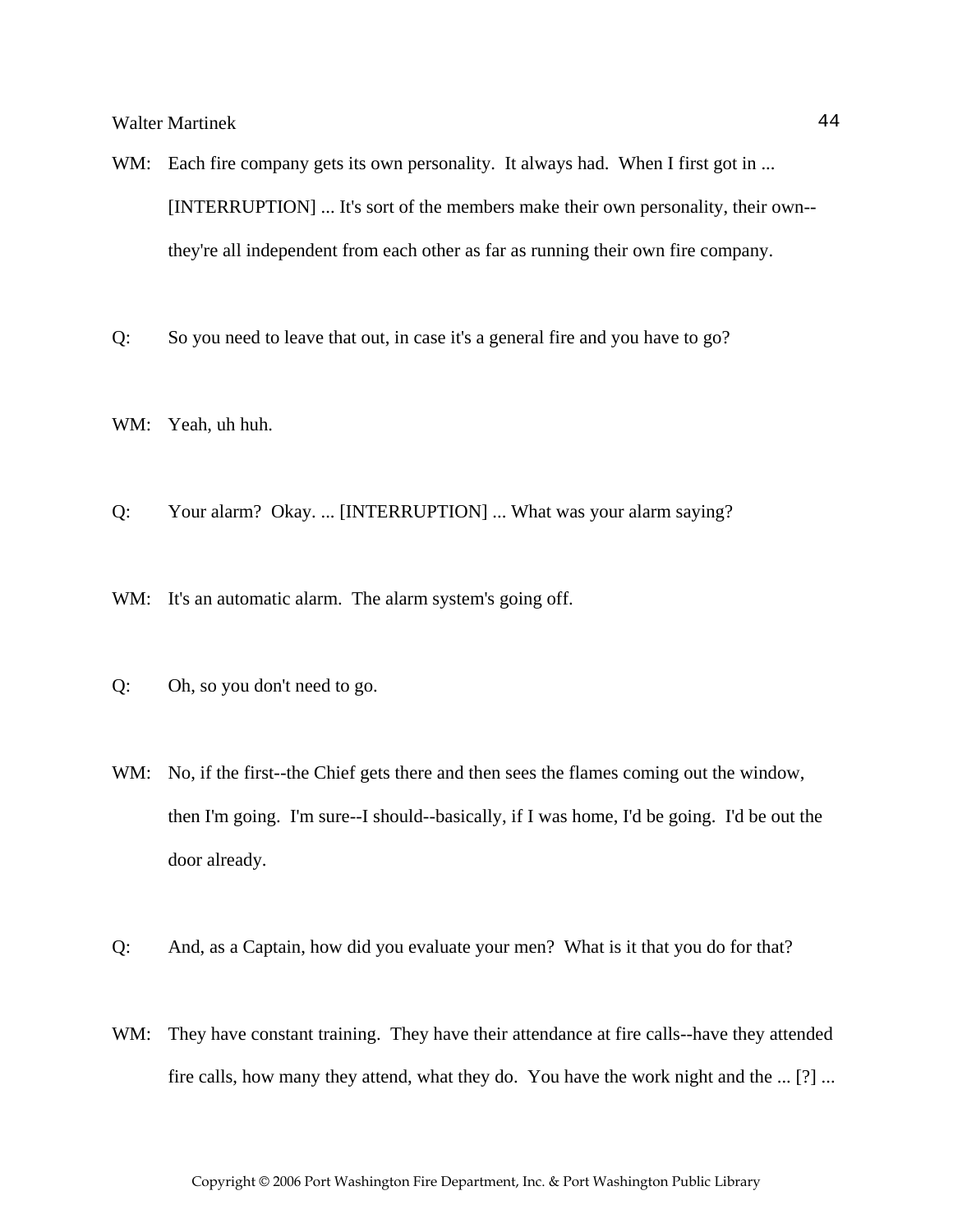at work night for fires. How they respond and how they get into doing thing. So, if they- -in other words, if you're not active, then you're not a good fireman. You know, you have to be active; you have to be a hundred percent all the time. With the help of the two--the Lieutenants, with their input, and they'll tell you what's going on, if you're not there. Soand-so is doing a good job. So-and-so is not doing a good job. Somebody gets it; somebody doesn't get it. Somebody can wear an Air Pack; they've been trained. Some people don't feel comfortable ... [INTERRUPTION] ... So it's an ongoing thing, the training.

- Q: How have procedures changed since thirty-five years ago? Anything--major differences that you ...
- WM: Procedure has changed. One of the big procedures we did years--not too many years ago, three or four years ago--is firehouse response. Who goes to what firehouse. Because we have a number of firehouses. We have three main firehouses and two annexes with fire trucks. Now, at any given time during the day or night, if there's a fire call, all those firehouses were open to go, so people would go to this firehouse, that firehouse for all fires. There might be one person in one firehouse, three in another, two in another, and five in another. And maybe not be able to roll a truck. So, during a slow response time, which would mostly be during the day when people are working and you don't have a lot of people to respond, they opened up on firehouse--Atlantic's firehouse was the biggest one. And we put two engines and two trucks in there. So everybody can respond ...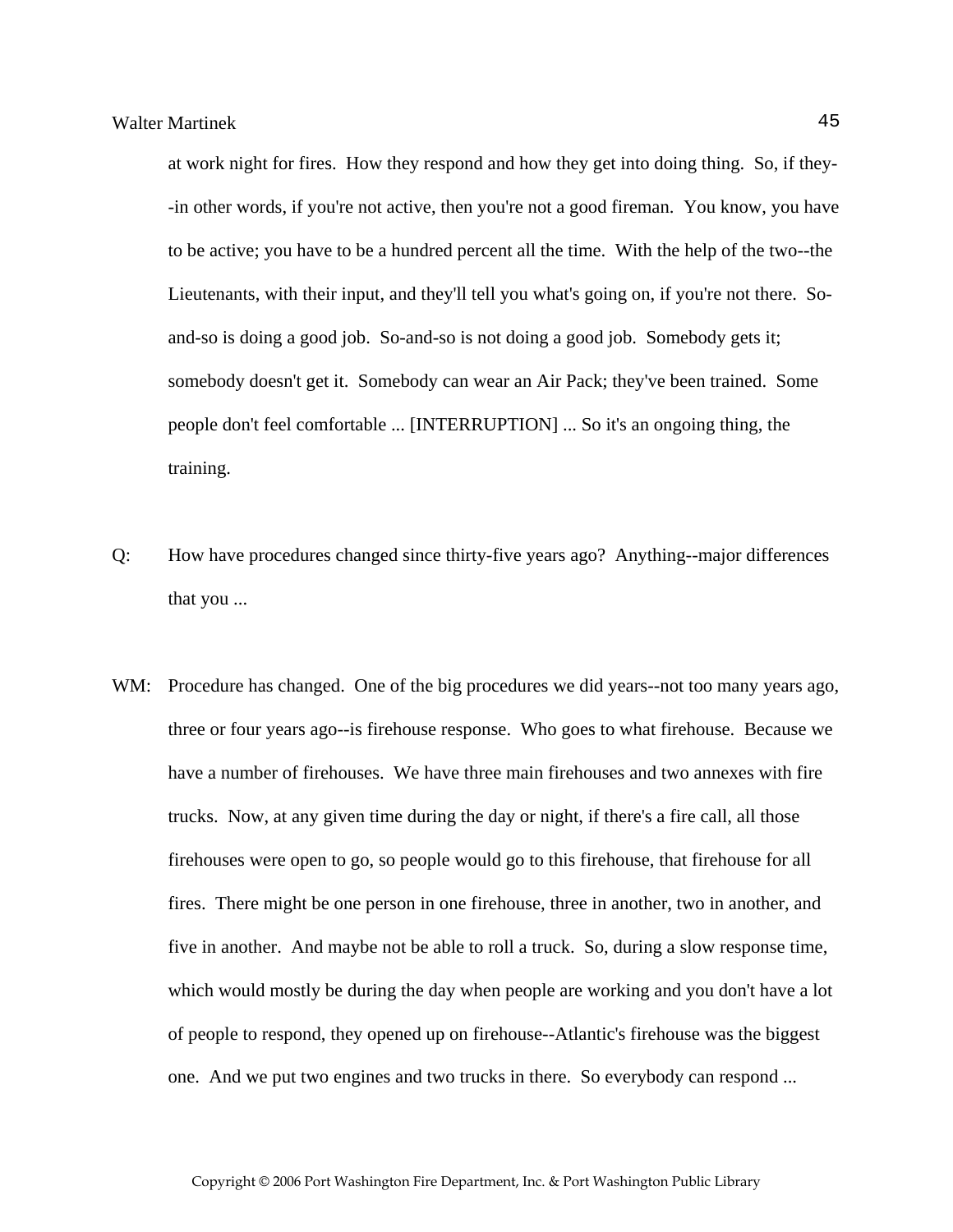[INTERRUPTION] ... together at one firehouse and get all those units out first, instead of being spread out all over town.

- Q: So everyone now goes to Atlantic's?
- WM: During the day. It's called daytime response, and it's working out very well.
- Q: And what happens at night?
- WM: At five o'clock in the afternoon, they change till six o'clock in the morning ... [INTERRUPTION] ... It goes to open house policy, where you can go to your closest firehouse.
- Q: Who would you say are the most interesting people at your company? Who are your best pals.
- WM: Well, you sort of make good friends as you go along. The most interesting people have always been the older members that have been around a long time and have been there, seen that, done all that. They're the best people at the meetings, after you're talking to them, everybody hanging around. That's the people you talk to. And it's very interesting. You talk to people that know everything.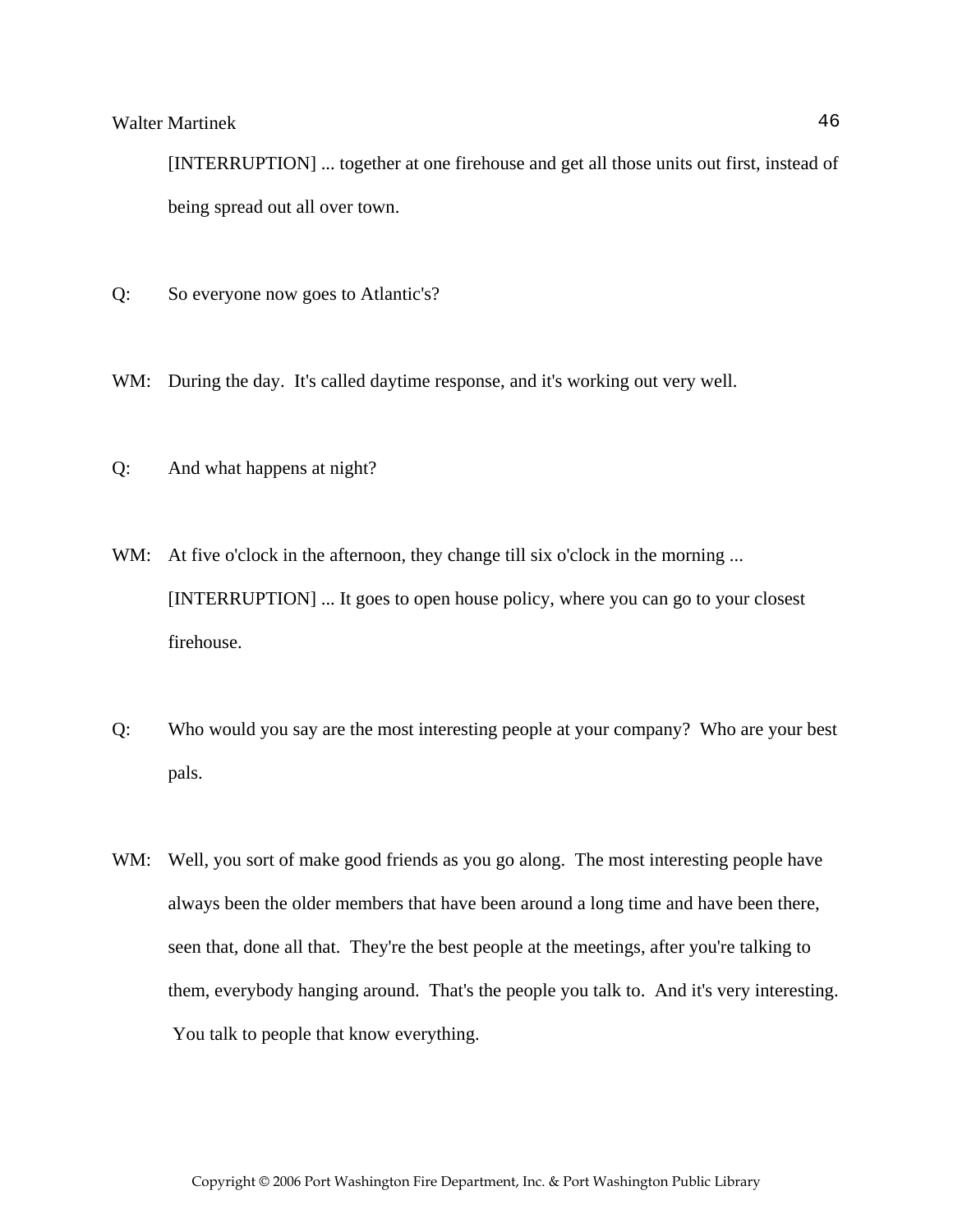- Q: And as a middle generation person, how do you observe the young firefighters relating with the older ones? You're kind of in the middle. How do they relate to one another?
- WM: Well, we try to instill in new members, as they come in, to respect and to gain knowledge from the older members. We try to tell them right away to, you know, to use your head and talk to the older members. They know. They've been there. Even though we have newer fire trucks and newer gear, they've been around. The whole operation is basically the same as it was fifty, sixty years ago.
- Q: Do they do that?
- WM: They pretty much do. Yeah, everybody-respect for older members is a--we instill that system in them right away as they come in. The membership committee makes sure we have a good talking to about it. I mean, that seniority is very big in the fire company, in the firehouse. In other words, if there's only one seat left, and there's an older member, there's not even a thought about sitting down. You just--that's his seat, you know. That's the way it is.
- Q: What's the most enjoyable Fire Department ritual for you? Is it the dinners? The installations? The parties? The parades? What is it that you enjoy the most?
- WM: There's so many things, as far as the recreational part--the parties and things to do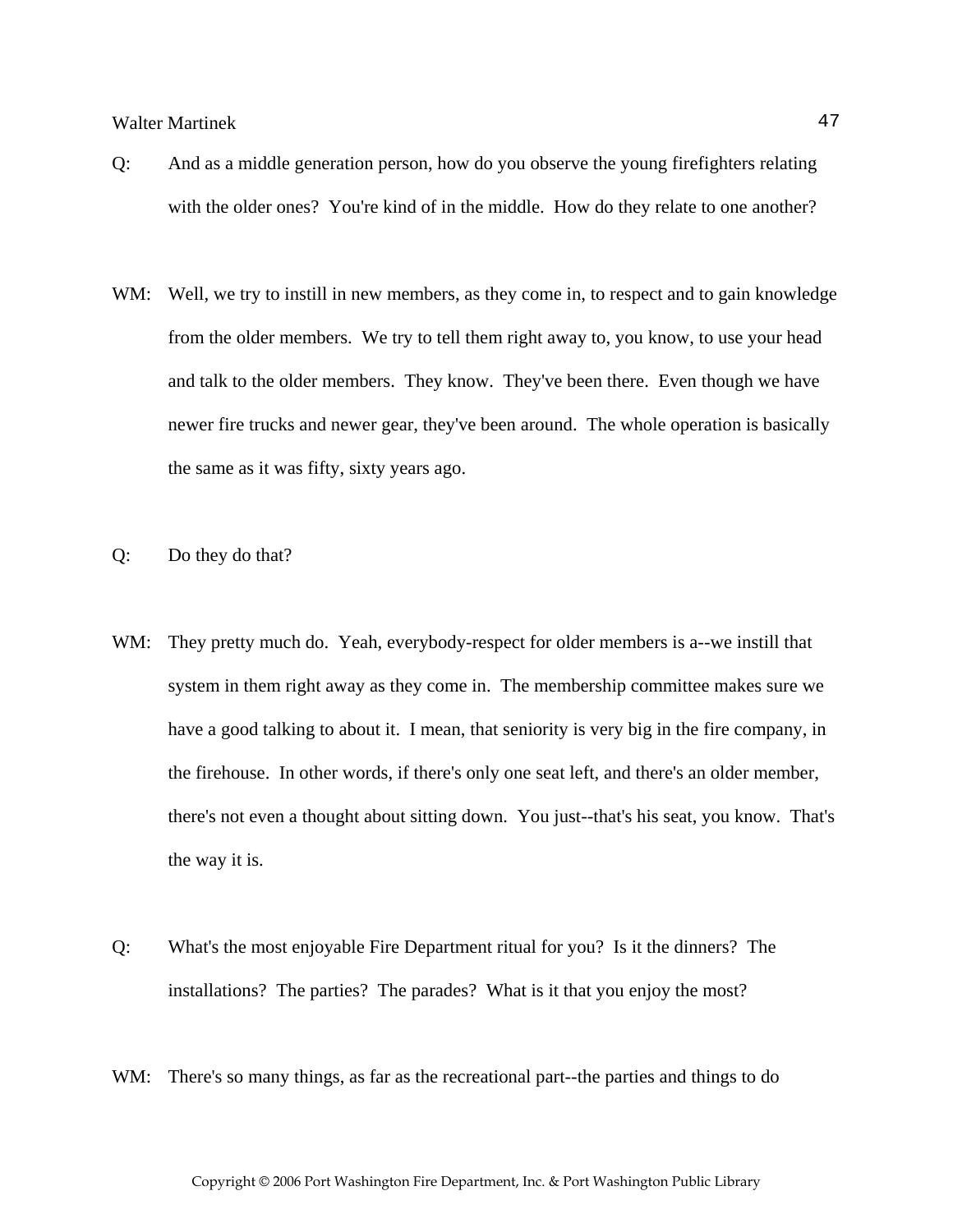[outside. I'd say the installation at--when you are an officer and you get installed as a new](http://www.pwfdhistory.com/trans/martinekw_trans/fhh_officers041.jpg)  officer and everybody's there and, you know, they clap their hands and applaud you, and that's probably the most enjoyable time, as far as that--going out and have a good time.

- Q: Do you remember when you were installed as a Captain, what that was like?
- WM: Yeah, it was--well, when you get installed as a Captain, you get to help pick your place there where you want to go to dinner. We were going out to the Chauteabriand at the time. It was out in Westbury. And it was a really nice place. And when you're the Captain, you're being installed, you're like the main attraction. It's very--it's a lot of fun.
- Q: How has 9/11 impacted your company, or you?
- WM:  $9/11$  is a very strange--to me, personally, it was very--it came out very strange. I [remember, because I work in town, and when the radio--the information came over, and I](http://www.pwfdhistory.com/trans/martinekw_trans/pwfd_911002_web.jpg)  could see the smoke and stuff. I think everybody in Port Washington looked, and then you could see the smoke, and just the peak of the towers with all the trees in Port Washington. At the time, it was like you didn't know what was going to happen. And then, the Fire Department kicked in and started organizing. There were calls coming over the radio to respond to your nearest firehouse, and then they started setting up. Nobody really knew what was going to happen next. They knew that the City needed help. They didn't know to what extent. So, between the fire companies, everybody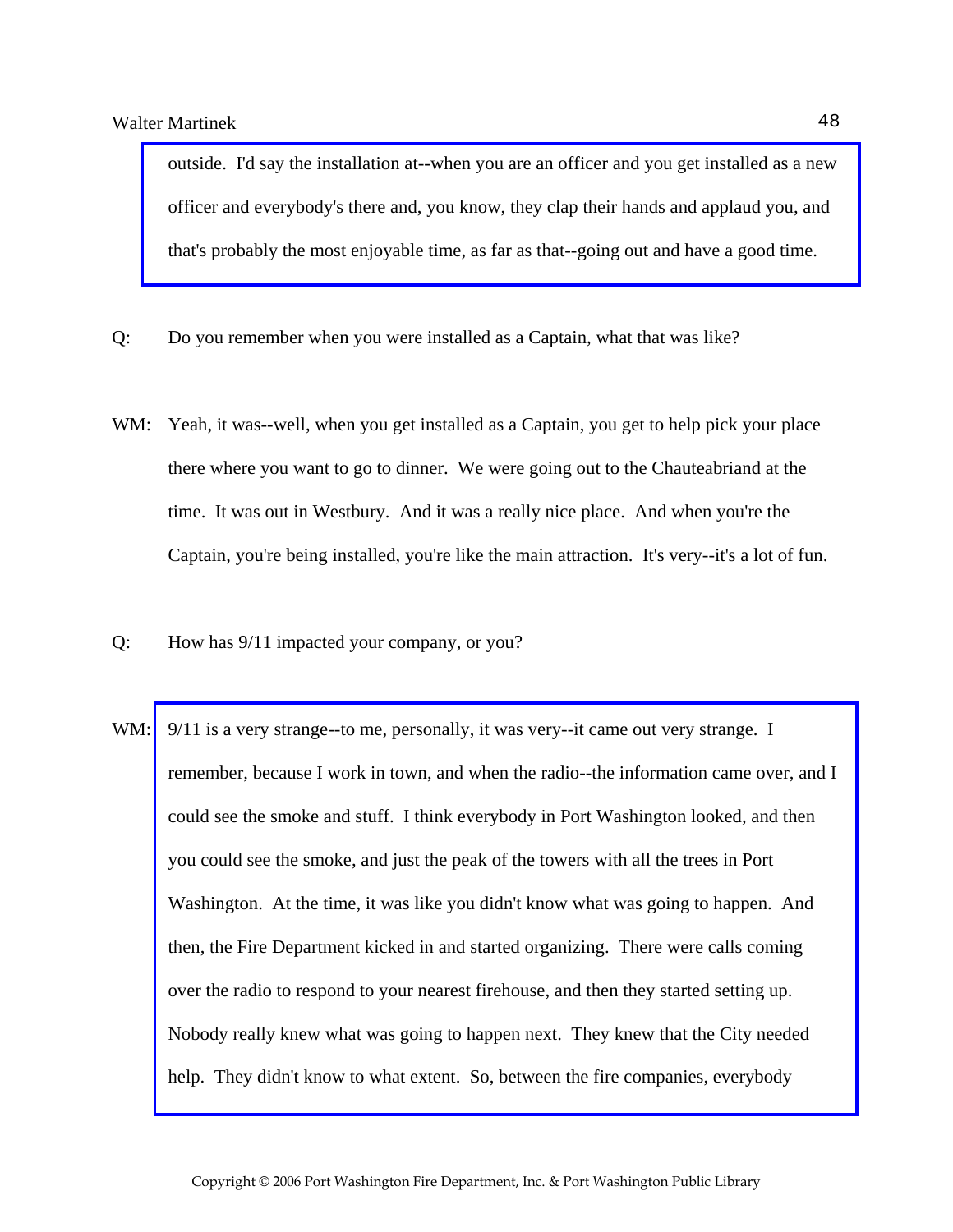getting ready, and Nassau County fire organization sending out memos, everybody was ready. Everybody wanted to pitch in. Everybody wanted to give help. And that's basically what we do. We do that every day. Just that this was on a much bigger scale, obviously. But we had--every member that was there came to help just to see what we could do. Either going to ... [???] ... going to the City. But it was later found that they had enough personnel. They didn't need too many people in there. Too many was no good.

- Q: What do you feel is the greatest advantage for you in being a firefighter?
- WM: Biggest advantage is to keep my family safe at home.
- Q: And do you think there is a future for the Port Washington Fire Department as a volunteer department?
- WM: There is a future as long as we can maintain the membership from the community. That's the biggest thing that we have problems with right now.
- Q: And why is that?
- WM: People have to work more. Young--the younger kids that get out of high school go to college right away, and they, most of them, don't come back. They go, they move out of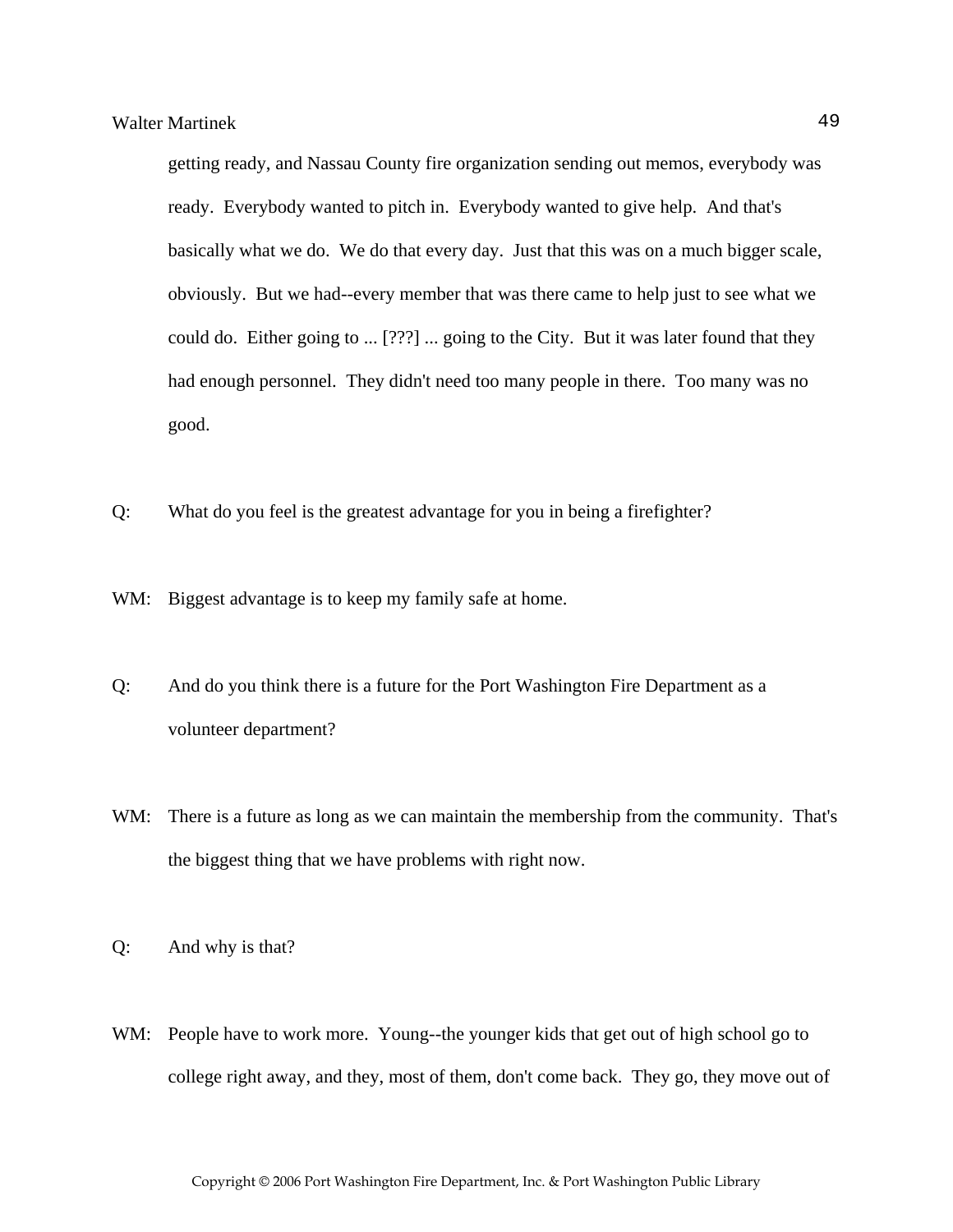town. They can't afford to live in town. People that live in town are working so hard, it's they don't have time to get up three times in the middle of the night sometimes and go to fire calls or to go to these meetings, or just get involved period.

- Q: How do you do it and then keep your auto shop?
- WM: It's part of my life. And it's something that I'm not going to let go. I can't let go right now. It's not something I can--I can't sit back and not go to fire calls.
- Q: Why is that, do you think?
- WM: I just ...
- Q: What happens to you when you hear that fire--like just now, when you got that on your pager?
- WM: I come to attention.
- Q: You lost my attention, but you came to attention at that.
- WM: I come to attention. I hear what it is, what kind of call it is. You never know what's going to come over the radio, what kind of call.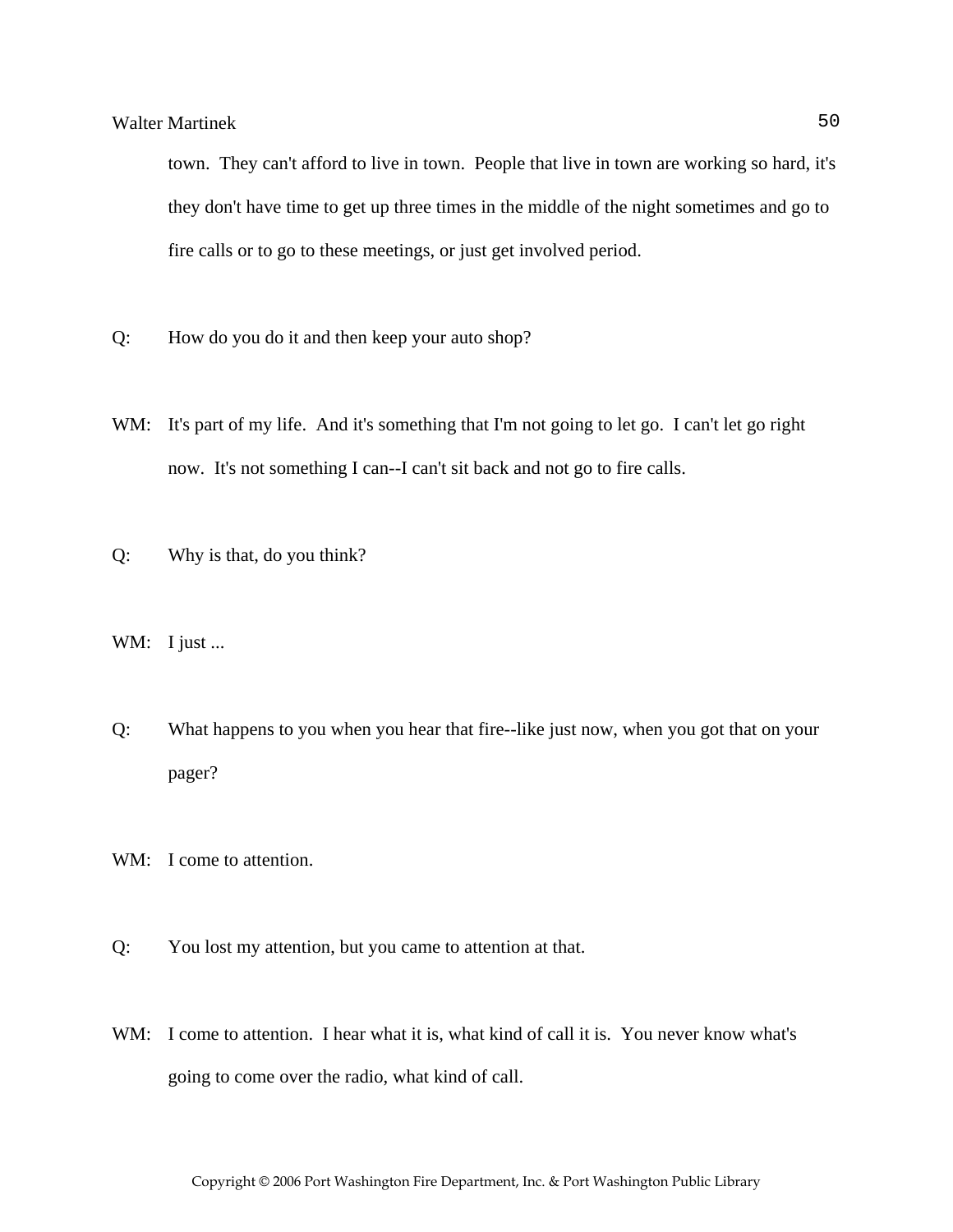Q: And you never want to turn it off.

WM: Never want to turn it off. If you go turn it off, you may miss something.

- Q: Would you say that it's in your blood?
- WM: Oh, definitely. Yeah. And it stays with you for your whole life. I mean, I think once you're in so many years, you--it's just part of you. Especially when you've been an officer. You just know, because you--you're doing something really good. First, you know you're doing something good for the community. Then you realize you're really doing something good for yourself and your family and everything. My neighbors--I have neighbors that know I'm a fireman, and they've, over the past years, people have said to me, "I'm so glad that you're a fireman, and I know you're right there." I've had people come and ask me, "Can you come over my house? Can you come over to my house? I think I smell something." I've had a neighbor, their child was choking- swallowed something, and she called me on the phone, "What do I do?" So I just rang up there and told my wife to call the ambulance, because you've got to get something in motion right away. You don't wait for something, you know. And not being in the house, I had to run up the street. So, I said, "You call the fire--the ambulance and tell them to go to that house"--and we knew the address--"that there's a child choking." Whether the child was choking or not, I don't know. I'm just going--but, you know what?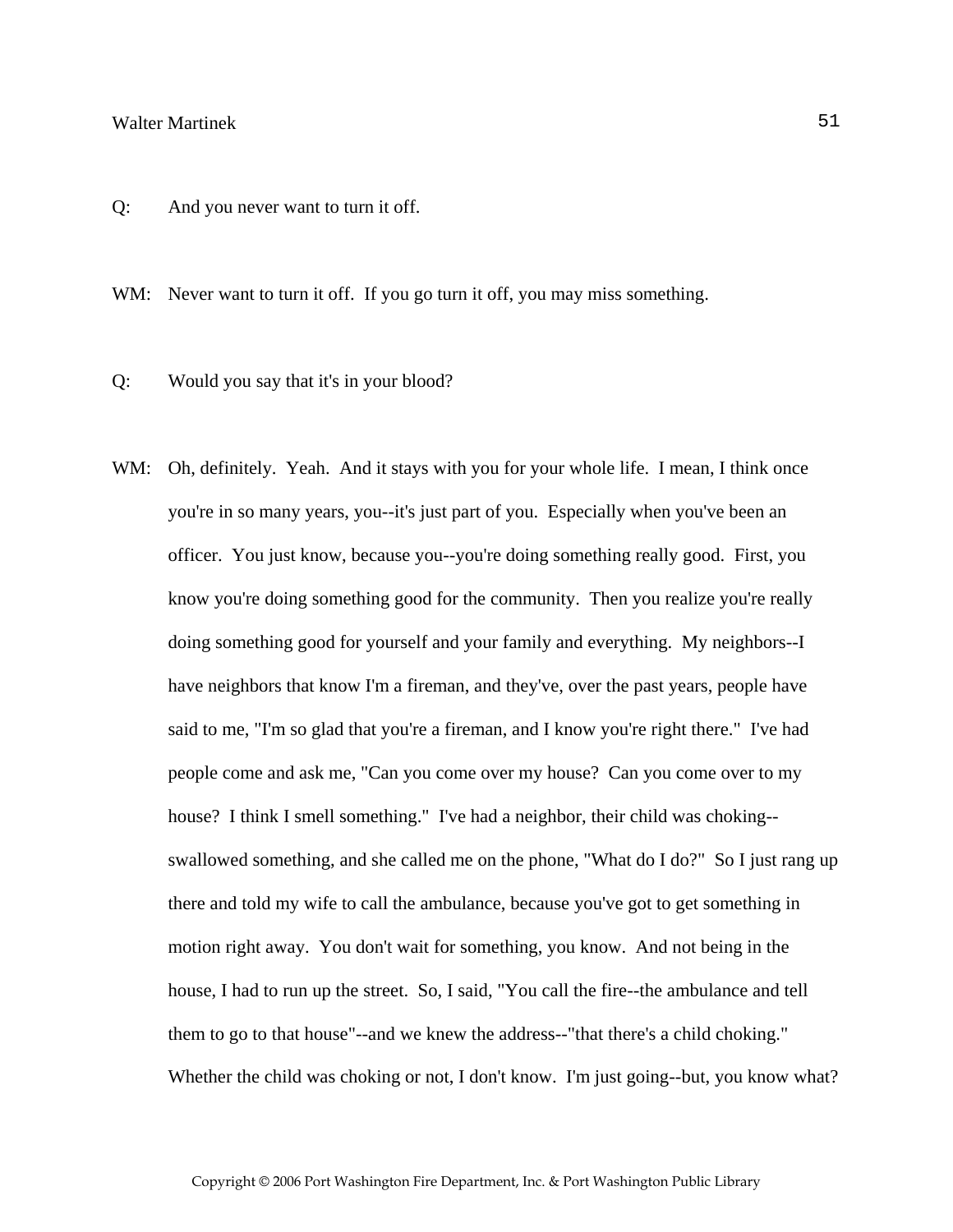Let's get it in motion, because every minute counts. So I got up there, and the child was- -didn't--had stopped choking. So I took the baby, and I held it, because the mother was freaking out at the time. She was like running up the walls. It swallowed one of the kid's little plastic toys, or her older brother's. So, obviously, it wasn't lodged in his throat. It must have passed, must have swallowed it. So, the ambulance came and we told the story. But it's just one of those things that--but I was ready to, you know, hopefully take care of the situation.

- Q: Now, did you learn that in your basic training when you first went in, that basic ...
- WM: Yeah, you get CPR, the Heimlich maneuver, and all that stuff. You get all that. And you don't get it just one time; you get that over the years. You get re-training every couple of years, you go to school.
- Q: Do you feel the Port Washington community appreciates the Fire Department?
- WM: Definitely. Most of the community. Some of the community, that the people that move in--I hate to say it this way--but move in from New York City, move out here, there's some instances that I remember that people think that we're like New York City, a paid department, and they're paying taxes, they're paying--that we're getting paid, which we're not. And sometimes it's more like, they don't appreciate it. They just think it's a job that we're doing.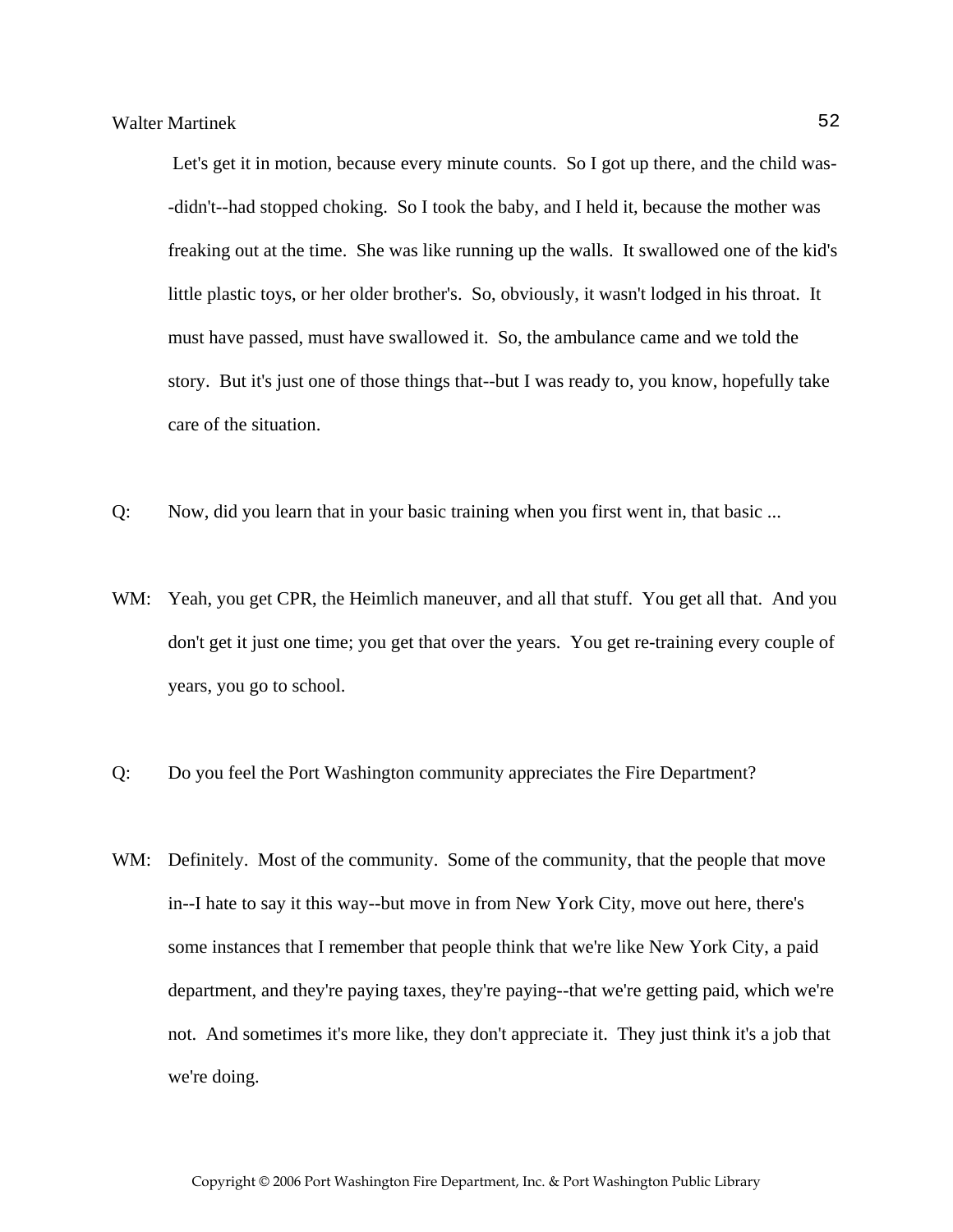- Q: And how do you set them straight?
- WM: You usually let them know, if it comes up. If it doesn't, you know, we don't make a big deal about it. You know, we sort of say, "Well, we're not--we're volunteer." Tell them that all of Long Island is volunteer. Most of New York State is volunteer. It's only the big cities that have paid departments.
- Q: Have you asked the complainers to volunteer?
- WM: We've had people that say, you know, "How come you didn't get here faster?" or "How come you broke my door down," and stuff like that, instead of, you know, whatever we did that damaged his property if we had to open up the door. And we tell them and stuff like that, oh, blah, blah, blah, blah, and say, "Well, you know, you could be a member, too. You can join." "Oh, I can?" "Yeah, this is a volunteer operation." But ...
- Q: What happens then?
- WM: I don't know if we really get, you know, anybody to join that way. But it's only to set them straight, at least a little enlightenment.
- Q: [What--can you tell me what the LOSAP program is? The Length of Service Award](http://www.pwfdhistory.com/trans/martinekw_trans/losap.pdf)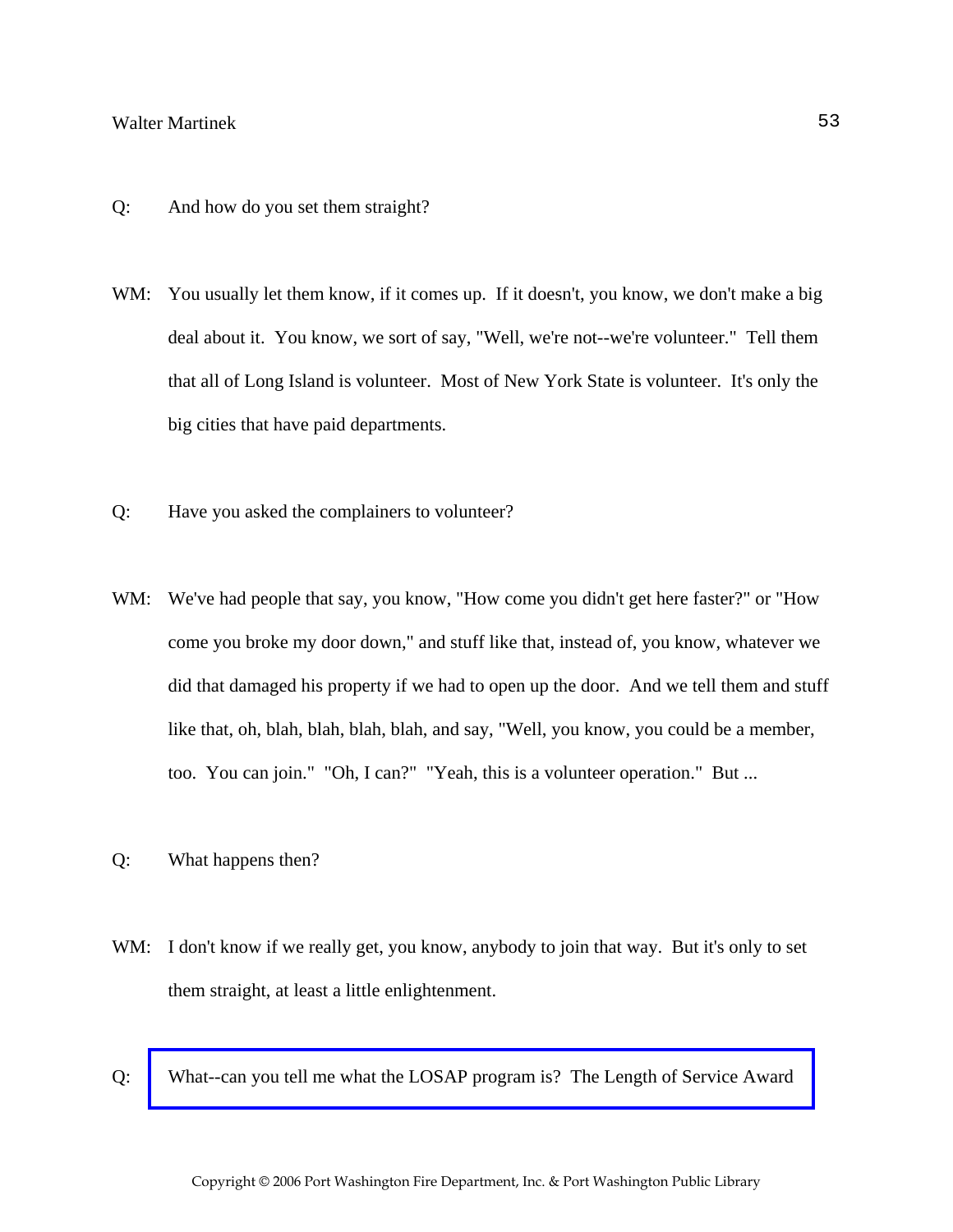Program. How does that operate?

WM: Okay. It is kind of like, you ... [don't have to] ... say it, but it's like a pension plan. It's a-depending on how many years you're in. For every good year you're in the fire company, you get--you obtain a twenty dollar value. So, to have a good year, you have to make a certain amount of points, according to the LOSAP operation, which is fire points, meetings; if you're an officer, you get extra points. If you do certain duties, you get extra points. And you have make points in certain areas. So, you have a good year and you make all your points in certain areas, you get credit for that--for that year. You add up all those years, as it goes on, and when you reach sixty-five, that's--you get that money every month. I don't know the math about it. But if you're in so many years, say, you might, when you're sixty, you might not be able to collect a five hundred dollar check ever month. It's sort of like a pension plan, but you have to work for it, and you have to--we had it--we put it in, because most of the fire companies did that because they wanted people--to retain members. Retain old members and to get new members in. Unfortunately, a lot of the new members we get in are young, and that's the furthest thing from their mind about a pension, or getting money when you're sixty-five. They're like, "Sixty-five! What? Are you kidding me?" I'm fifty-four, so I'm thinking about it, and I'm going to--it's one of the reasons I'm--one of the reasons I'm staying in. It's a little boost to stay in. It's worth it for me to stay in another ten years active to collect and get more money.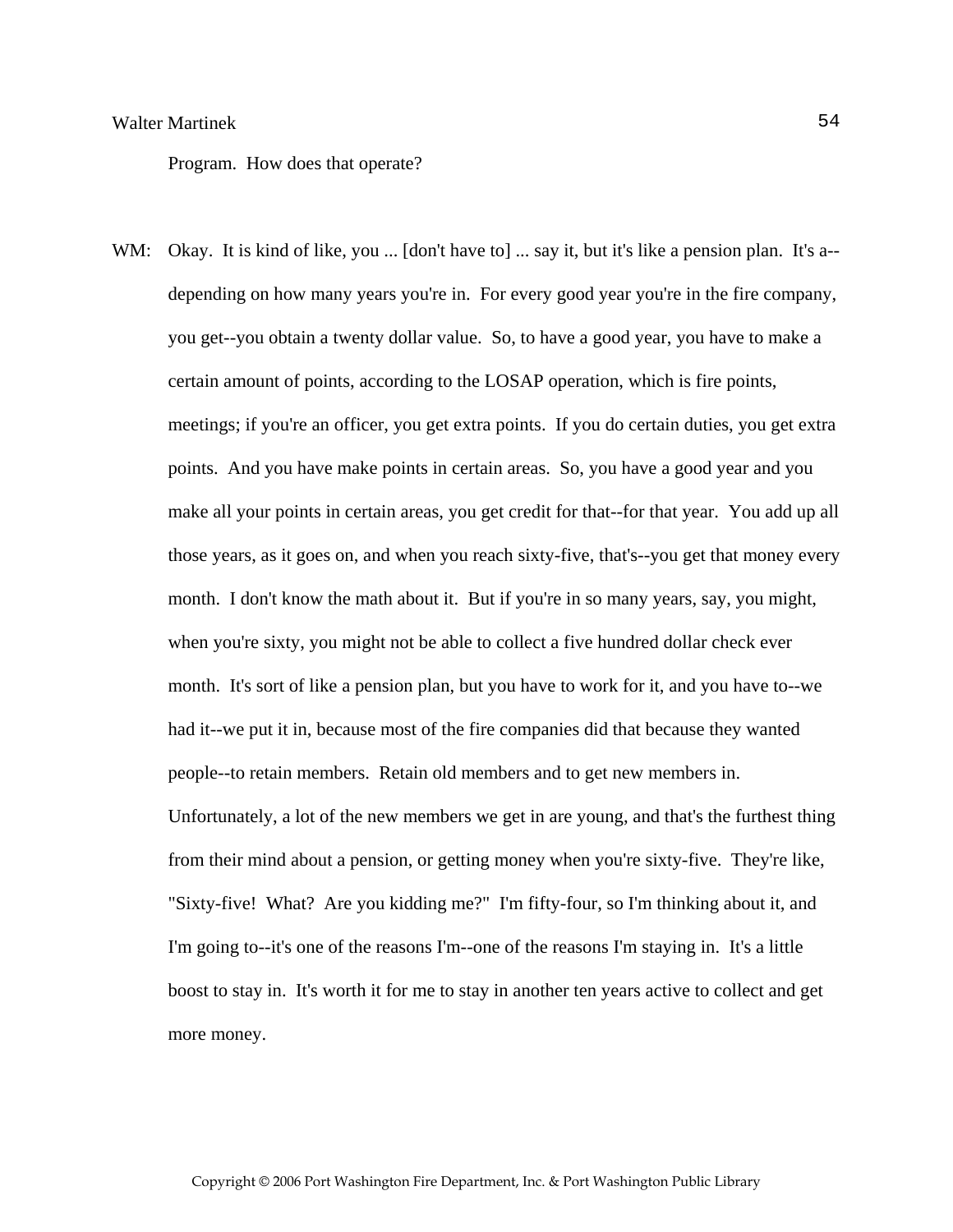- Q: Have you ever thought of becoming Chief?
- WM: Yes, I did. I was eligible to become Chief, as soon as you're a Captain, once you're a Captain, you're eligible to run for Chief from your company. The company--the three line companies rotate the Chiefs. There's three--there's a Chief and three deputies. They're rotated every two years. So, like right now, Atlantic Hook and Ladder Company's Chief--the member from their company who's Chief is Chris Bollerman. He's going to be getting out in March. He had his--that's the end of his two years. The First Deputy Chief is Glen Pedersen. He's going to become the Chief of the Department. Johnny Walters who is the Second Deputy Chief is going to become the First Deputy Chief. And then Atlantic is going to rotate another member in for Second Deputy Chief. So it's a constant rotation. And it's every two years. To become a Chief, you have to stay in the process for six years. That's after you've been Captain for two years. And before you were Captain, you were usually a Lieutenant for two years. First Lieutenant for two years, Second Lieutenant for two years, and probably an Engineer for two years, and possibly a lower Engineer's spot for just a few years. So it's a lot of years. And you need the experience when you get up there. But I--I didn't have time to run for Chief. It's a big--it's a big, ongoing, time-consuming, very responsible job. And with my business in town, self-employed, I knew I wouldn't be able to fulfill the position really properly, so I just decided not to.
- Q: Do you have any help at your shop?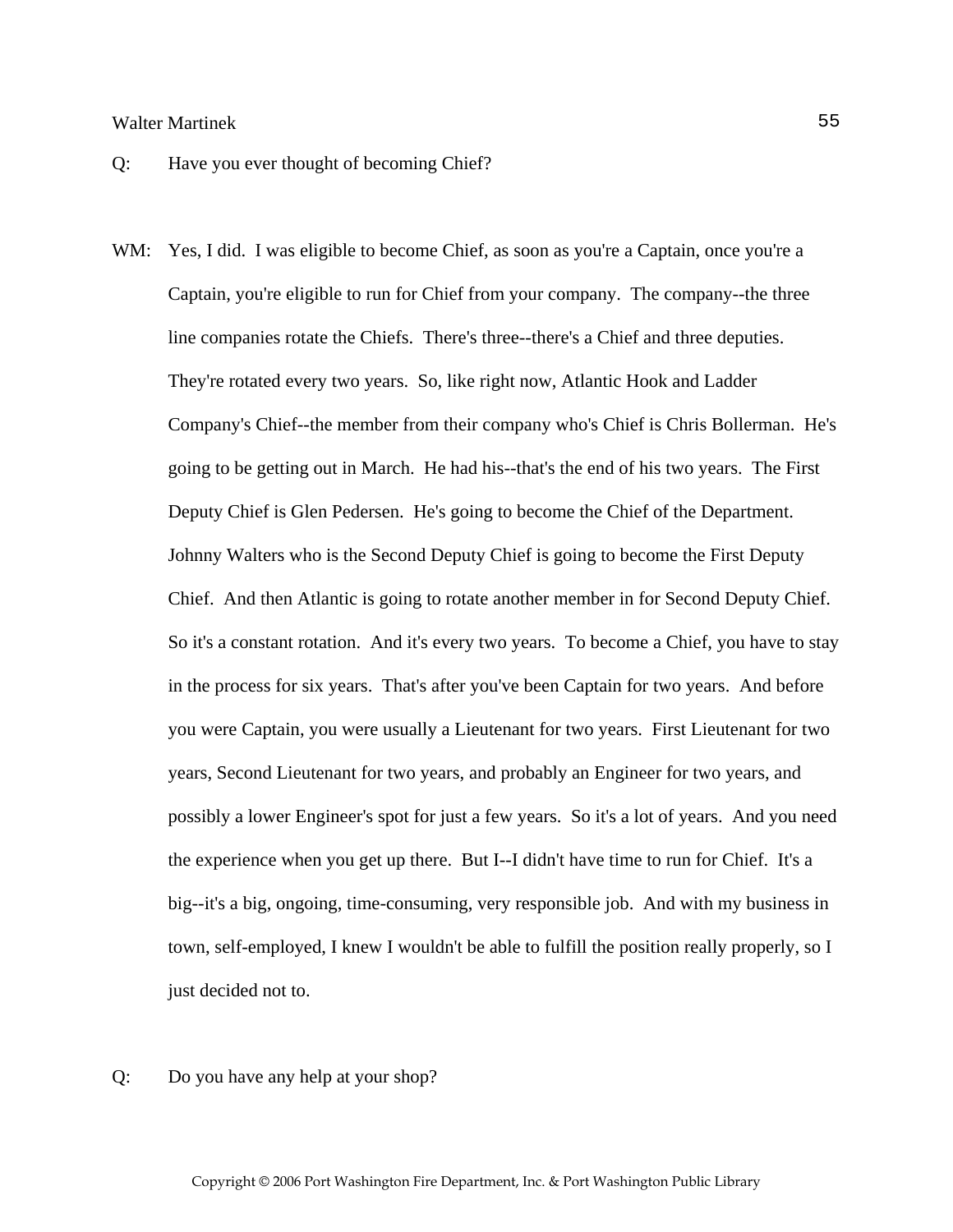- WM: Yes. I have two mechanics, and my wife works in the office.
- Q: What are the most valuable words you think you've heard from an elder in the Fire Department that have stuck with you all these years?
- WM: Listen, and do what you're told. Listen, and do what you're told.
- Q: Have you ever disagreed with what you were told to do, and you thought maybe it was wrong?
- WM: A little, maybe some instances. I couldn't even remember. But nothing that I would really be objected to a hundred percent, like, "I'm not going to do that." Never anything like that. It might be something I talked about later on, and maybe, "Hey, we should have done it this way." But that's second guessing. Second guess an officer, you don't do that at the time. You listen to your orders and you do it. You never know why, what the reasons are behind an order.
- Q: Do you--when you were Captain, how did you critique what you--what happened when you got back? Can you tell us that?
- WM: We would have a--any major fire, or major problem, we would have a meeting, an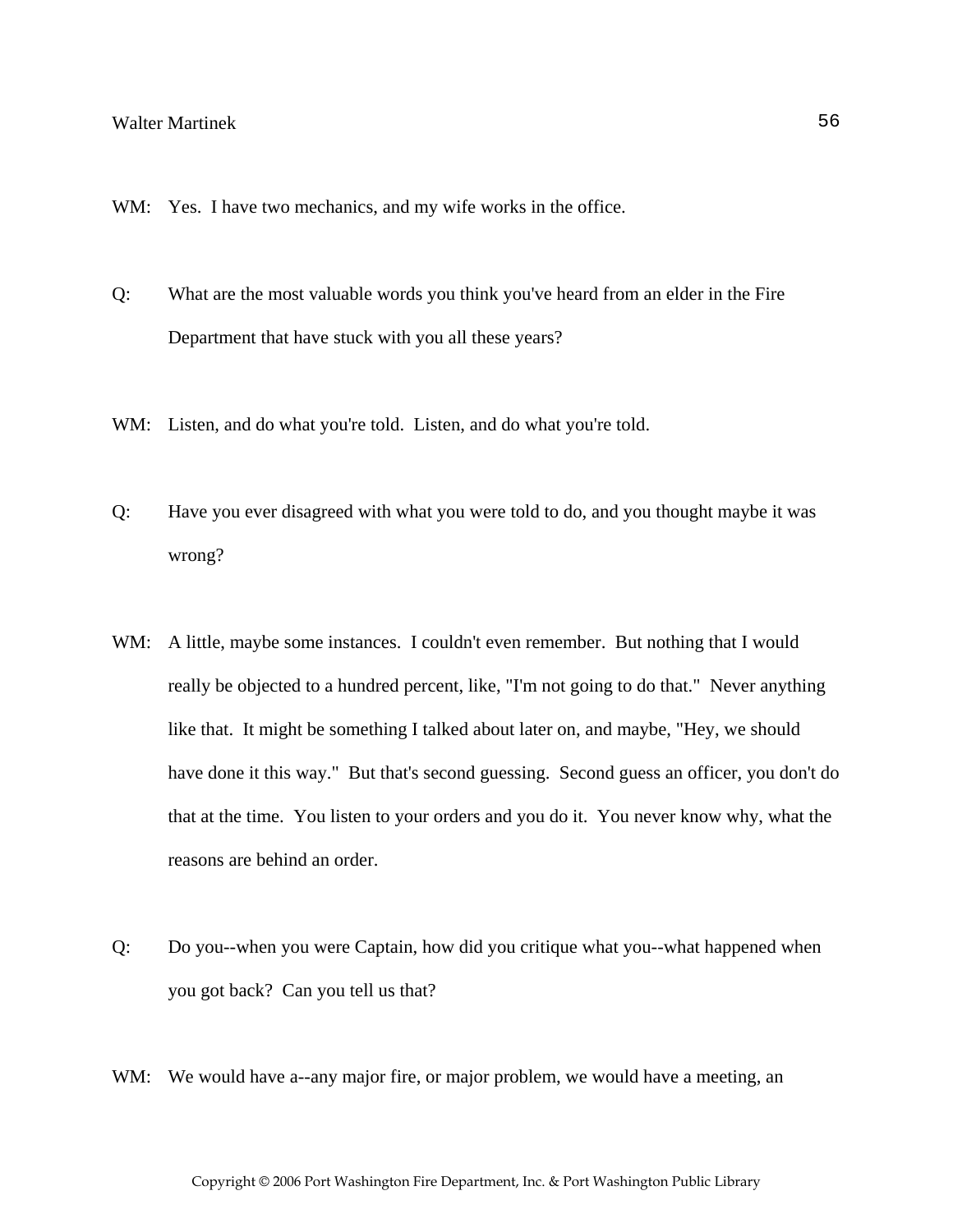officers meeting right away, and everything would be discussed. Any members that were directly involved with the problem, or a big incident, they'd be talked to. Anything really big, all the members were usually able to go--we'd have a special meeting for critiquing, and everybody could talk, or talk about the situation or what happened. If there was any problems, the Captain's office was always open to anybody if they wanted to keep anything private with their problems. They knew they could come to the Captain. Or, if they didn't want to go to the Captain for whatever reason, they could go to one of the Chiefs. There was always an opening for somebody if they're having a problem, or they're having--something went on, or in a bad fire, if somebody got hurt or they really think they need help psychologically or mentally, they can get it.

- Q: What do you feel about this oral history project? Do you think it's a good idea? A bad idea?
- WM: Oh, sure it's a good idea. I'd like to, maybe when it's all done and finished, maybe get a little piece of it and I'll be able to listen to it, or just see how it operates.
- Q: Do you have anything that you would really like to add or to say for future readers of these transcripts? Do you have any feelings about the Fire Department over these years?
- WM: Sure, I think, very basically, over the years, a lot of members have come and gone. Either left, they moved away, they died, they got discouraged. The quit because they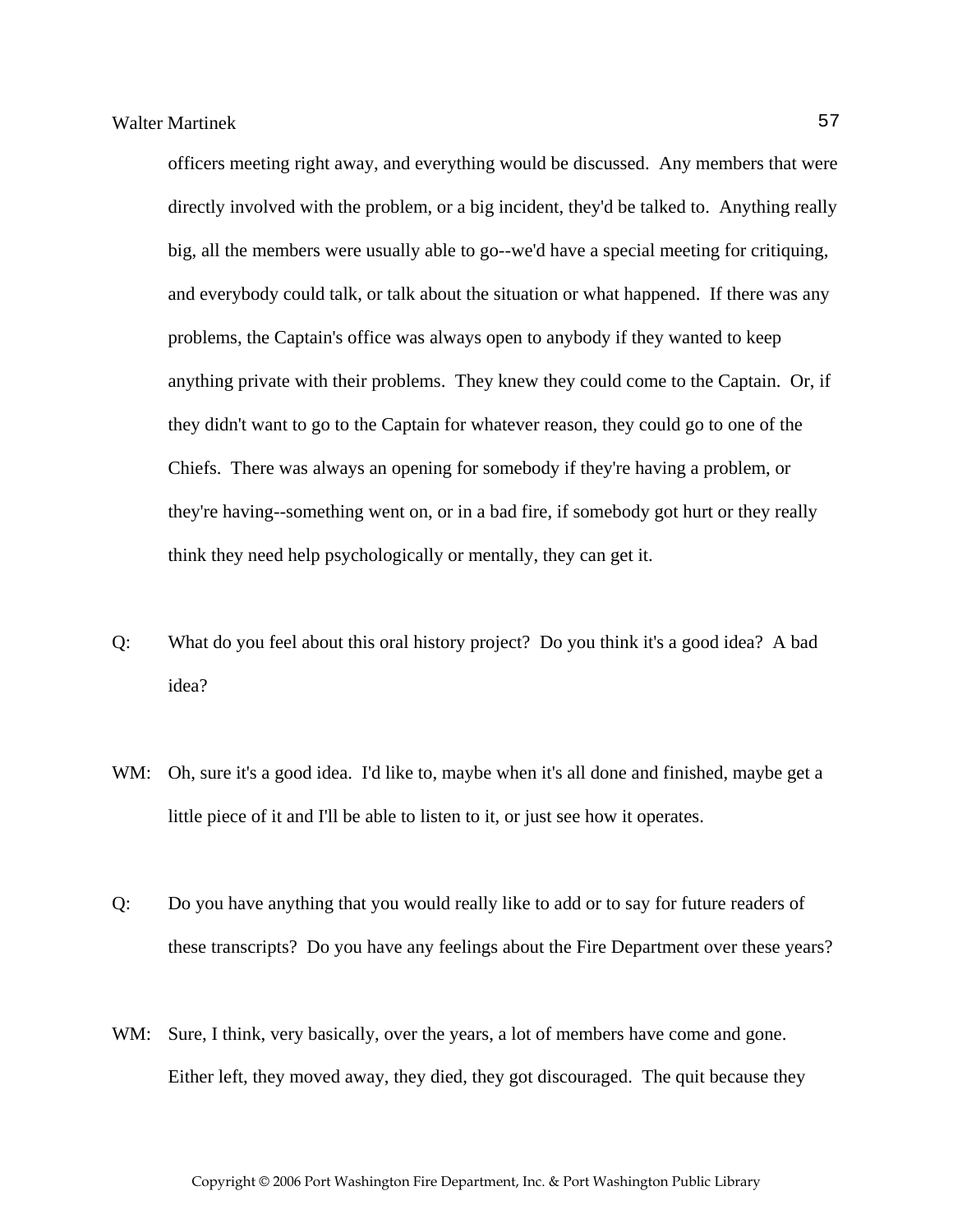didn't have time, that were all--were all regular people, just doing a job that we like to do. And it's a jot that's fun. It's social. It's work. We've done a lot in cold weather operations--freezing at fires. Then you get hot in the fire, in the building. You sweat a lot. You get to meet a lot of new people. I'd do it all over again.

- Q: Well, thank you very much, Mr. Martinek.
- WM: You're welcome. ... [INTERRUPTION] ...
- Q: This is an addendum. I'd like to ask you about your rescue team work. You belong to a rescue squad?
- WM: Incorporated in the Fire Department, we have a confined space rescue team--a technical rope rescue team that does a--it's a small team of people that you use special equipment- ropes, gas meters, high angled rope rescue type operations, to rescue anybody that's in a so-called confined space. That's any place that's not a normal living area. Could be on top of the roof. Could be down in the basement. Could be in a building collapse. Could be up on a tree, somebody's stuck. Let's say, you have to get that picture that it's someplace where you're normally not supposed to be. For instance, you have somebody up on--doing work up on a water tower, painting, and they have a heart attack. And they're stuck up there. How do you get them down? How do you get a limp person down from the water tower? One person can't do it. You can't pick up and carry him down.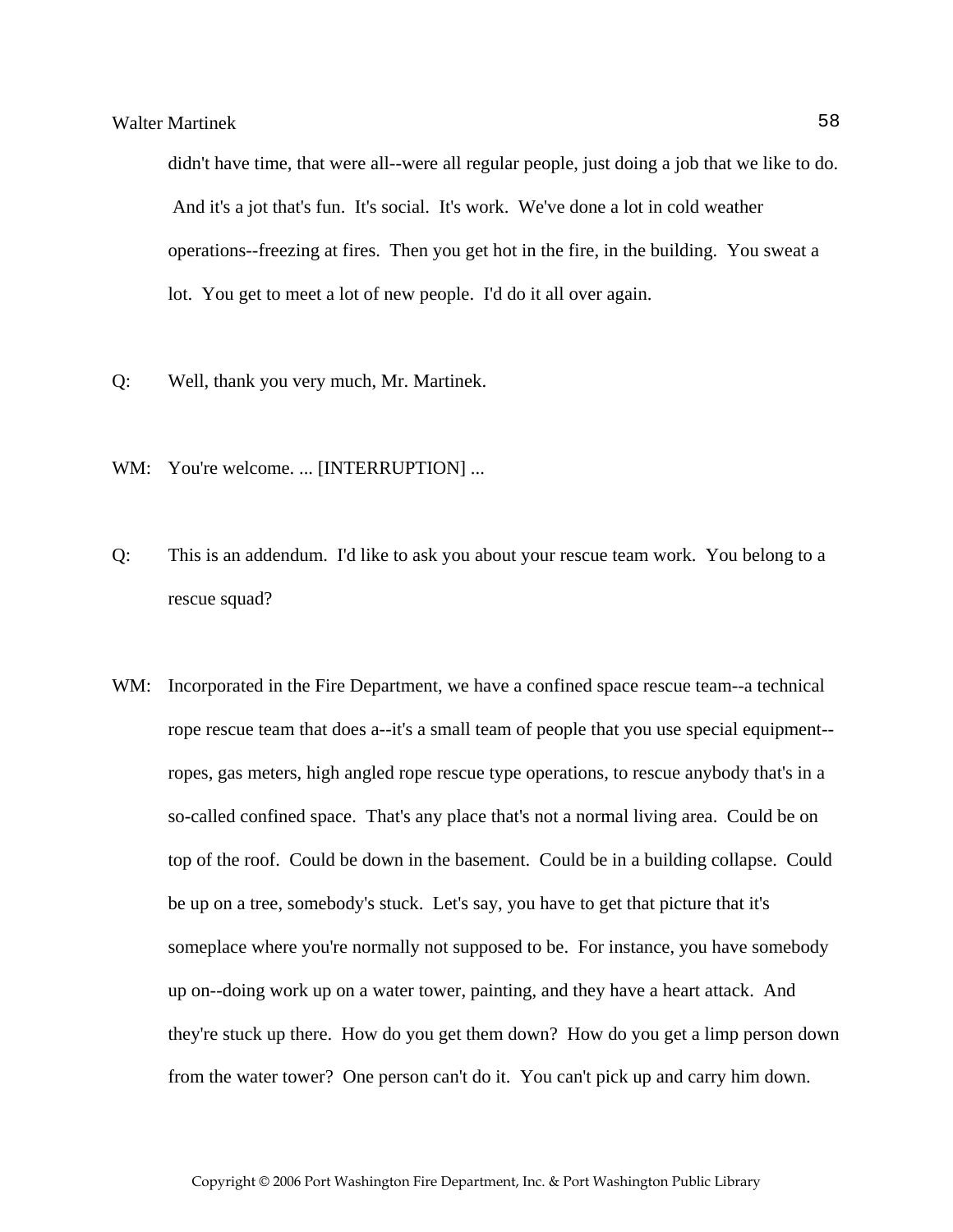You have to go up there with special equipment--ropes and stuff--and tie him up, put him in a special basket, and then properly lower him down with pulleys down the side of the water tank. So we get trained in that. We took a--there was about fifteen of us that took a forty hour special rope course, and then what that enabled us to do is to do more training on our own. The Fire Department itself bought more equipment for us, and we've been training off and on for about five years with that team now. It wasn't long before we got formed we had a call. There was a collapse on Main Street at Shields Hardware Store. It was being rebuilt. And the foundation that they were building fell over and entrapped a man underneath. And we were called in. I happened to be like maybe the second person there, and I started the ... [??] ... with the rescue team. At that [time, we didn't have all of our equipment, so we called an out of town rescue team to help](http://www.pwfdhistory.com/trans/martinekw_trans/dnews_960820_pz_web.jpg)  us.

- Q: Which out of town one?
- WM: Bethpage and Syosset. It's called mutual aid. We do that; we're helping each other. And that team came, and it took a few hours, but everyone took their time, you know--I don't want to say took their time. We relaxed and did the right thing. The person--kept the person alive. We had a fire medic down there that gave him oxygen until we were able to dig--tunnel out underneath and get the person out. So it was from that experience of the rescue team, that enabled me to help get the situation started with that particular call.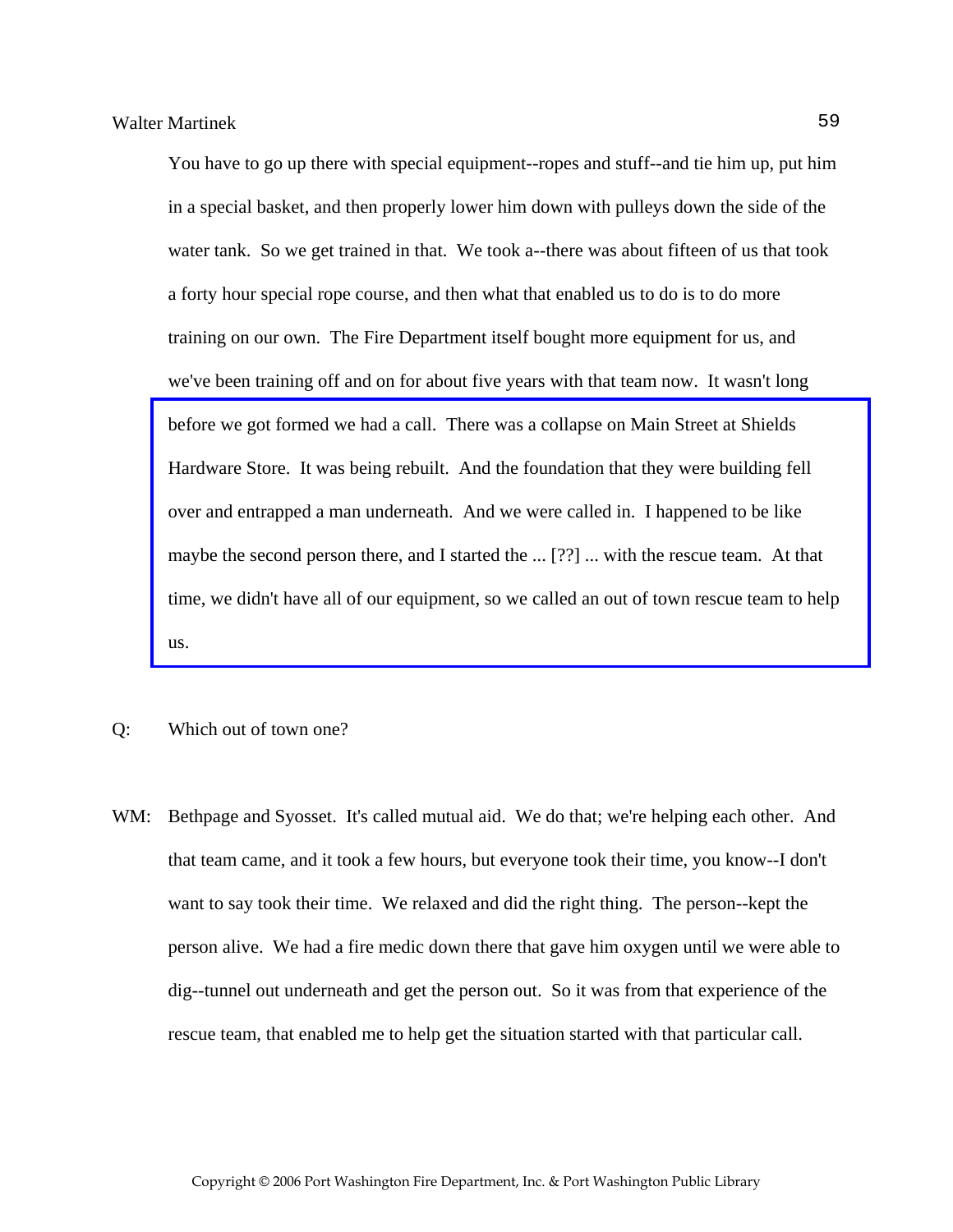- Q: How serious was the person injured?
- WM: Outside of a few scrapes and bruises, he was fine. He was just more scared than anything, having a big foundation roll over on you. He was lucky he was underneath in a hole in the ground that kept him from getting crushed.
- Q: What makes you want to work on these very dangerous rescue team?
- WM: Well, you go through the school, and you find out that, when you get trained the proper way, that you can do it. Without the training, they found out that there were more rescue people hurt and killed than people that they were rescuing, because they weren't trained. They didn't--they went into someplace too fast to try to make the rescue instead of thinking and using your head and using proper equipment.
- Q: So do you plot what you're going to do ...
- WM: Oh, definitely.
- Q: ... before you go in?
- WM: Yes. And every call can be different. You're trained on call. It depends on the call itself. If it's below grade, you have to worry about poisonous gas. Why is a person not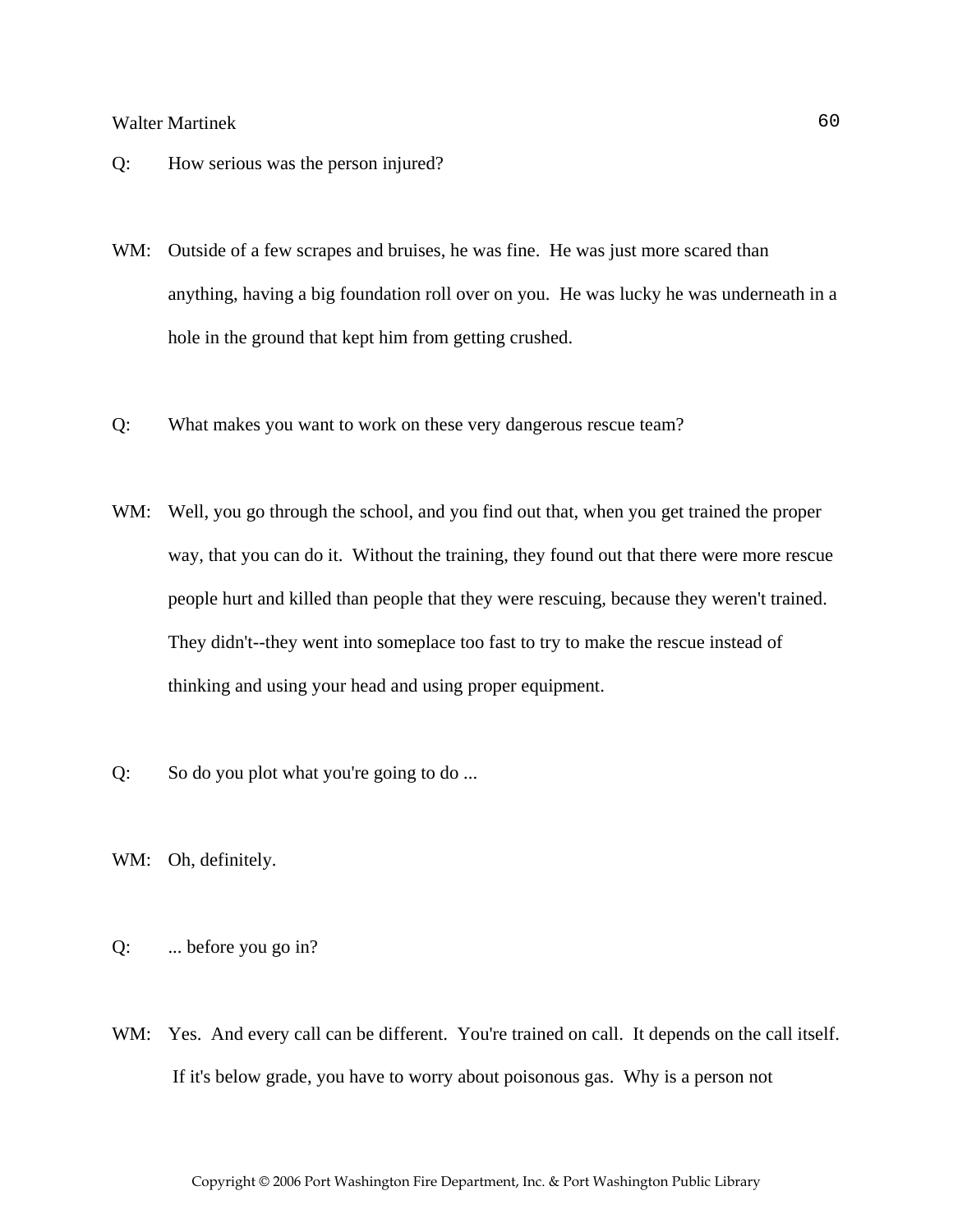responding down in the sewer hole? Why did he collapse in the first place? Did he have a heart attack. Is there poisonous gas down there? If you throw three or four people down that hole to save him and i's poisonous gas, guess what? Now you have four people that you have to get, you have to rescue.

- Q: So you have equipment to test for it?
- WM: We have special equipment for testing. We have a rope for special harnesses. We have-the biggest thing is the training, you know, having the training.
- Q: Have you also worked on the jaws of life?
- WM: Yes. Auto accidents. Too many to recall. A lot of bad accidents. People have to be cut out of their cars.
- Q: And what other types of high rescue experiences can you recall?
- WM: We had a--this was before we started the rescue team. But there was a rescue of a little girl that was in her front yard, and apparently there was an old cesspool in the front yard from years and years ago, that was covered over. And finally, the ground broke through, and she went down into this open pit in her front yard. It was about twelve feet deep. It was cold; it was in the middle of winter, and she was stuck down there, and we were able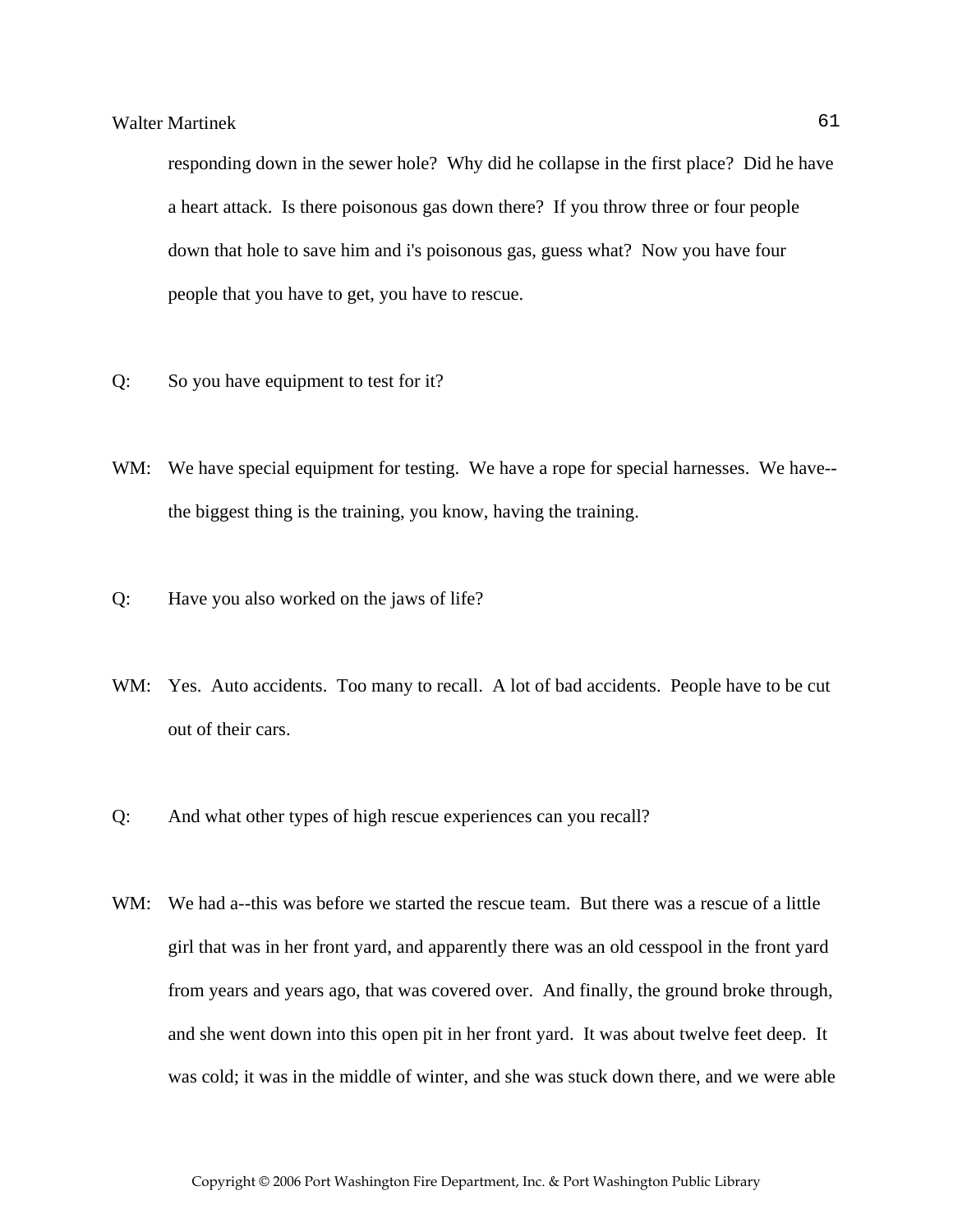to, with the help of some ladders across the hole and a few members reaching down with some rope and stuff to get her out. Knowing what we know now with the rescue team, we probably would do that a different way?

- Q: Well, how did you do it then?
- WM: Well, you just--we link the firemen together by holding each other's legs, and we went down the hole that way, and we were able to pull the little girl out.
- Q: Well, what would happen if a fireman fell in?
- WM: Well, then he would have to be rescued also. So that's why you get trained.
- Q: And how would you do it now, with the training?
- WM: Probably would get a--get some ladders and some rope and make a pulley system and then you have to take your time to do the rescue and do it properly and safely for everybody involved. But every rescue call is different. There's no set way of doing anything.
- Q: Have you rescued anyone from very--a large height?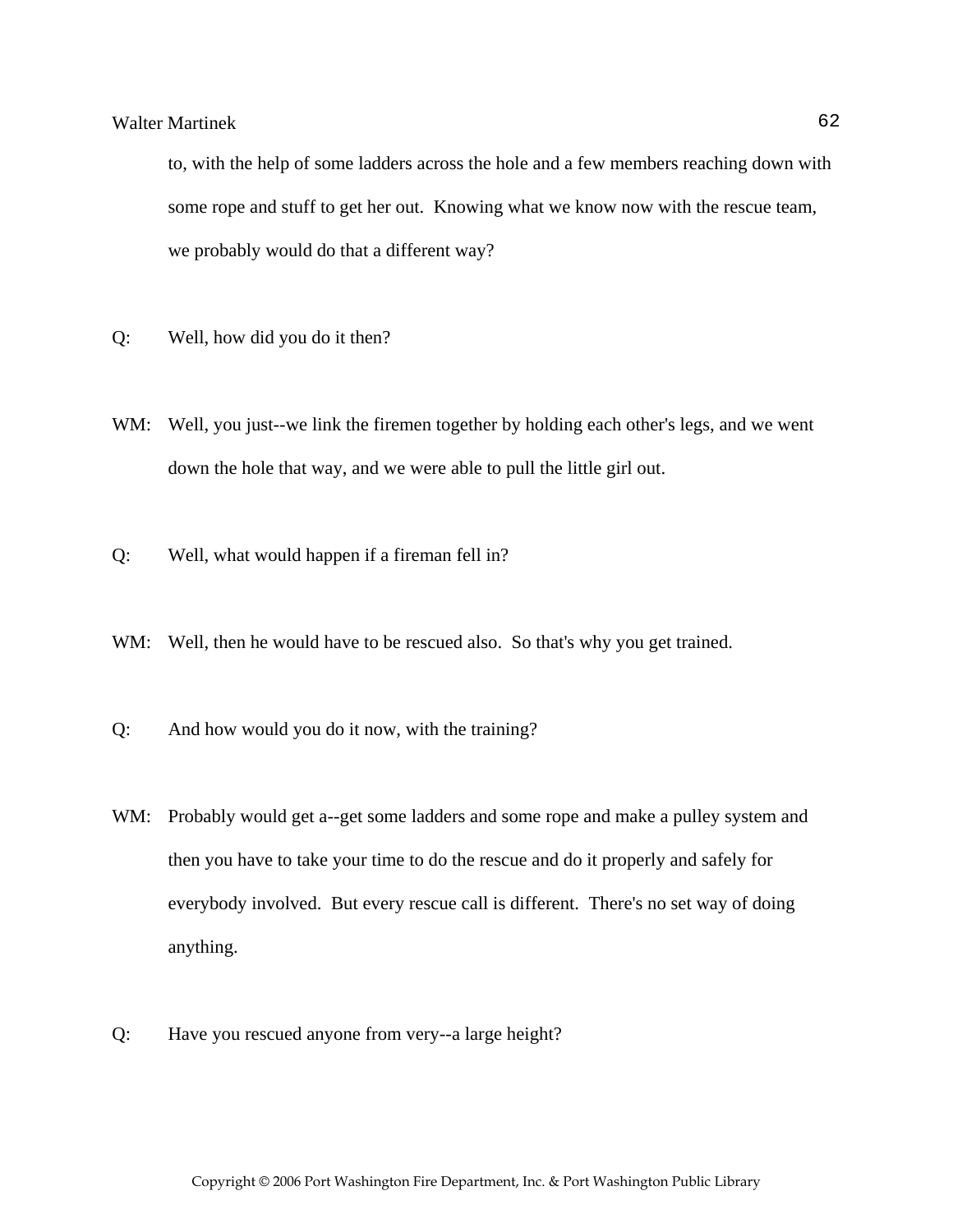- WM: Personally, not me, personally, no. We had--what we've had are calls like I wasn't aware of or I didn't go to. We've had people--a workman stuck in a tree--a tree worker that got caught in the tree and couldn't get out. His leg was broken, things like that. He fell. So we do do it. We do go to those calls. Not an every day situation.
- Q: And what about water rescue? Have you ever done any of that?
- WM: I've been involved in fires in the water. A couple of them were recoveries where you send scuba divers down, that we don't do. In other words, the car was already down in the water. We don't go underwater. We've had some ...
- Q: Who does the scuba diving?
- WM: Nassau County. In Port, for Nassau County, they have this special scuba team. That's usually a recovery only, in other words, recover bodies.
- Q: What about the Merchant Marines? Do they do that?
- WM: No. The Coast Guard ...
- Q: The Coast Guard?